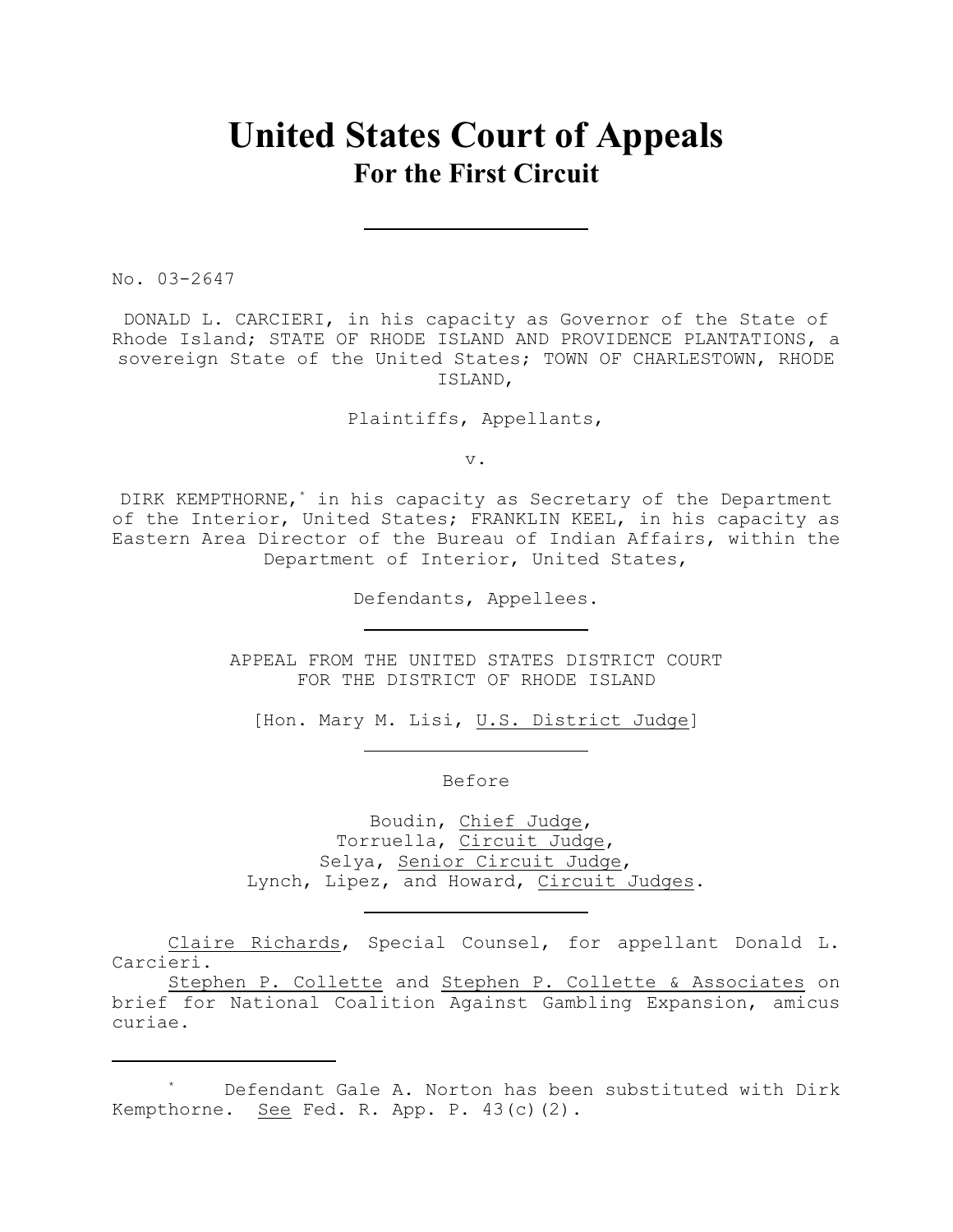Neil F.X. Kelly, Assistant Attorney General, with whom Patrick C. Lynch, Attorney General, was on brief, for appellant State of Rhode Island.

Troy King, Attorney General for the State of Alabama, Talis J. Colberg, Attorney General for the State of Alaska, Richard Blumenthal, Attorney General for the State of Connecticut, Susan Quinn Cobb, Assistant Attorney General for the State of Connecticut, Lawrence G. Wasden, Attorney General for the State of Idaho, Paul J. Morrison, Attorney General for the State of Kansas, Jeremiah W. (Jay) Nixon, Attorney General for the State of Missouri, Wayne Stenehjem, Attorney General for the State of North Dakota, Larry Long, Attorney General for the State of South Dakota, John P. Guhin, Assistant Attorney General for the State of South Dakota, Mark L. Shurtleff, Attorney General for the State of Utah, and William H. Sorrell, Attorney General for the State of Vermont, on brief for the States of Alabama, Alaska, Connecticut, Idaho, Kansas, Missouri, North Dakota, South Dakota, Utah, and Vermont, amici curiae.

Joseph S. Larisa, Jr., Assistant Solicitor for Indian Affairs, for appellant Town of Charlestown.

Elizabeth Ann Peterson, Attorney, Environment and Natural Resources Division, United States Department of Justice, with whom Thomas L. Sansonetti, Assistant Attorney General, Jeffrey Bossert Clark and Ryan D. Nelson, Deputy Assistant Attorneys General, William B. Lazarus, Judith Rabinowitz, and David C. Shilton, Attorneys, Environment and Natural Resources Division, United States Department of Justice, and Mary Anne Kenworthy, Office of the Solicitor, United States Department of the Interior, were on brief, for appellees.

Ian Heath Gershengorn, with whom Sam Hirsch, Jenner & Block LLP, John Dossett, Riyaz A. Kanji, Kanji & Katzen PLLC, Tracy Labin, Richard Guest, and Native American Rights Fund were on brief, for National Congress of American Indians, Absentee Shawnee Tribe, Akiak Native Community, Cahto Tribe of the Laytonville Rancheria, Cheyenne River Sioux Tribe, Coeur d'Alene Tribe, Confederated Salish and Kootenai Tribes of the Flathead Nation, Confederated Tribes of the Warm Springs Reservation of Oregon, Eastern Pequot Tribal Nation, Eastern Shawnee Tribe of Oklahoma, Ely Shoshone Tribe, Fallon Paiute-Shoshone Tribe, Ft. McDermitt Paiute-Shoshone Tribe, Grand Traverse Band of Ottawa and Chippewa Indians, Inupiat Community of Arctic Slope (IRA), Kenaitze Indian Tribe, IRA, Kickapoo Tribe in Kansas, Lac Courte Oreilles Band of Lake Superior Chippewa, Lovelock Paiute Tribe, Lummi Nation, Moapa Paiute Band of the Moapa Indian Reservation, Modoc Tribe of Oklahoma, Narragansett Indian Tribe of Rhode Island, Native Village of Venetie IRA Tribal Government, Nez Perce Tribe, Oglala Sioux Tribe, Oneida Tribe of Indians of Wisconsin, Prairie Band of Potawatami Nation, Pueblo of Laguna, Pueblo of Santa Ana, Pueblo of Taos, Seminole Tribe of Florida, Shoshone-Paiute Tribes of the Duck Valley Reservation, Sisseton-Wahpeton Oyate of the Lake Traverse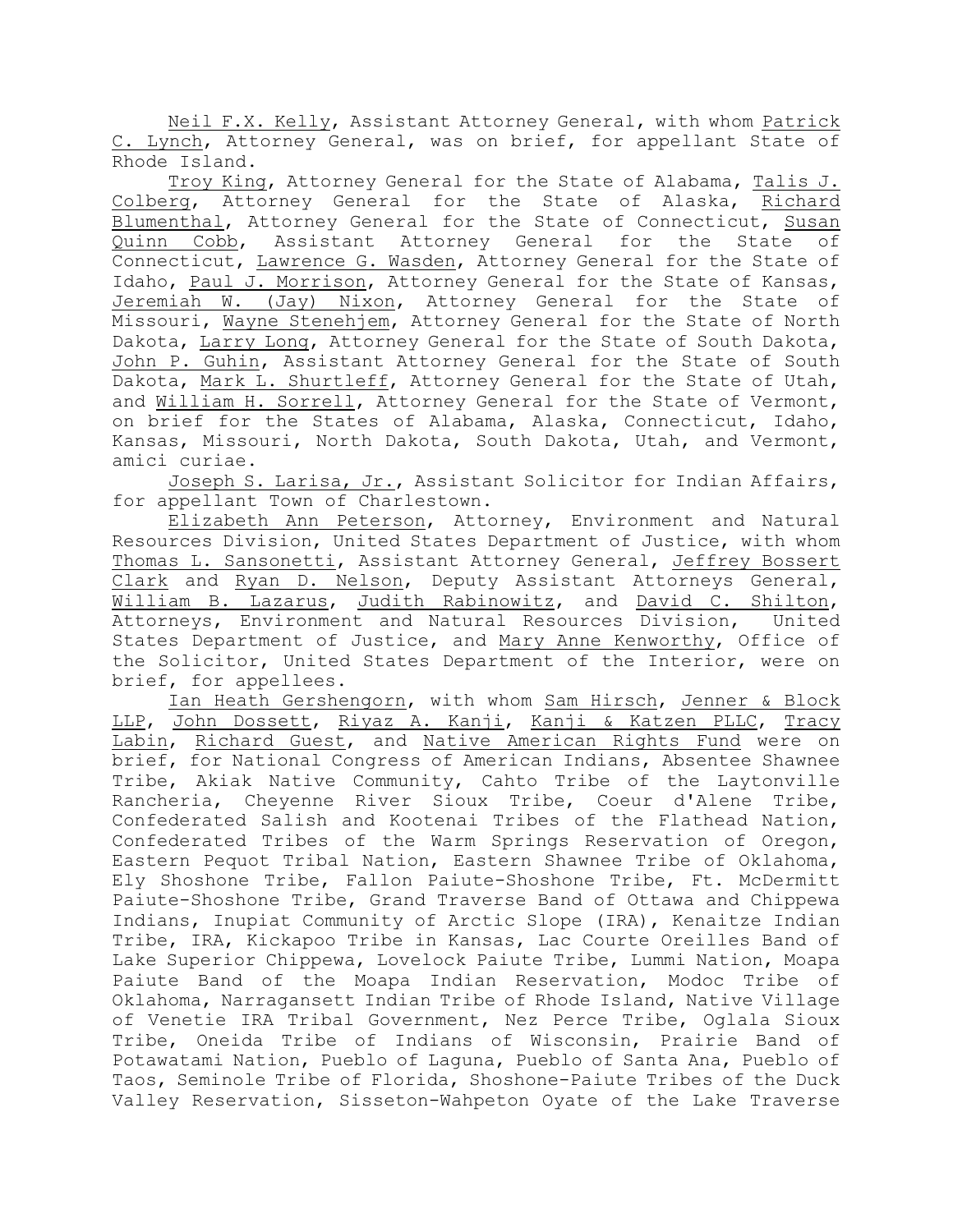Reservation, St. Regis Mohawk Tribe, Suquamish Tribe, Tanana Chiefs Conference, Te-Moak Tribe of Western Shoshone Indians, Tuolumne Band of Me-Wuk Indians, United South and Eastern Tribes, Inc., Washoe Tribe of Nevada and California, and Yomba Shoshone Tribe, amici curiae.

C. Bryant Rogers, Roth, VanAmberg, Rogers, Ortiz & Yepa, LLP, Charles A. Hobbs, Hobbs, Straus, Dean & Walker, LLP on brief for Mississippi Band of Choctaw Indians, amicus curiae.

> EN BANC OPINION July 20, 2007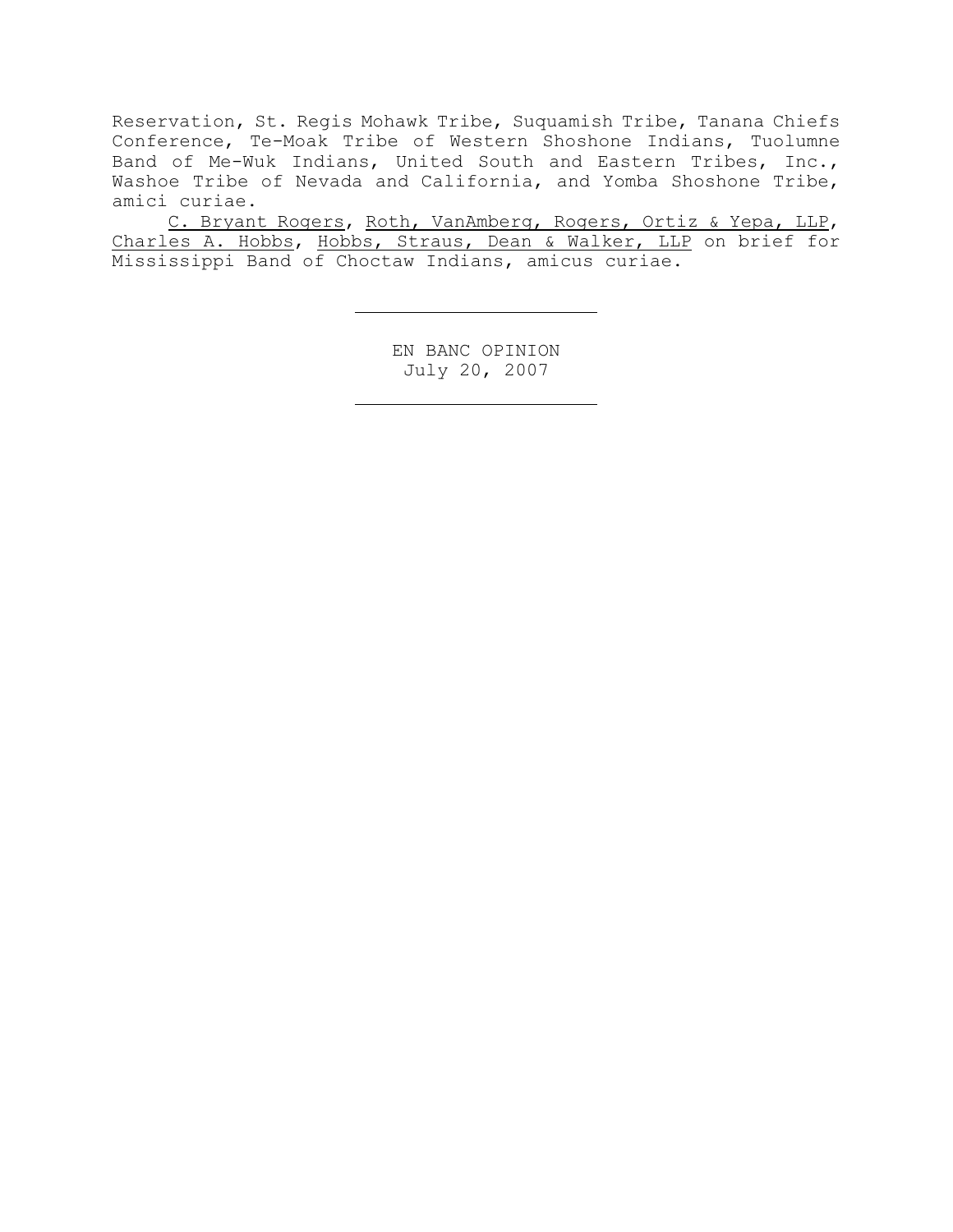**LYNCH, Circuit Judge**. The en banc court has convened to consider a series of issues concerning the relative powers of the federal Secretary of the Interior, the State of Rhode Island, and the Narragansett Tribe over a parcel of land taken into trust and designated for Indian housing. The case is in many ways a proxy for the State's larger concerns about its sovereignty vis-à-vis federal and tribal control over lands within the state.

In 1998, the Secretary of the Interior agreed to take into unreserved trust for the Tribe's benefit a 31- or 32-acre parcel in Charlestown, Rhode Island (the Parcel). Then-Secretary Gale Norton cited her powers under section 5 of the Indian Reorganization Act of 1934 (IRA), 25 U.S.C. § 465. The Tribe had purchased the Parcel in 1991.

Under the Indian Commerce Clause of the Constitution, U.S. Const. art. I, § 8, cl. 3, Congress has plenary power to legislate on the subject of Indian tribes. Cotton Petroleum Corp. v. New Mexico, 490 U.S. 163, 192 (1989). As a result, Congress may preempt the operation of state law in Indian country. See New Mexico v. Mescalero Apache Tribe, 462 U.S. 324, 333 (1983). Under section 5 of the IRA, Congress has authorized the Secretary "in his discretion" to acquire and take into trust for Indian tribes "any interest in lands . . . within or without existing reservations . . . for the purpose of providing land for Indians." 25 U.S.C.

 $-4-$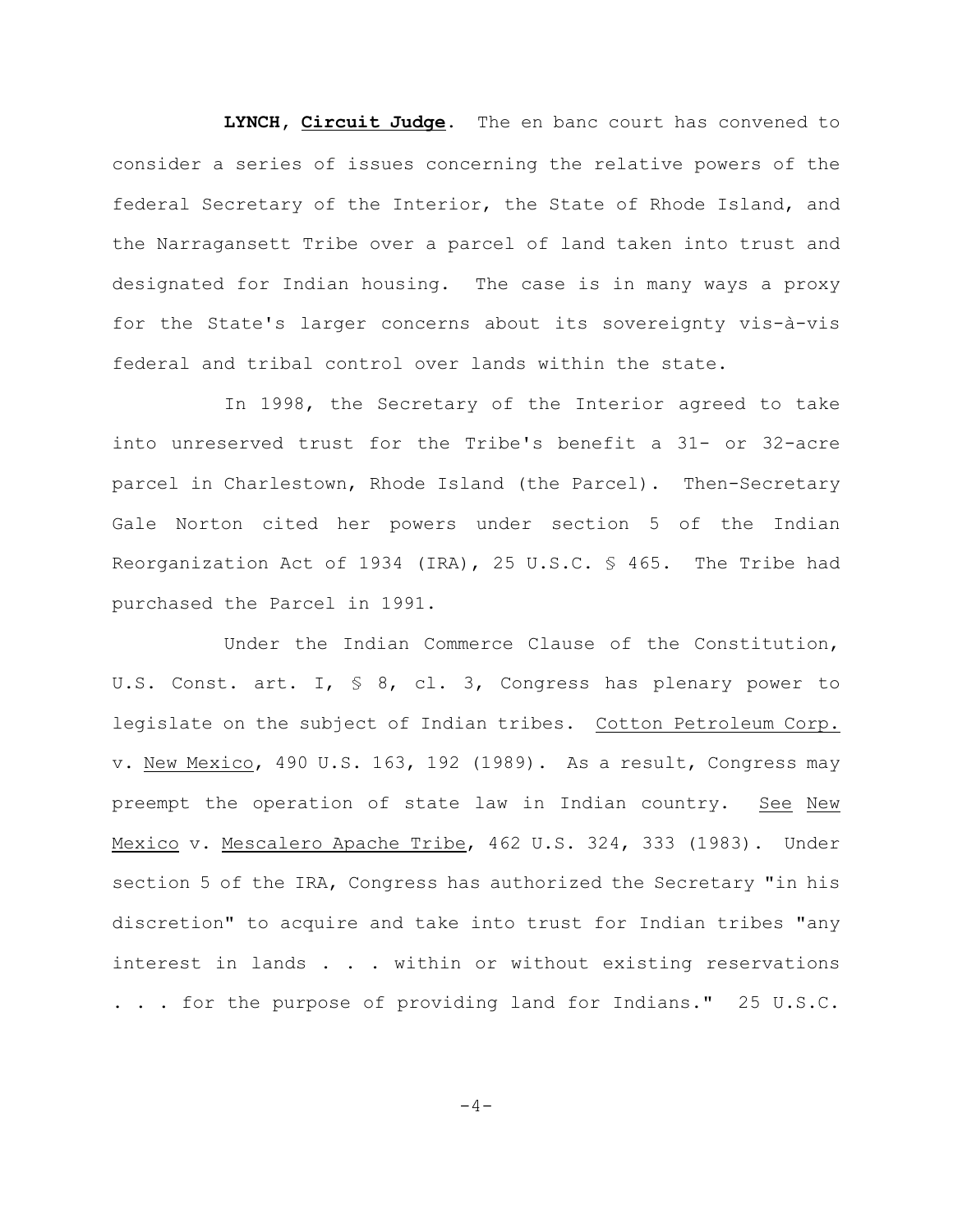§ 465. The Secretary may take land into trust for these purposes, as was done here, without the consent of the State.<sup>1</sup>

The Secretary's acquisition of land into trust for Indians results in the land becoming "Indian country." 18 U.S.C. § 1151. Generally speaking, primary jurisdiction over land that is Indian country rests with the federal government and the Indian tribe inhabiting it, not with the state. Alaska v. Native Vill. of Venetie Tribal Gov't, 522 U.S. 520, 527 n.1 (1988). To be more precise,

> "[w]hen on-reservation conduct involving only Indians is at issue, state law is generally inapplicable, for the State's regulatory interest is likely to be minimal and the federal interest in encouraging tribal selfgovernment is at its strongest." When, however, state interests outside the reservation are implicated, States [sometimes] may regulate the activities even of tribe members on tribal land . . . .

Nevada v. Hicks, 533 U.S. 353, 362 (2001) (citation omitted) (quoting White Mountain Apache Tribe v. Bracker, 448 U.S. 136, 144 (1980)).

Recognizing a conflict between state jurisdiction and the federal interest in encouraging tribal self-governance, the Secretary's regulations under the IRA provide that "none of the laws . . . of any State . . . limiting, zoning or otherwise

By contrast, the Indian Gaming Regulatory Act provides the State with a limited role in determining whether land is taken into trust for gaming purposes. See 25 U.S.C.  $\frac{1}{5}$  2719(b)(1)(A).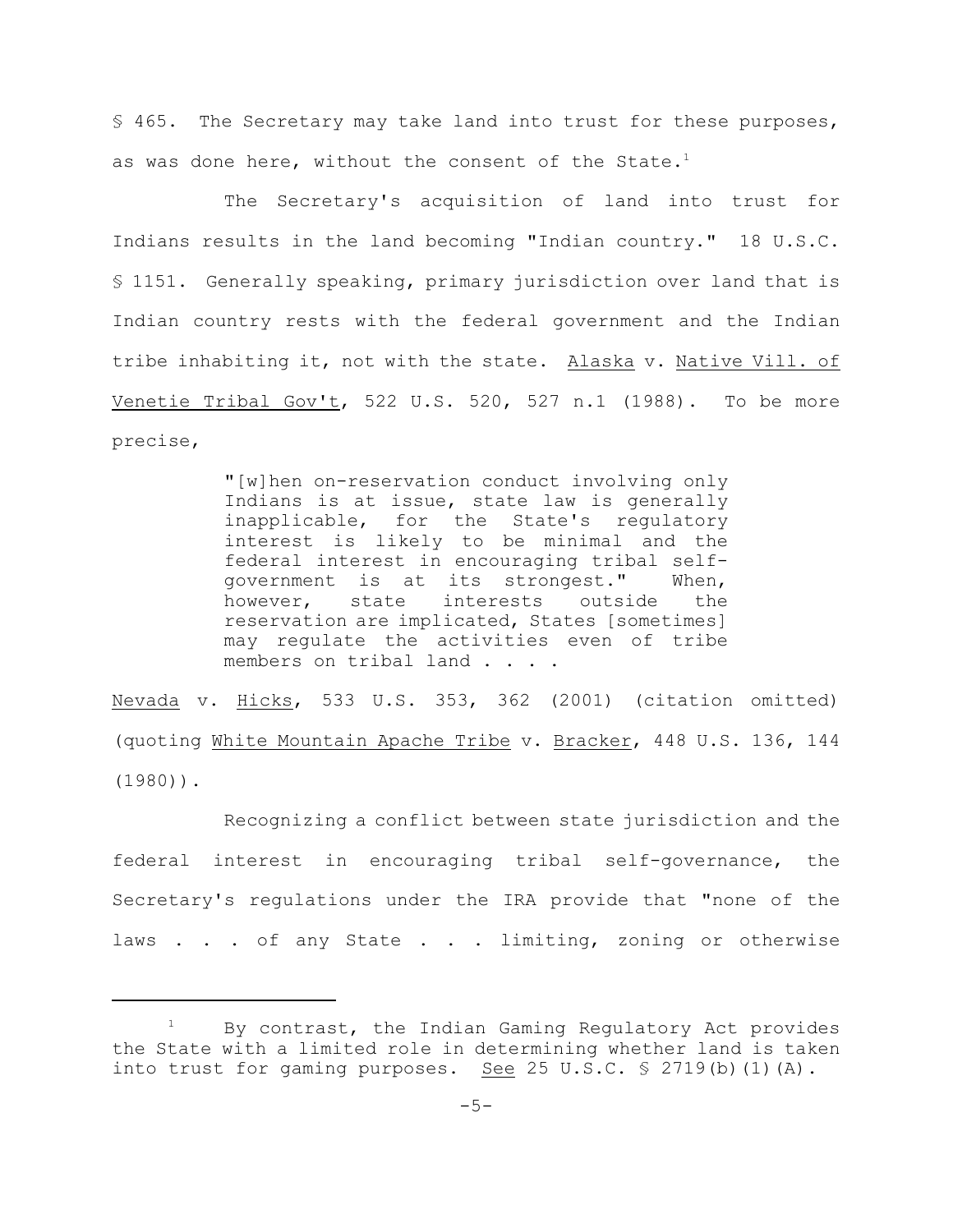governing, regulating, or controlling the use or development of any real or personal property . . . shall be applicable" to land held in trust for a tribe by the United States. 25 C.F.R.  $\frac{6}{5}$  1.4(a). This provision is subject to the Secretary's power in specific cases or areas to make applicable those local laws determined to be in the best interest of the Indian owners "in achieving the highest and best use of [the] property."  $Id. \S 1.4(b)$ .

Concerned over the loss of sovereignty over the Parcel and what it may portend for the future, the State, its Governor, and the town of Charlestown (collectively, the State), sued the Secretary of the Interior, now Dirk Kempthorne, and the Regional Director of the Bureau of Indian Affairs (BIA), Franklin Keel, in federal court. See Carcieri v. Norton, 290 F. Supp. 2d 167 (D.R.I. 2003). Having exhausted administrative remedies, the State brought suit under the Administrative Procedure Act, 5 U.S.C. § 702, seeking review of the Secretary's decision to take the Parcel into trust. Id. at 169, 172.

The State's case asserts three major theories. First, the State argues that the IRA does not authorize the Secretary to take land into trust for any tribe, including the Narragansetts, that first received federal recognition after June 18, 1934, the effective date of the IRA. Second, the State argues that the 1978 Rhode Island Indian Claims Settlement Act (the Settlement Act), 25 U.S.C. §§ 1701-1716, restricts the Secretary's authority to place

 $-6-$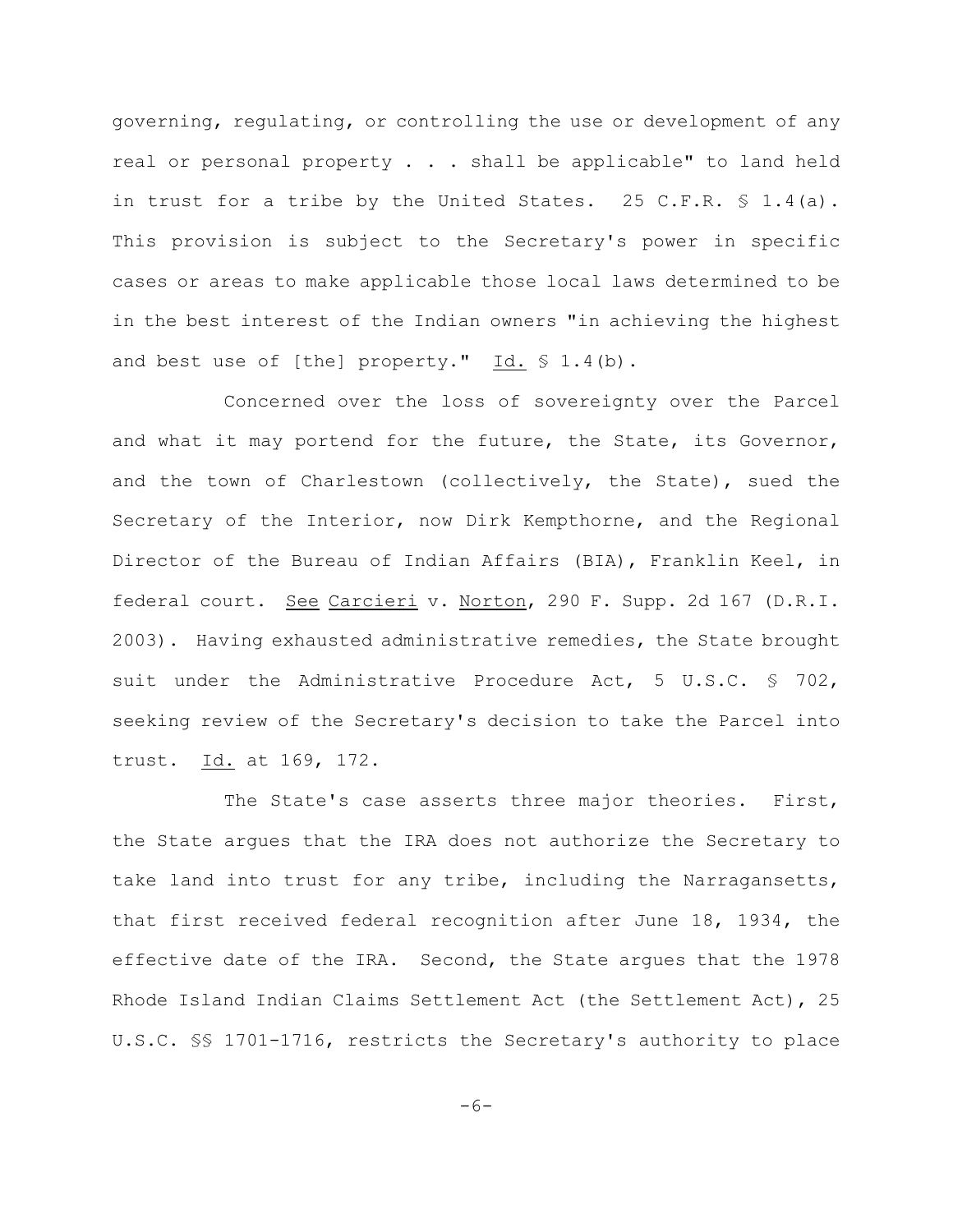the Parcel into trust pursuant to the IRA. Third, the State argues that the Constitution prohibits this exercise of authority by the Secretary.<sup>2</sup>

As to the IRA, the State argues that the Narragansetts do not meet the definition of "Indian" contained in 25 U.S.C. § 479. The pertinent definition recognizes, inter alia, "all persons of Indian descent who are members of any recognized Indian tribe now under Federal jurisdiction." 25 U.S.C. § 479 (emphasis added). The State reads "are members . . . now under Federal jurisdiction" to plainly and literally mean the 1934 effective date of the IRA. The State thus contends that the Secretary has no authority under the IRA to take land into trust for any tribe that was not federally recognized in 1934. As a result, the State argues, the Secretary is precluded entirely from placing the Parcel into trust for the Narragansetts, who were not recognized as a tribe until 1983.

Next, the State argues that the terms of the Settlement Act preclude the Secretary from placing the Parcel into trust

 $2^2$  The State's challenges to the Secretary's authority under the IRA and the Constitution have national implications that reach beyond Rhode Island; accordingly, ten states and the National Coalition Against Gambling Expansion have filed amicus briefs in support of Rhode Island. Similarly, numerous tribes and tribal organizations have filed amicus briefs in support of the Secretary. We acknowledge the able assistance provided by the amici curiae states and National Coalition Against Gambling Expansion on behalf of the State, and amici curiae National Congress of American Indians, individual Indian tribes and tribal organizations, and the Mississippi Band of Choctaw Indians on behalf of the Secretary.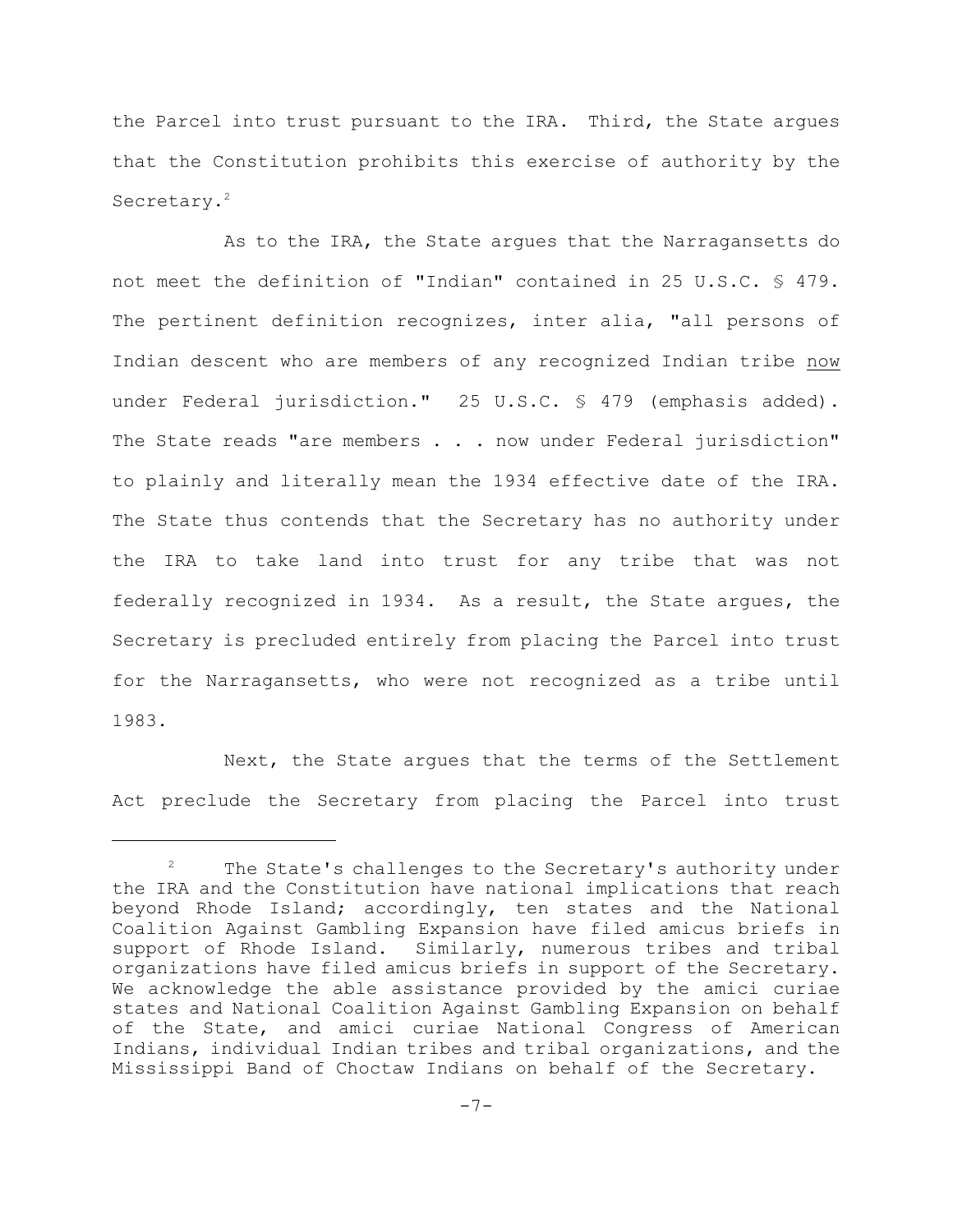because the Settlement Act is a later specific act of Congress that must be read to have explicitly and implicitly cabined the Tribe's and the Secretary's power as to the Parcel. The State argues that the Settlement Act bars the imposition of any trust. The State's fallback position is that any trust must be restricted by the terms of the Settlement Act so that it is clear that state and local law apply to the Parcel, just as they do to the settlement lands.

Finally, the State asserts various constitutional theories, with the common underpinning that the placing of the Parcel into trust violates the State's sovereignty. The State argues that the Indian Commerce Clause does not authorize the Secretary's exercise of power and that the exercise violates the Tenth Amendment, as well as the Enclave and Admissions Clauses of the Constitution. The State also argues that section 5 of the IRA, 25 U.S.C. § 465, constitutes an unconstitutional delegation of legislative authority.

We hold that the language of 25 U.S.C. § 479 does not plainly refer to the 1934 enactment date of the IRA. We find that the text is sufficiently ambiguous in its use of the term "now" that the Secretary has, under the Chevron doctrine, authority to construe the Act. We reject the State's claim that we do not owe deference to the Secretary's interpretation because he has inconsistently interpreted or applied section 479. The State's evidence of inconsistency is mixed and is not persuasive. The

 $-8-$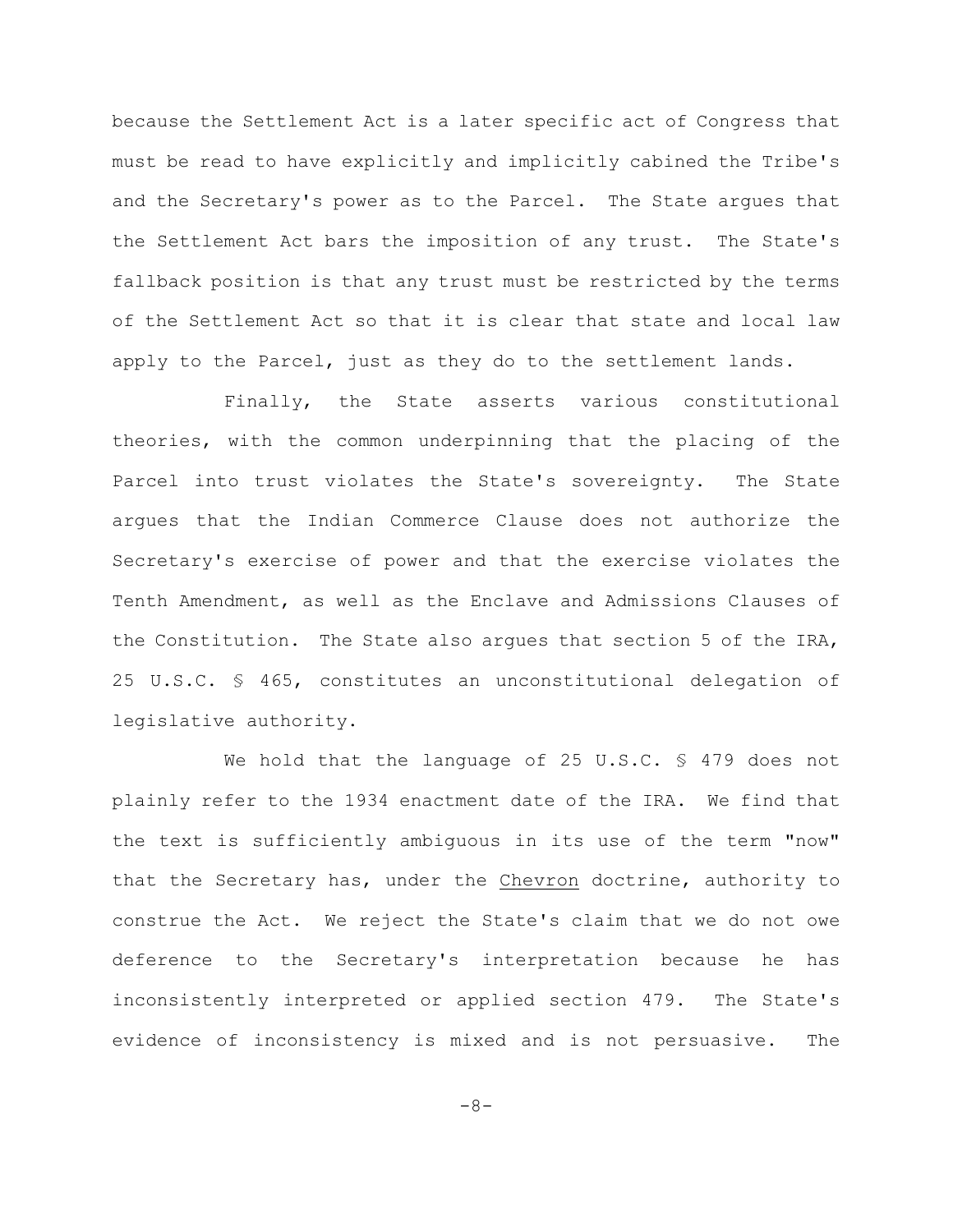Secretary's position has not been inconsistent, much less arbitrary. The Secretary's interpretation is rational and not inconsistent with the statutory language or legislative history, and must be honored.

Likewise, the Settlement Act neither explicitly bars by its terms the Secretary's actions, nor implicitly repeals or constrains the Secretary's authority under the IRA to place land into trust for the Tribe. While the State apparently failed to anticipate this particular problem at the time of the settlement, the Settlement Act did specifically contemplate the event of federal recognition of the Tribe and did not restrict the Secretary's power, should the Tribe be recognized, to take into trust land outside of the settlement lands. We are not free to reform the Act. If aggrieved, the State must turn to Congress.

The State's arguments based on allocations of power under the U.S. Constitution also do not prevail. They do, however, underscore the seriousness of the State's concern about the abrogation of state sovereignty at stake here.

I.

In order to understand the nature of the controversy and the consequences of this decision, a brief recounting of the history of relations between the State and the Tribe is required. Further background can be found in the district court's opinion, Carcieri, 290 F. Supp. 2d 167, as well as the opinions previously

 $-9-$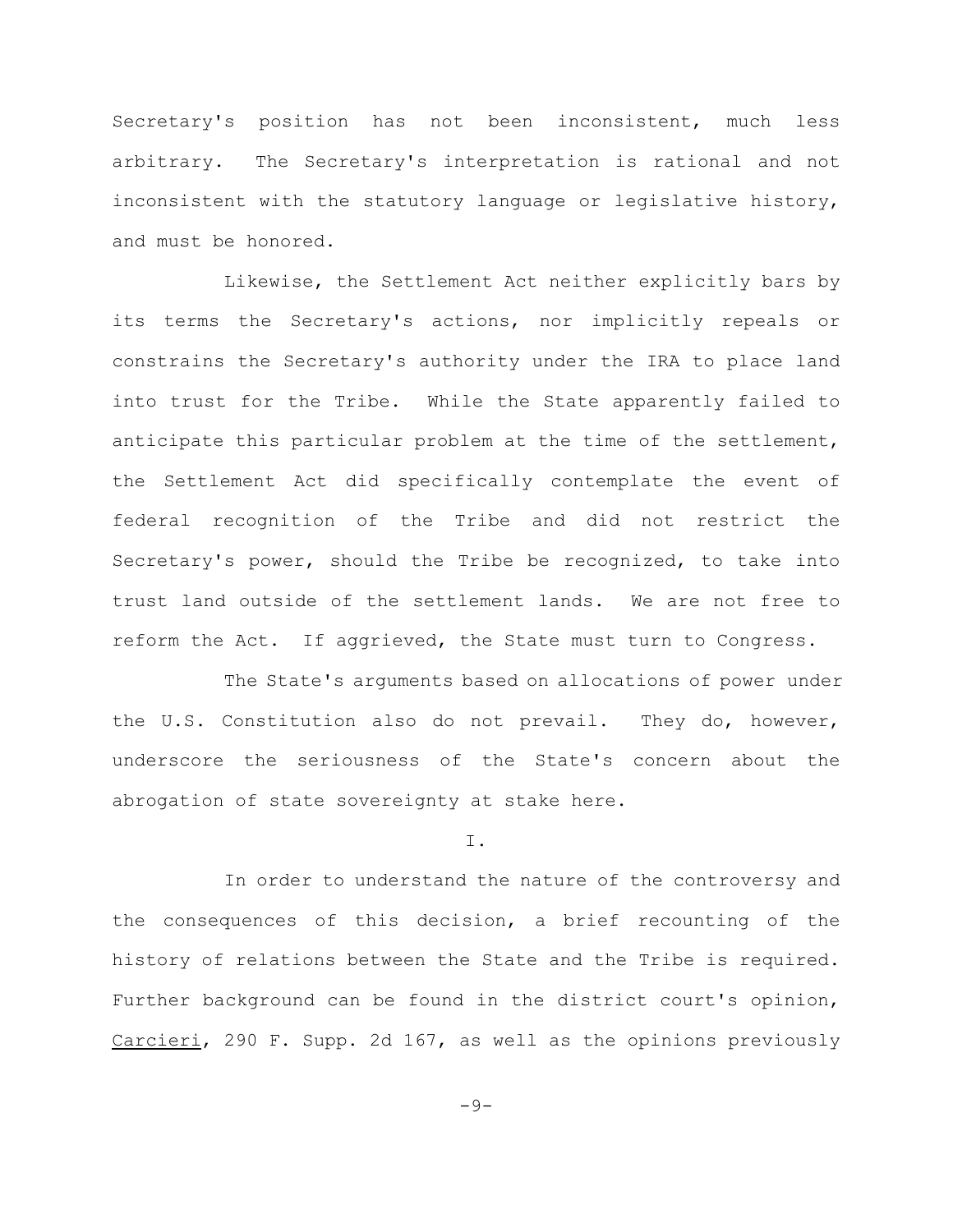issued in the decades-long disputes between the State and the Tribe, see Narragansett Indian Tribe v. Rhode Island (Narragansett III), 449 F.3d 16 (1st Cir. 2006) (en banc); Narragansett Indian Tribe v. Narragansett Elec. Co. (Narragansett II), 89 F.3d 908 (1st Cir. 1996); Rhode Island v. Narragansett Indian Tribe (Narragansett I), 19 F.3d 685 (1st Cir. 1994).

In 1880, the State acquired the majority of the Tribe's lands. In 1934, the Tribe organized as a state-chartered corporation. In 1975, the Tribe sued to recover its lands, arguing that the State had acquired the lands in violation of the Indian Nonintercourse Act, 25 U.S.C.  $\frac{1}{2}$  177. The Tribe claimed that this violation rendered void the transfer of title to the lands.

This cloud on title prompted the State to enter into settlement negotiations with the Tribe, which led in 1978 to an agreement embodied in a Joint Memorandum of Understanding (JMOU). Under the JMOU, the Tribe would receive 1800 acres of "settlement lands," half of which were provided by the State and half of which were purchased with federal funds. The State agreed to create an Indian-controlled corporation to hold the settlement lands in trust for the Tribe, to exempt the settlement lands from local taxation, and to help secure the federal legislation necessary to implement the agreement. In exchange, the Tribe abandoned its claims of aboriginal title and its claims to lands in the state other than the settlement lands.

 $-10-$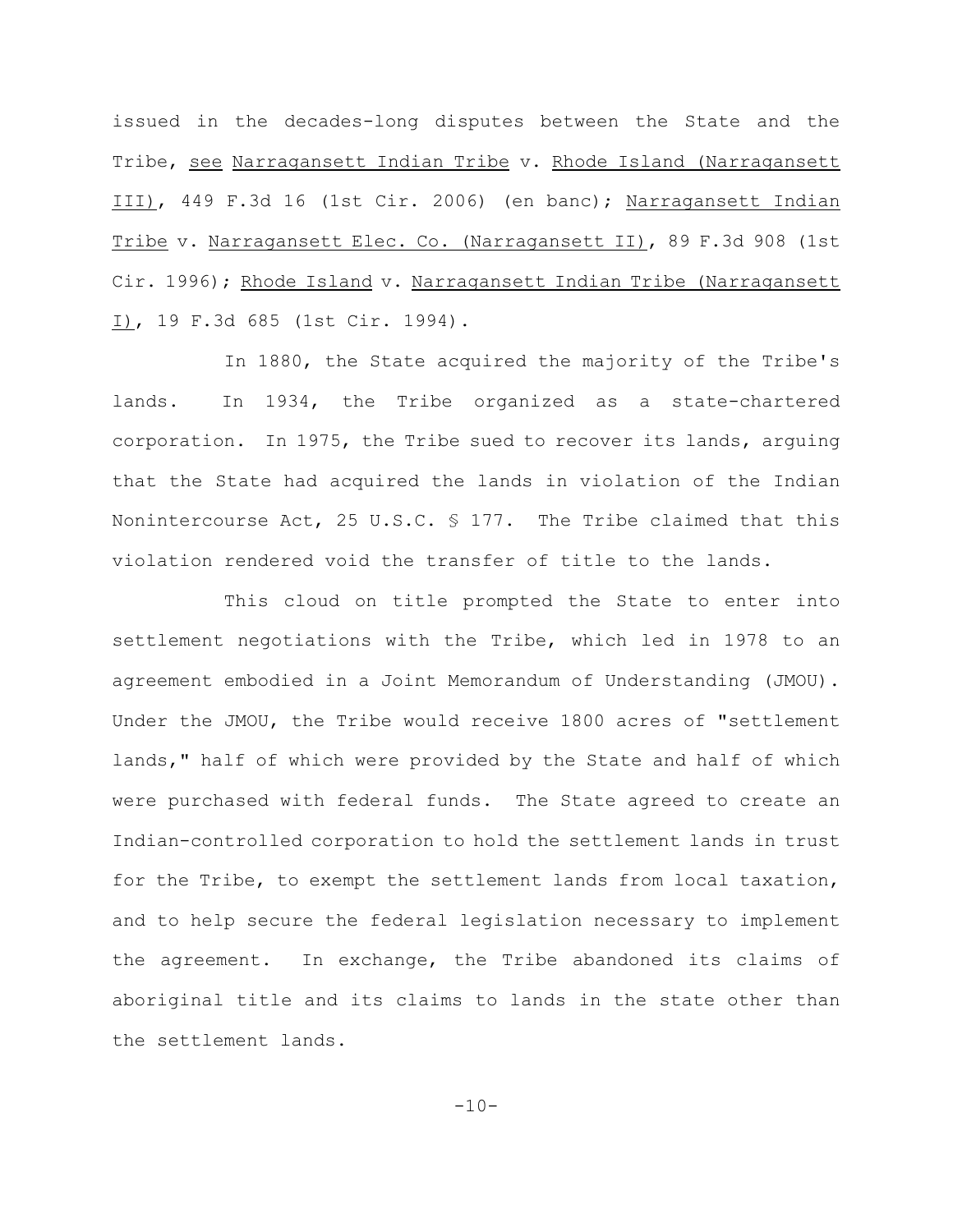In turn, Congress approved and codified the agreement in the Settlement Act. The Settlement Act provided that "the settlement lands shall be subject to the civil and criminal laws and jurisdiction of the State of Rhode Island." Id. § 1708(a).

Five years later, in 1983, the Secretary granted the Tribe official federal recognition. See Final Determination for Federal Acknowledgment of Narragansett Indian Tribe of Rhode Island, 48 Fed. Reg. 6177 (Feb. 10, 1983). Following that recognition, in 1985, Rhode Island amended the pertinent state statute to permit the conveyance of the settlement lands directly to the Tribe, explicitly preserving the State's jurisdiction over the settlement lands, consistent with the Settlement Act, 25 U.S.C.  $$ 1708(a).$  See R.I. Gen. Laws  $$ 37-18-13(b).$  The holding company conveyed the settlement lands to the Tribe, and three years later, the Tribe conveyed the settlement lands to the BIA as trustee. The trust deed confirmed the application of state law to the settlement lands, as provided in 25 U.S.C. § 1708(a). The BIA continues to hold the settlement lands in trust for the Tribe, subject to this congressionally-enacted restriction that state law applies. See Narragansett I, 19 F.3d at 689, 695 n.8. Significantly, in our earlier en banc decision in Narragansett III, we held that the language of section 1708(a) trumped any residual tribal sovereignty

-11-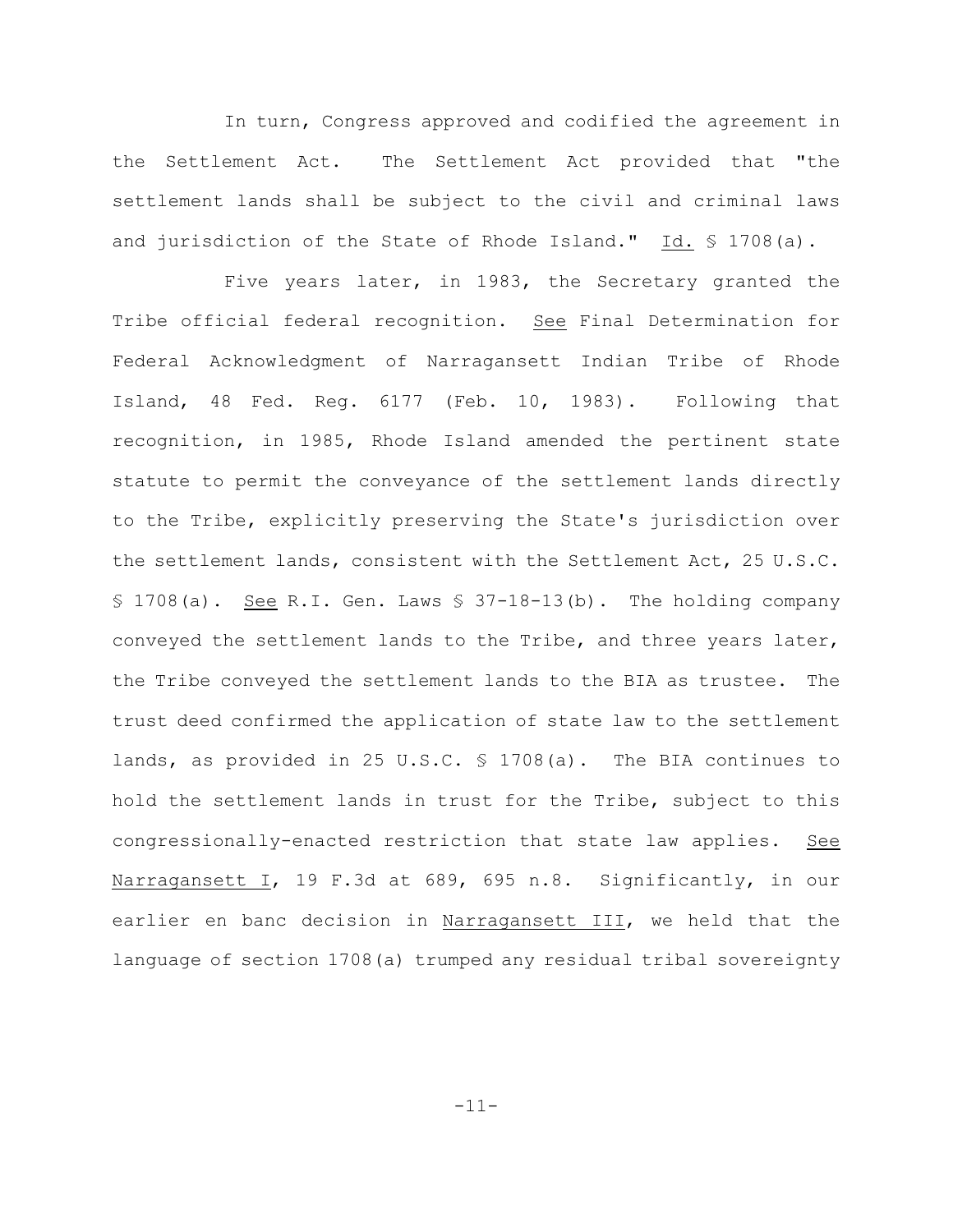over the settlement lands, under which the Tribe had refused to comply with certain state laws.<sup>3</sup> See 449 F.3d at 26.

Then, in 1991, the tribal housing authority purchased the Parcel in fee simple, acquiring title through purchase from a private developer. The Parcel was part of the Tribe's aboriginal lands claimed in the 1976 lawsuit. Under the Settlement Act, the Tribe had thus relinquished aboriginal title to the Parcel, but the Parcel is not part of the 1800 acres of settlement lands. It is adjacent to the settlement lands, across a town road. In 1992, the Housing Authority transferred the Parcel to the Tribe with a deed restriction that the Parcel be placed in trust with the BIA for the purpose of providing housing.

A dispute soon arose over whether development of the Parcel had to comply with local law. The Tribe began construction on the planned housing project without obtaining a building permit from the Town or the State's approval of the individual sewage disposal systems. The Tribe essentially took the position that once it had purchased the Parcel, the land had become tribal land, and the Tribe's inherent sovereignty meant that the Parcel was exempt from local law. The State disagreed and filed suit in federal court to enjoin the Tribe. See Narragansett Indian Tribe

 $3$  In "an abundance of caution," we recognized that the Tribe may still possess some autonomy in local government matters such as membership rules, inheritance rules, and regulation of domestic relations. Narragansett III, 449 F.3d at 26.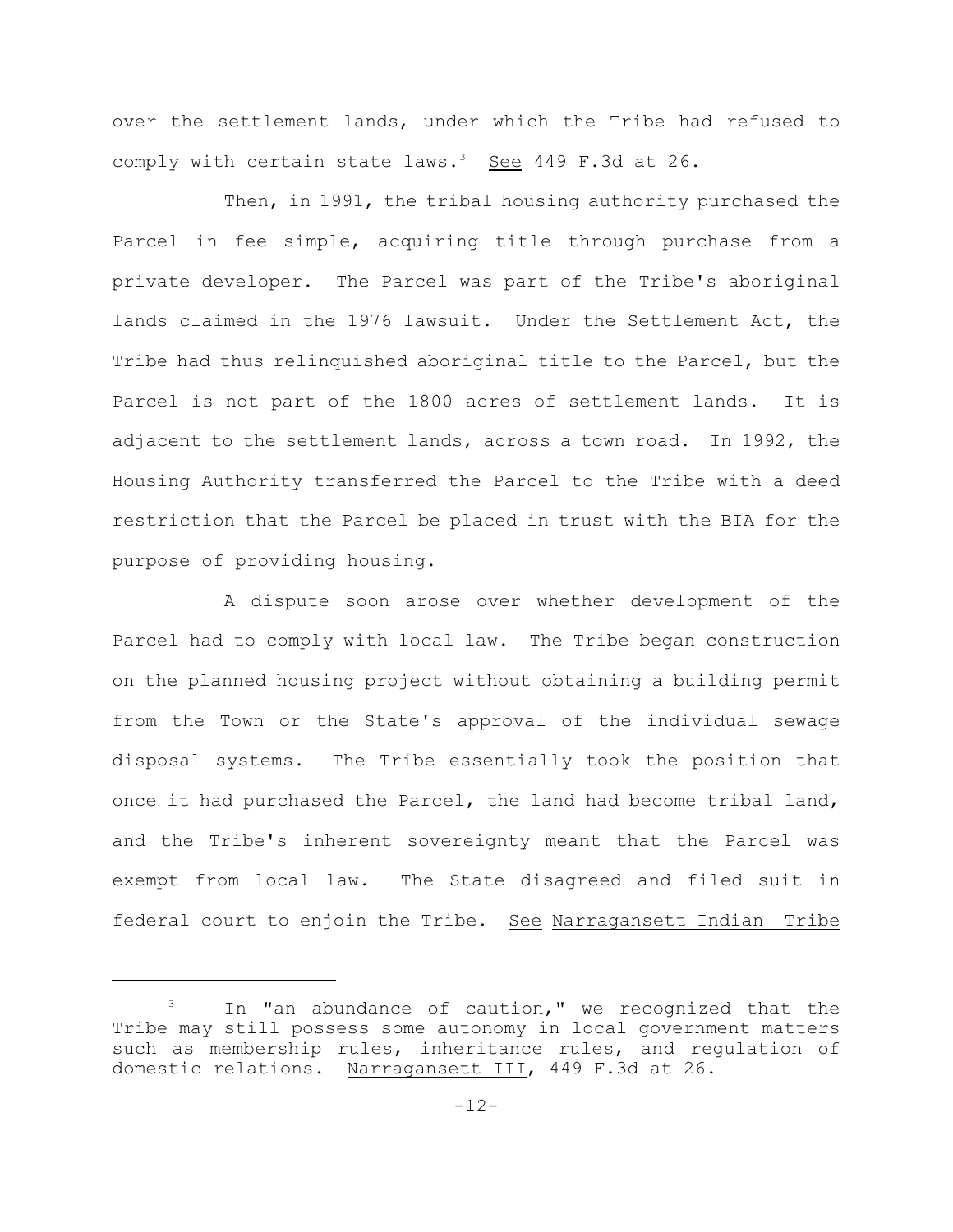v. Narragansett Elec. Co., 878 F. Supp. 349 (D.R.I. 1995). Ultimately, the Tribe lost that litigation.<sup>4</sup> See Narragansett II, 89 F.3d at 922.

The Tribe had sought to solve the issue of the applicability of state law to the Parcel by applying to the Secretary in 1993 to have the Parcel taken into trust under section 5 of the IRA. The Secretary's determination of whether to do so was stayed pending the resolution of the federal court litigation. After the litigation was resolved against the Tribe by this court in 1996, id. at 922, the Tribe submitted a second application to the Secretary.

The Tribe filed this updated application with the Secretary in July 1997. In determining whether to take lands into

The Housing Authority was a duly recognized Indian housing authority and was given HUD funds to finance the purchase of the property and the construction of approximately 50 units of housing. See Indian Housing Act of 1988, 42 U.S.C. §§ 1437aa-1437ff (repealed by Native American Housing Assistance and Self-Determination Act of 1996, 25 U.S.C. §§ 4101-4243).

The district court found the proposed housing project could be detrimental to coastal and groundwater resources, but also held that the Parcel was a "dependent Indian community" within the meaning of 18 U.S.C. § 1151(b) and therefore partially denied injunctive relief. Narragansett Elec. Co., 878 F. Supp. at 355-57, 366. On appeal, this court held that the land for the housing project was not a "dependent Indian community" because federal ownership of the land and federal action to "set aside" the land were lacking. Narragansett II, 89 F.3d at 921-22. Thus, the Parcel could not be considered Indian country under 18 U.S.C. § 1151(b), and the housing project being constructed on the site was not exempt from state and local building and zoning restrictions. Accordingly, this court reversed the district court and directed the district court to enter an order granting the injunction. 89 F.3d at 922.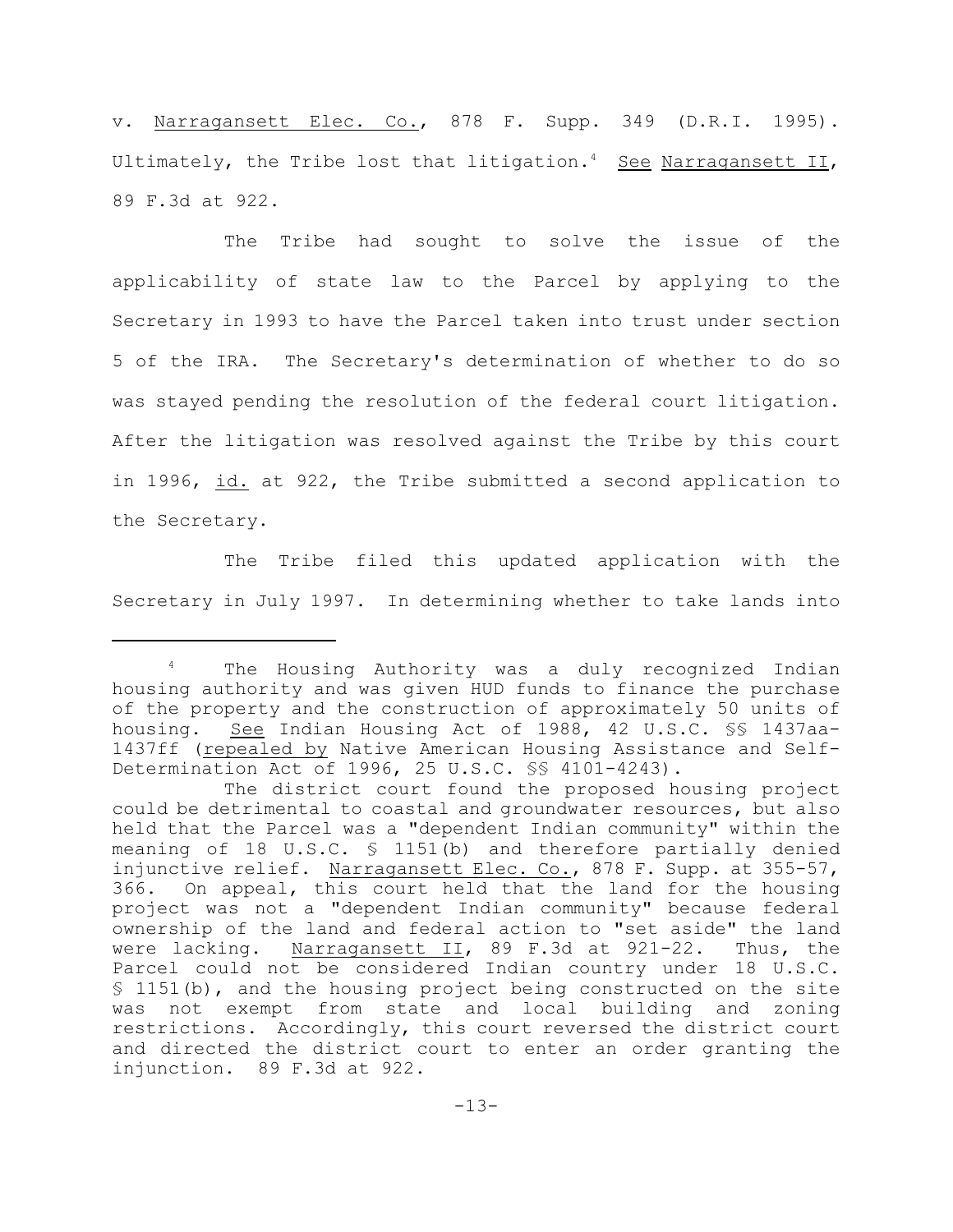trust, the Secretary follows a regulatory process set forth at 25 C.F.R. part 151, which requires consideration of several factors. If, as here, the land is off reservation, additional criteria apply. See 25 C.F.R. § 151.11. Generally, the farther from a reservation the land is, the greater the scrutiny the Secretary gives to the justification of anticipated benefits from the acquisition. See id.  $\frac{1}{2}$  151.11(e); see also M.J. Sheppard, Taking Indian Land into Trust, 44 S.D. L. Rev. 681, 686 (1999).

On March 6, 1998, the BIA notified the State of the Secretary's intent to take the Parcel into trust for the Tribe. The State appealed the decision to the Interior Board of Indian Appeals (IBIA). The State argued, inter alia, that the Settlement Act prohibited this action by the Secretary, and that in taking the land into trust without the State's consent, the Secretary had acted unconstitutionally. The IBIA affirmed the BIA's determination on June 29, 2000. Town of Charlestown v. E. Area Dir., Bureau of Indian Affairs, 35 I.B.I.A. 93, 106 (2000). It noted it had no jurisdiction over the claims of unconstitutionality.<sup>5</sup> Id. at 97.

 $5$  The IBIA rejected the State's insistence that the Secretary take account of the potential use of the Parcel for gaming purposes under the Indian Gaming Regulatory Act, 25 U.S.C. § 2701, calling such a possibility merely speculative. 35 I.B.I.A. at 103. The IBIA also concluded that there had been no violation of the Coastal Zone Management Act, 16 U.S.C. § 1451. 35 I.B.I.A. at 103.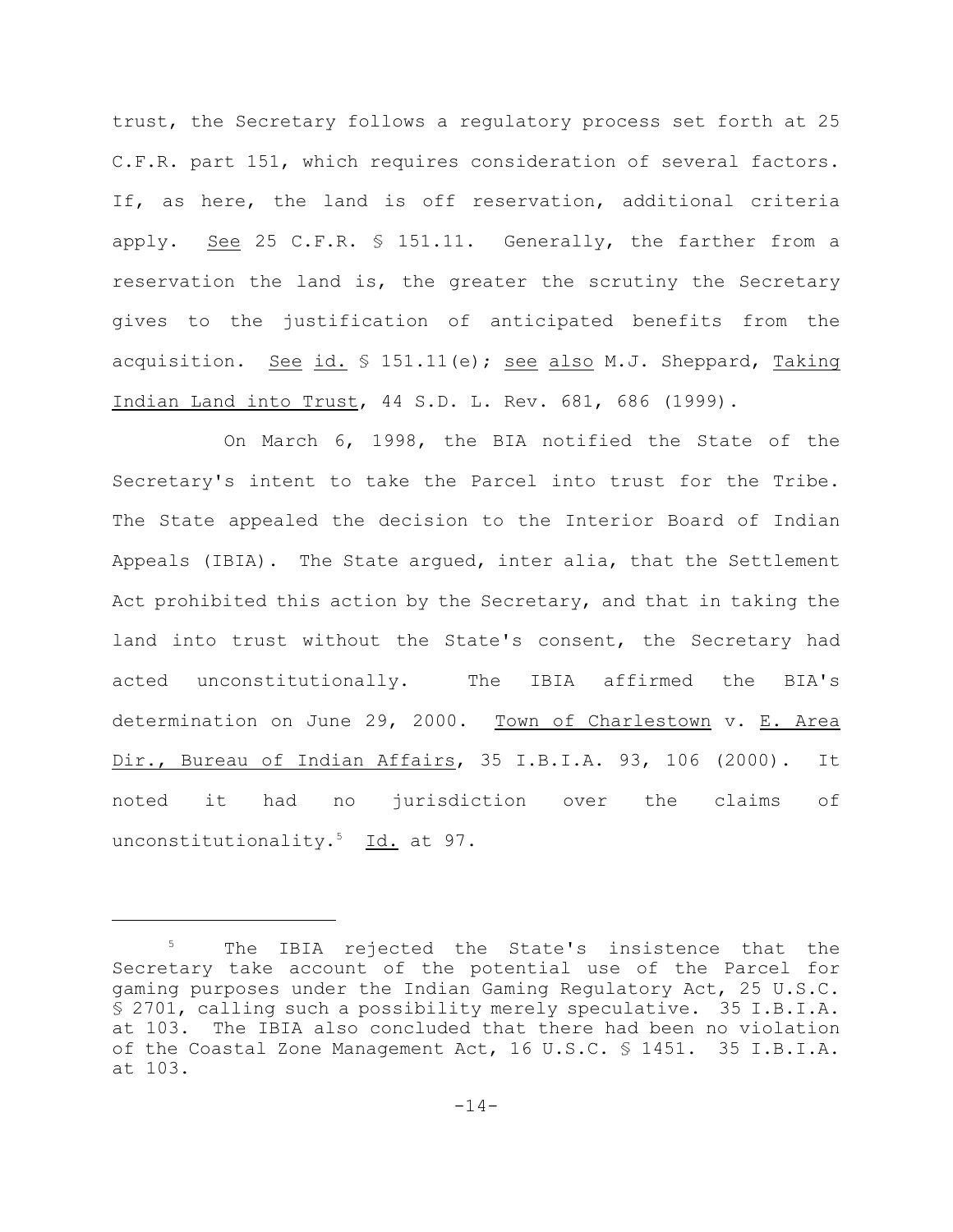The State then instituted this action in federal court. The district court, in a comprehensive decision, rejected the State's claims. See Carcieri, 290 F. Supp. 2d 167. A divided panel of this court affirmed. Carcieri v. Norton, 423 F.3d 45 (1st Cir. 2005). The en banc court granted rehearing and withdrew the panel opinion.

As described above and recounted in our en banc decision in Narragansett III, 449 F.3d at 18-21, for several decades the relationship between the Tribe and the State has been fraught with tension.

The State's short-term concerns in this case have to do with whether the particular project will conform with state and local law. The State also has concerns that once land is taken into trust, there will be very few mechanisms, other than negotiation with the Tribe or appeal to the Secretary's authority under 25 C.F.R.  $$ 1.4(b)$ , by which the State may secure compliance with state and local laws. $6$  The State fears that the Tribe will

At oral argument, the Secretary indicated that although a tribe has civil regulatory jurisdiction over lands taken into trust, a state may seek to enforce its laws -- to the extent they are not preempted by federal law -- on trust lands either by agreement with the tribe or by seeking a determination in federal court that the State's interests with respect to enforcing a particular regulation outweigh the interests of the tribe and the federal government in fostering tribal self-government. See Hicks, 533 U.S. at 362 ("When . . . state interests outside the reservation are implicated, States [sometimes] may regulate the activities even of tribe members on tribal land."); see also id. at 364 (holding that state officers may execute on tribal lands process related to off-reservation violations of state law);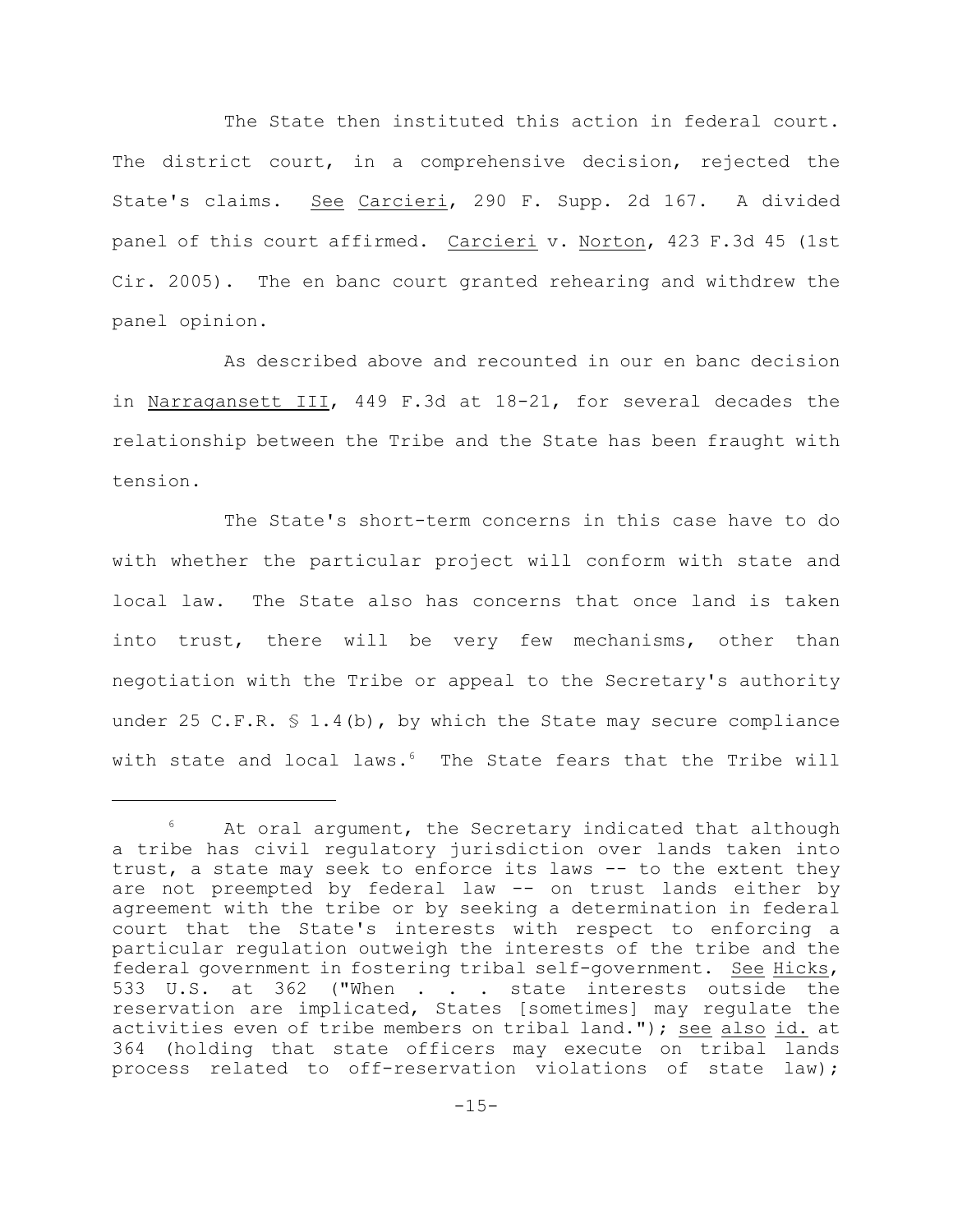convert or otherwise use the Parcel, or any future parcels that might be acquired and put into trust, for income-producing activities in which it normally would not be permitted to engage under state law.

There has been federal litigation between state officials and the Tribe and its members over such activities. In 2003, the Tribe, seeking revenue, established on the settlement lands an Indian Smoke Shop that sold cigarettes without purchasing state cigarette stamps or collecting sales taxes then paid to the State, as required by state law. The State Police raided the smoke shop and initiated criminal prosecutions against tribe members. The Tribe sought a declaratory judgment in federal court asserting that its control over the smoke shop was an inherent function of tribal sovereignty that survived the Settlement Act, despite the explicit language in section 1708(a). We rejected that claim en banc. Narragansett III, 449 F.3d at 30-31.

## II.

## A. Standard of Review

Technically, the claims at issue here are reviewed through the lens of an APA appeal under 5 U.S.C. § 706. Our review of such an appeal is de novo as to the district court's conclusions. See Harvey v. Veneman, 396 F.3d 28, 33 (1st Cir.

Confederated Tribes, 447 U.S. at 151 (explaining that the state could require Indian tribes to collect taxes on sales of cigarettes to non-Indians). That issue is beyond the scope of this opinion.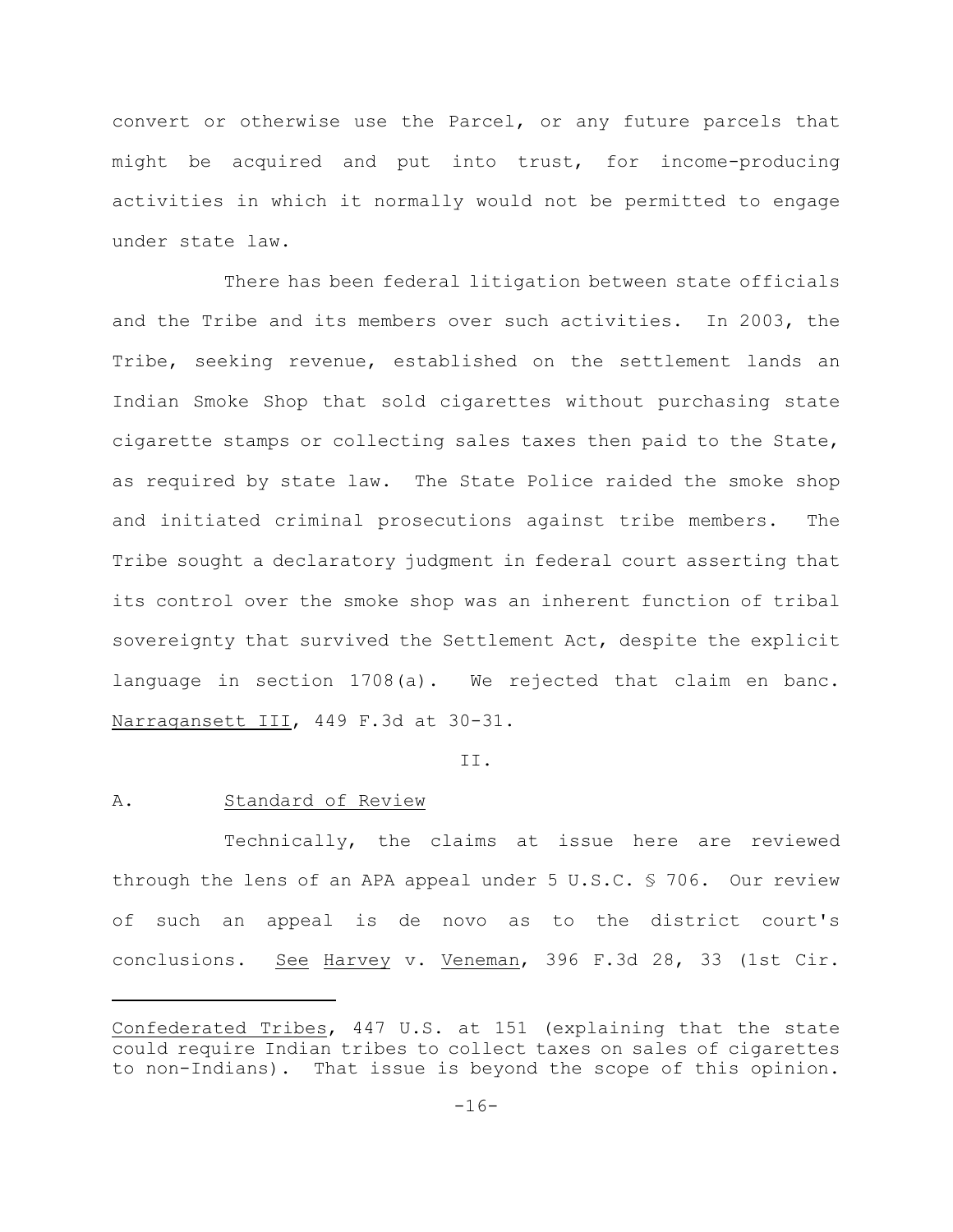2005). The underlying issues remaining in the case are statutory and constitutional. Statutory issues are reviewed de novo by the courts, but subject to established principles of deference to the administering agency. Id. Constitutional claims are reviewed de novo. See Cousins v. Sec'y of Transp., 880 F.2d 603, 610 (1st Cir. 1989) (en banc).

## B. The 1934 Indian Reorganization Act

The State argues that the Secretary lacks authority to place the Parcel into trust under 25 U.S.C. § 465 since, under the definition of "Indian" in 25 U.S.C. § 479, that authority extends only to tribes that were both federally "recognized" and "under [f]ederal jurisdiction" on June 18, 1934, the effective date of the IRA.

The State presents a series of cascading arguments. First, the State argues that the plain language of section 479 is clear, and that under that plain language, the Tribe's status is measured as of 1934. The State further argues that its interpretation of the statute is the only one consistent with the purposes and legislative history of the Act. Thus, the State argues that because the statute is unambiguous, deference to the Secretary is unwarranted. In any event, the State argues that even if deference might have been warranted, the Secretary's current interpretation is not entitled to deference because it contradicts

-17-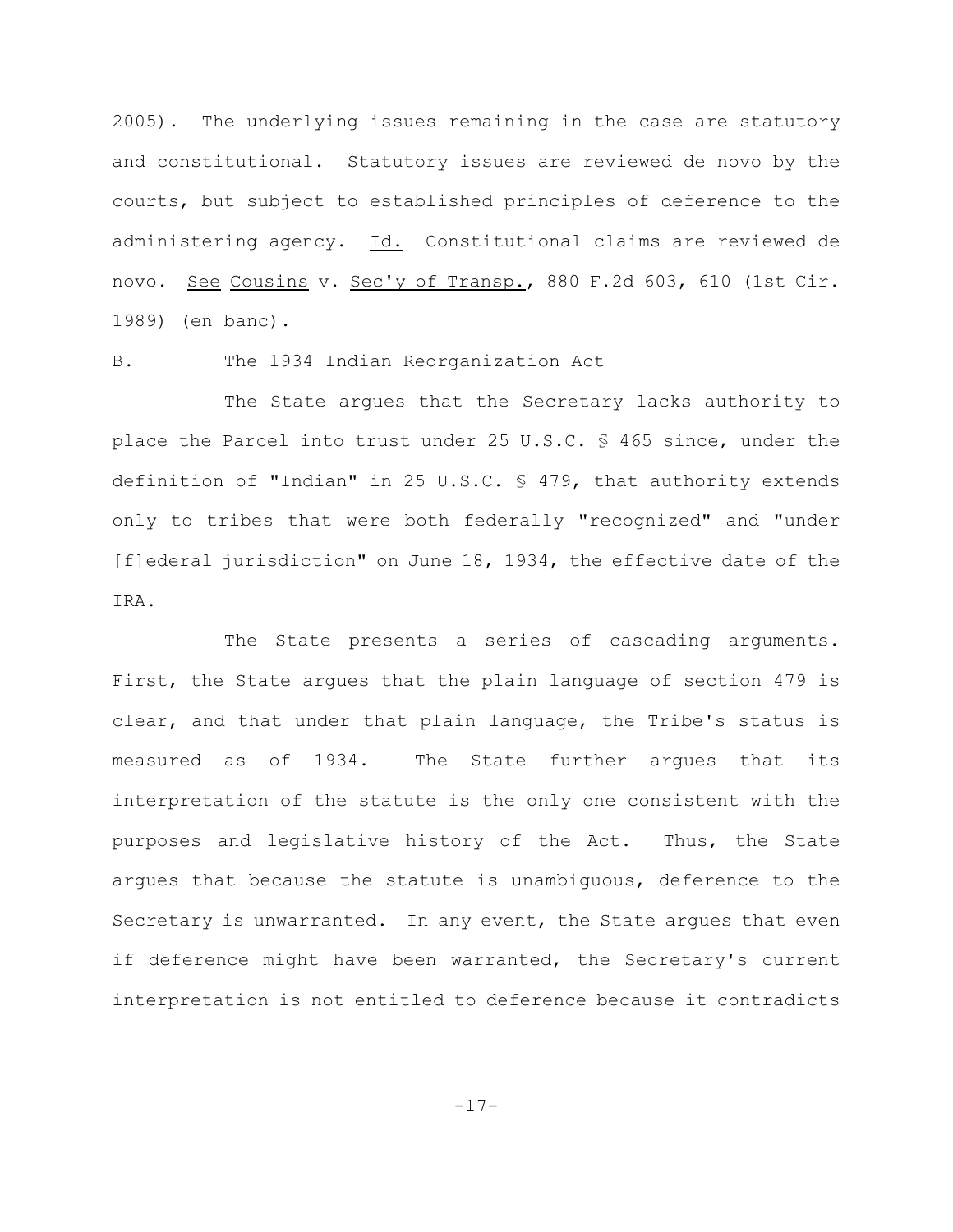the Secretary's practice in the more than seventy years since the passage of the IRA.

## 1. Chevron Analysis

The Secretary has offered an interpretation of the IRA that permits trust acquisitions for tribes recognized and under federal jurisdiction at the time the request for a trust acquisition is made. A court reviewing an agency's interpretation of a statute that it administers engages in a two-step analysis. Chevron U.S.A., Inc. v. Natural Res. Def. Council, Inc., 467 U.S. 837, 842-43 (1984). We must first consider "whether Congress has directly spoken to the precise question at issue." Id. at 842. If congressional intent is clear, we "must give effect to the unambiguously expressed intent of Congress." Id. at 842-43. "[I]f the statute is silent or ambiguous with respect to the specific issue," however, we must consider "whether the agency's [interpretation] is based on a permissible construction of the statute." Id. at 843.

## (a) Whether Section 479 Is Ambiguous

We begin our analysis with the statutory text. Rucker v. Lee Holding Co., 471 F.3d 6, 9 (1st Cir. 2006). The language at issue is that contained in 25 U.S.C. § 479, which provides:

> The term "Indian" as used in this Act shall include all persons of Indian descent who are members of any recognized Indian tribe now under Federal jurisdiction, and all persons who are descendants of such members who were, on June 1, 1934, residing within the present

> > -18-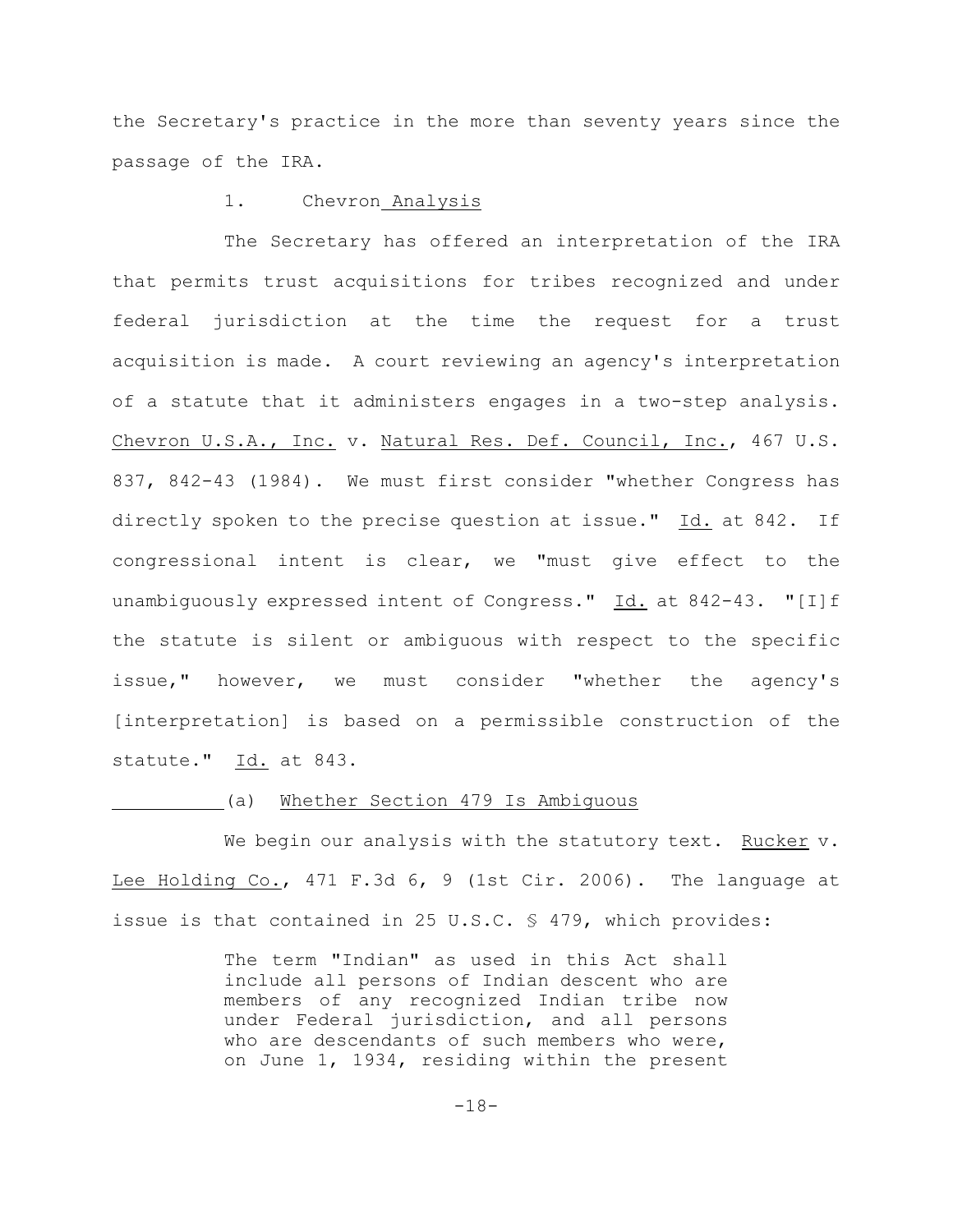boundaries of any Indian reservation, and shall further include all other persons of one-half or more Indian blood.

One might have an initial instinct to read the word "now" in the statute as the State does, to mean the date of enactment of the statute, June 18, 1934. Congress certainly has used the word "now" in this way. See, e.g., Montana v. Kennedy, 366 U.S. 308, 312 (1961) (interpreting the word "now" in a reenactment of an earlier act to refer to the initial date of enactment).

Any such instinct quickly disappears upon further examination, however. This is not a case that can be resolved by looking to the plain meaning of the term "now" standing by itself. "Now" means "at the present time," but there is ambiguity as to whether to view the term "now" as operating at the moment Congress enacted it or at the moment the Secretary invokes it. Indeed, Congress sometimes uses the word "now" to refer to a time other than the moment of enactment. See Difford v. Sec'y of Health & Human Servs., 910 F.2d 1316, 1320 (6th Cir. 1990) (interpreting the word "now" in a disability benefits termination provision to refer to the time of the hearing); see also Pierce v. Pierce, 287 N.W.2d 879, 882 (Iowa 1980) (noting that the phrase "now hav[ing] jurisdiction" in the Uniform Child Custody Jurisdiction Act "refers to the time of the filing of the petition"); cf. Williams v. Ragland, 567 So. 2d 63, 65-66 (La. 1990) (declining to interpret "now serving" in a mandatory judicial retirement provision to refer

-19-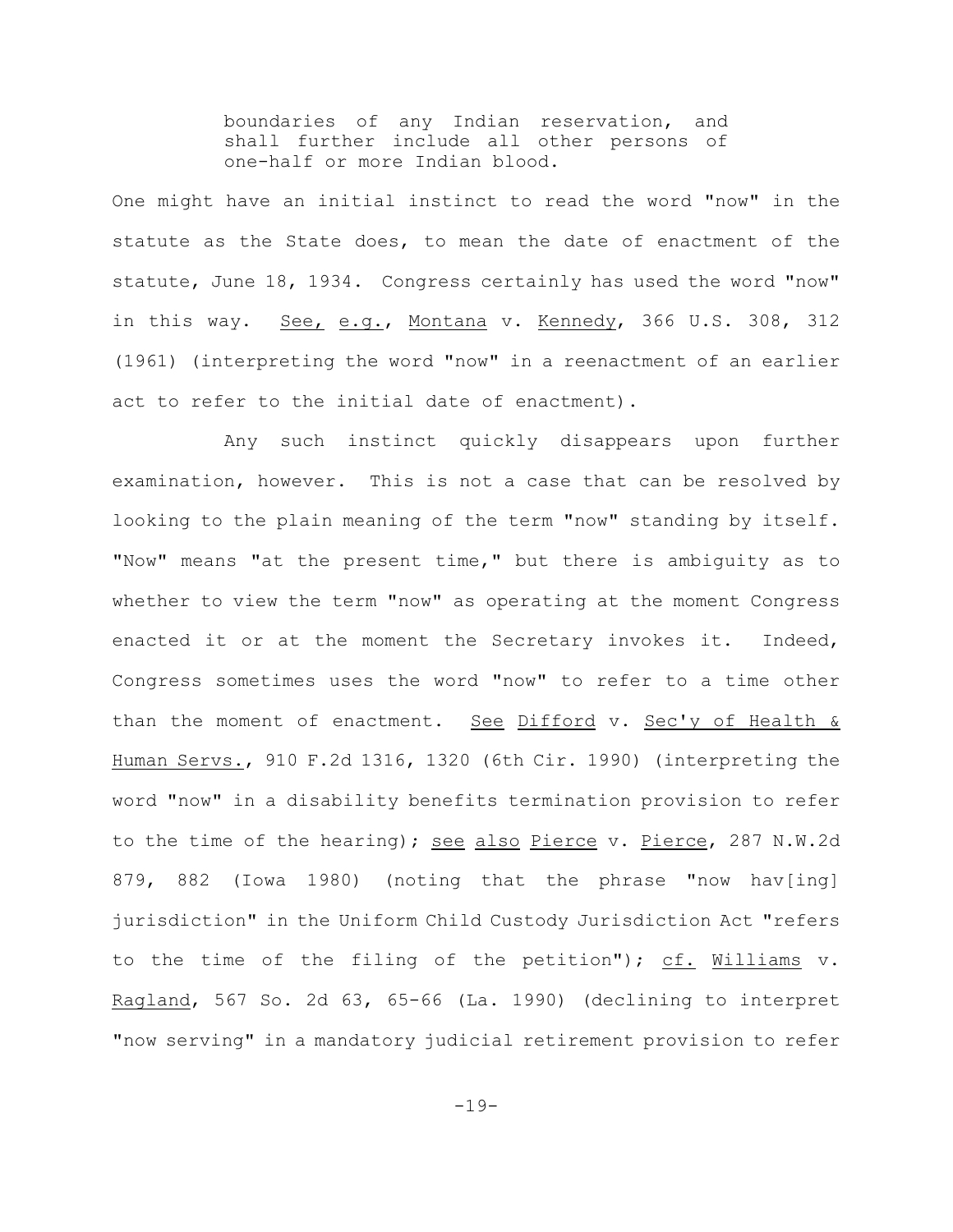to the date of enactment). There also are other layers of ambiguity.

Given that the word "now" does not itself have a clear meaning, we must look to context. Here, the context is equivocal. On the one hand, the State points to 25 U.S.C. § 472, another provision of the IRA, which refers to "positions maintained, now or hereafter, by the Indian Office." The State argues that this use of "now" unambiguously refers to the date of enactment and that had Congress wanted to include later-recognized tribes in section 479, it would have similarly added the words "or hereafter."

On the other hand, the Secretary points out that section 479 itself specifies the date of "June 1, 1934" as the relevant date for determining eligibility based on "residing within the present boundaries of any Indian reservation." The Secretary thus counters that had Congress wanted to require recognition of a tribe on the date of enactment, it would have specified that date, rather than using the term "now." See also 25 U.S.C. § 478 (requiring elections to be held "within one year after June 18, 1934"). Hence, "now" might mean "now or hereafter" or it might mean "June 18, 1934"; either would be consistent with some other part of the statute.

Policy does not provide an obvious answer either: each side has a plausible explanation that policy considerations favor its interpretation. The State argues that the principal, perhaps

 $-20-$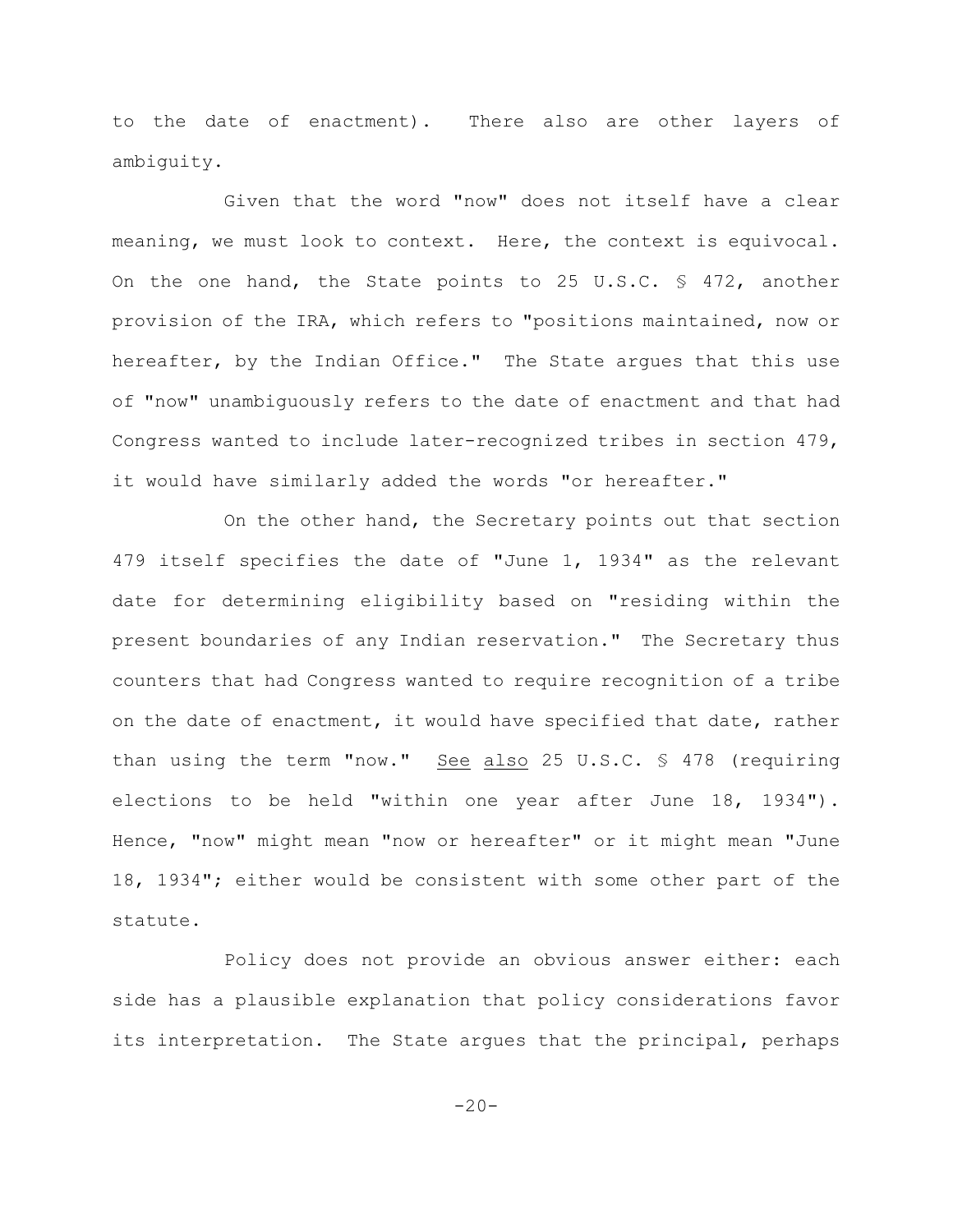exclusive, concern of the 1934 statute was with remedying the perceived ills of the prior practice of allotment. See Kahawaiolaa v. Norton, 222 F. Supp. 2d 1213, 1220 n.10 (D. Haw. 2002). Because the IRA ended allotments in 1934, see 25 U.S.C. § 461, they would not have affected later-recognized tribes, and hence there would have been no reason to include such tribes within the ambit of the statute.

The Secretary takes the view that the Act was intended not only to remedy past wrongs, but also to set a template for the future that would encourage the strength and stability of tribal communities. Based on this view, it would make no sense to distinguish among tribes based on the happenstance of their federal recognition status in 1934. The Secretary's view is buttressed by the fact that the Act contains a number of provisions that have nothing to do with land consolidation. See id. § 472 (Indian employment preference); id. § 476 (tribal organization).

The State reads United States v. John, 437 U.S. 634 (1978), to indicate that the Supreme Court had an initial interpretation of the Act that coincides with the State's interpretation. It is unclear if the Court had any such interpretation, and in any event, we find that John is not controlling here. In John, the Fifth Circuit had found that the Mississippi Choctaws were not eligible for benefits under the IRA because the tribe had not been recognized in 1934. United States

-21-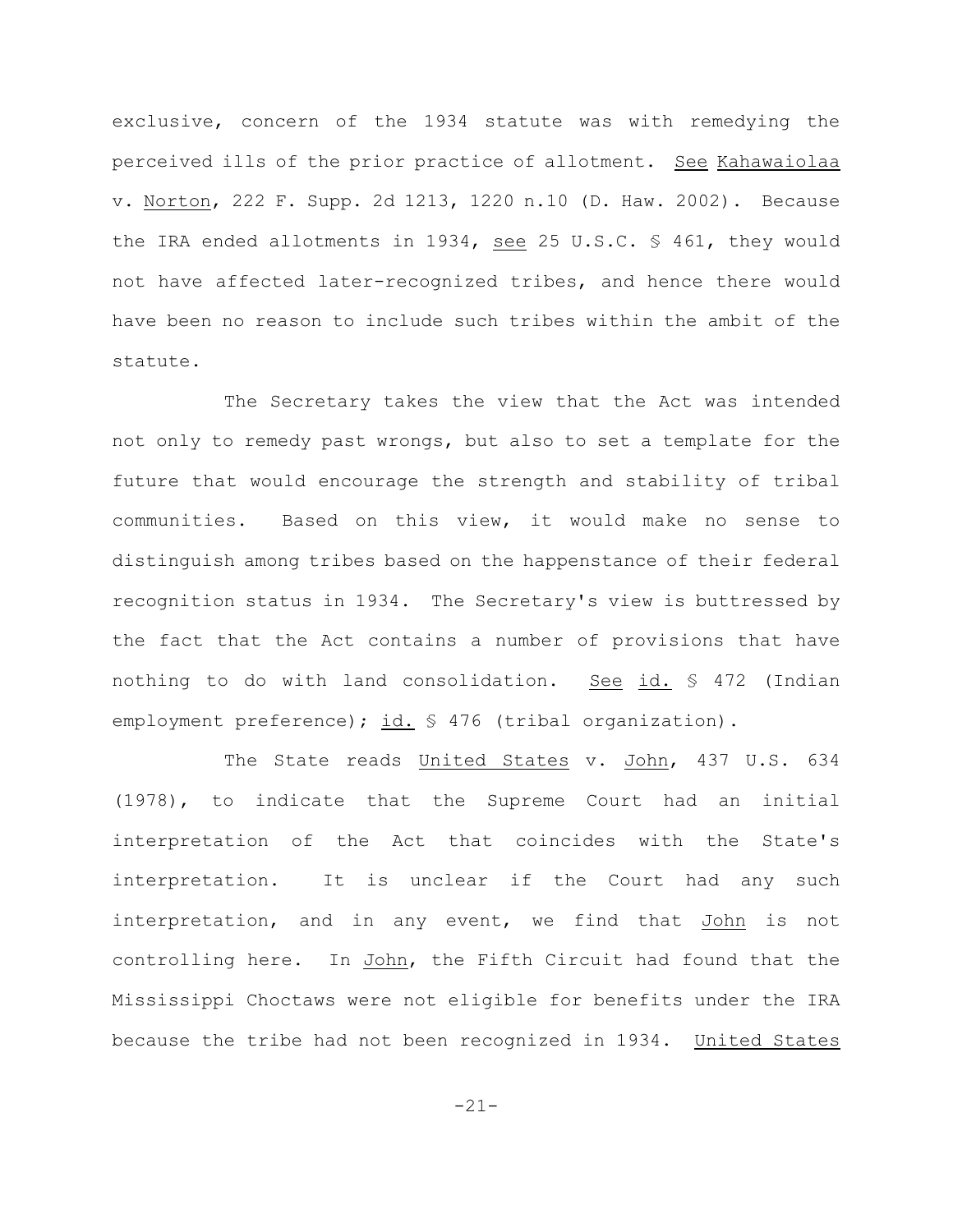v. John, 560 F.2d 1202, 1212 (5th Cir. 1977); see also United States v. Miss. Tax Comm'n, 505 F.2d 633, 642 (5th Cir. 1974). The Supreme Court reversed, relying on a different clause in the statute and finding the tribe eligible for benefits under the IRA, but on the basis that its members were "persons of one-half or more Indian blood." 437 U.S. at 650.

Along the way, the Supreme Court stated:

The 1934 Act defined "Indians" not only as "all persons of Indian descent who are members of any recognized [in 1934] tribe now under Federal jurisdiction," and their descendants who then were residing on any Indian reservation, but also as "all other persons of one-half or more Indian blood."

Id. (alteration in original) (quoting 25 U.S.C. § 479 (1976)). The bracketed addition may be read to support the State's position, but the opinion contains no analysis on this point, and the Court rested its holding on an entirely separate provision of the Act, one not at issue here. We are mindful that the Supreme Court's musings may warrant our attention. See Rossiter v. Potter, 357 F.3d 26, 31 n.3 (1st Cir. 2004); but see P. Leval, Judging Under the Constitution: Dicta About Dicta, 81 N.Y.U. L. Rev. 1249 (2006). In this case, however, given John's complete lack of analysis of the provision that concerns us, the relevant language seems to us to fall short even of being dicta.

Having found both text and context to be ambiguous, we turn to legislative history. Despite the State's arguments to the

-22-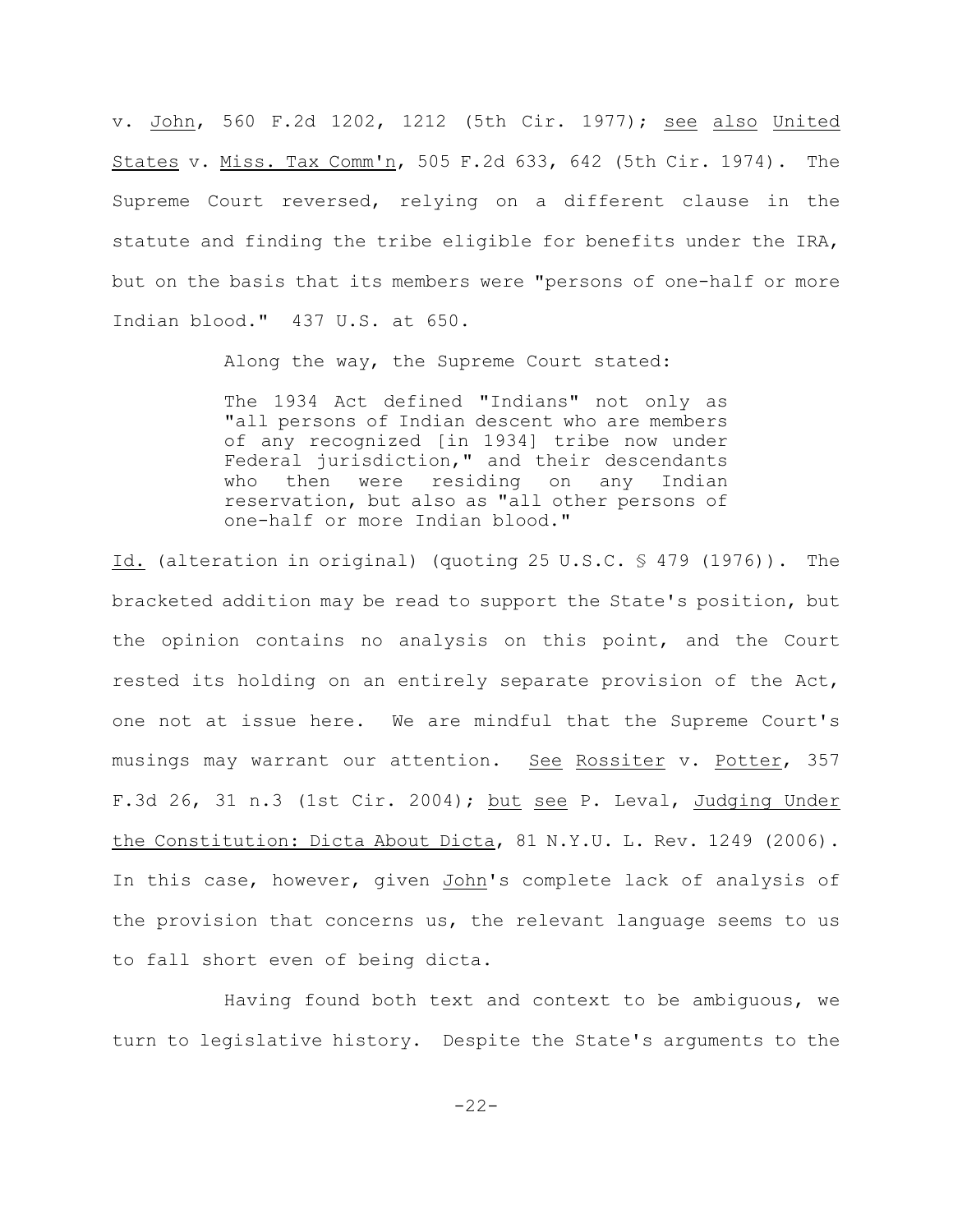contrary, that history also does not clearly resolve the issue. Indeed, it suggests a reading of the phrase "now under federal jurisdiction" different from that offered by any of the parties, and is thus another source of ambiguity.

The congressional record establishes that the phrase "now under federal jurisdiction" was specifically added to the statutory definition of "Indian," a term defined separately from "tribe." See 25 U.S.C. § 479. The phrase was suggested by then-Commissioner of Indian Affairs John Collier in response to the concern that not all self-identified Indians deserved to benefit from the Act:

> The Chairman. But the thing about it is this, Senator; I think you have to sooner or later eliminate those Indians who are at the present time -- as I said the other day, you have a tribe of Indians here, for instance in northern California, several so-called "tribes" there. They are no more Indians than you or I, perhaps. I mean they are white people essentially. And yet they are under the supervision of the Government of the United States, and there is no reason for it at all, in my judgment. Their lands ought to be turned over to them in severalty and divided up and let them go ahead and operate their own property in their own way.

> Senator O'Mahoney. If I may suggest, that could be handled by some separate provision excluding from the benefits of the act certain types, but must have a general definition.

> Commissioner Collier. Would this not meet your thought, Senator: After the words "recognized Indian tribe" in line 1 insert "now under Federal jurisdiction"? That would limit the act to the Indians now under Federal jurisdiction, except that other Indians of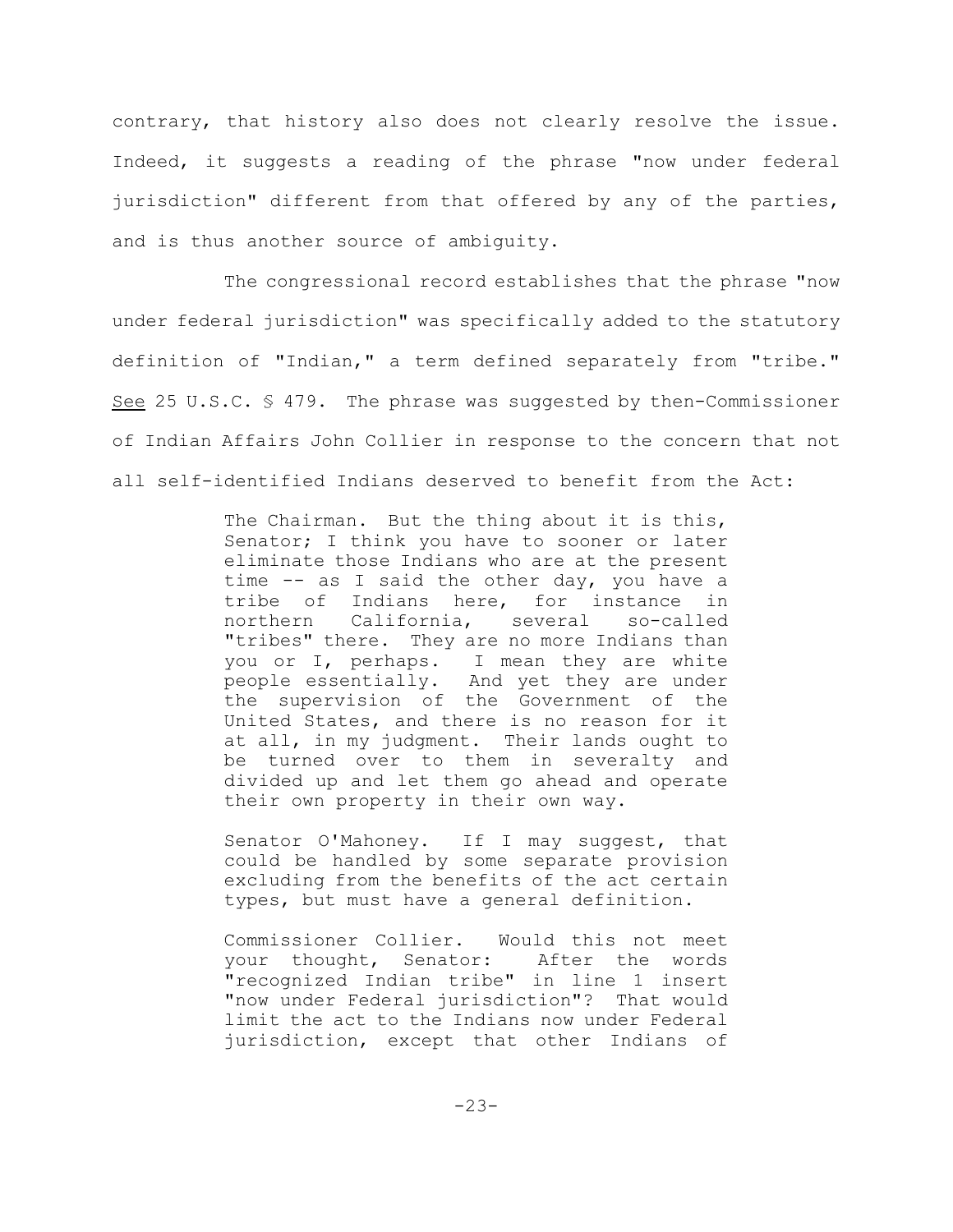more than one-half Indian blood would get help.

To Grant to Indians Living Under Federal Tutelage the Freedom To Organize for Purposes of Local Self-Government and Economic Enterprise: Hearing on S.2755 and S.3645 Before the S. Comm. on Indian Affairs, 73d Cong. 266 (1934).

Commissioner Collier offered the phrase as a limitation, but it is not clear whether it was intended as a temporal limitation. If the committee was concerned about the bona fides of an individual's status as an Indian and wanted to use the fact of federal jurisdiction to measure those bona fides, then there would have been no reason to distinguish between those under federal jurisdiction in 1934 and those who later came under federal jurisdiction. In fact, the colloquy quoted above suggests that the committee sought to exclude some Indians already "under the supervision of the Government of the United States." If the purpose was to exclude those who might later be dropped from federal jurisdiction, it would make more sense to measure status as of the date benefits were sought, not as of the date of enactment of the statute.

Indeed, the colloquy and the remainder of the hearing suggest that the committee was focused on the issue of individual Indians who received benefits from the federal government on the basis of a limited heritage and without acting as a part of a tribal community. Earlier in the session, the chairman had raised

 $-24-$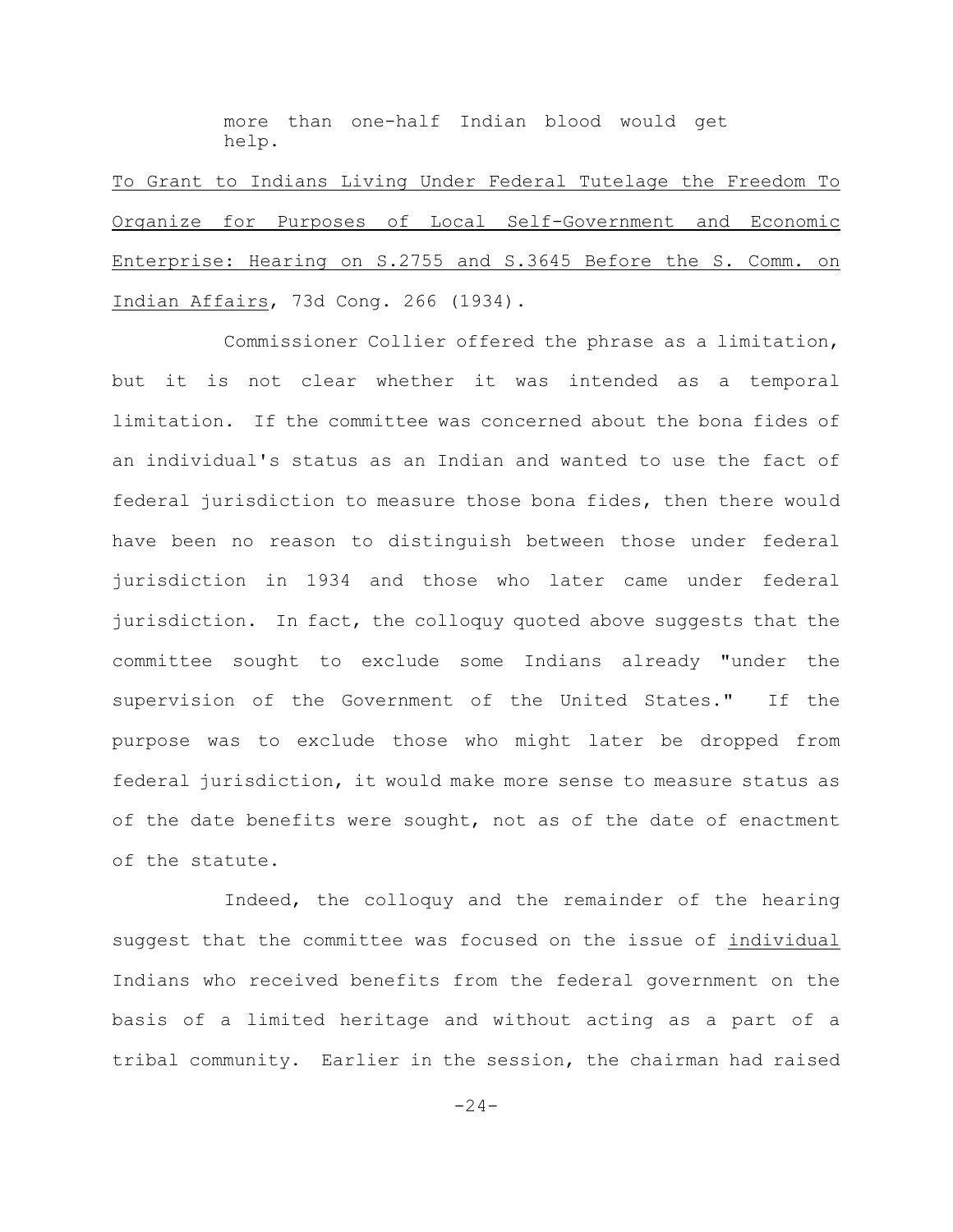the case of a "former Vice President of the United States," who was apparently receiving Indian benefits, asking, "Why should the Government of the United States be managing the property of a lot of Indians who are practically white and hold office and do everything else, but in order to evade taxes or in order to do something else they come in under the Government supervision and control?"  $Id.$  at 264.

Thus, although none of the parties have raised this, it may well be that the phrase "now under federal jurisdiction" was intended to modify not "recognized Indian tribe," but rather "all persons of Indian descent." So interpreted, the purpose of the phrase might well have been to grandfather in those individuals already receiving federal benefits, but to otherwise insist that in the future, only individuals with at least one-half Indian blood would qualify. In that case, the limitation may well have been a temporal one, but the limitation, temporal or not, may have been intended to affect only the Secretary's authority to act for the benefit of an "individual Indian," not an "Indian tribe." See 25 U.S.C. § 465 ("Title to any lands or rights acquired pursuant to this Act . . . shall be taken in the name of the United States in trust for the Indian tribe or individual Indian for which the land is acquired . . . ." (emphasis added)). After all, while Congress may have been concerned about misdirecting resources to individuals who were only Indians in name, the same concern would not apply to

 $-25-$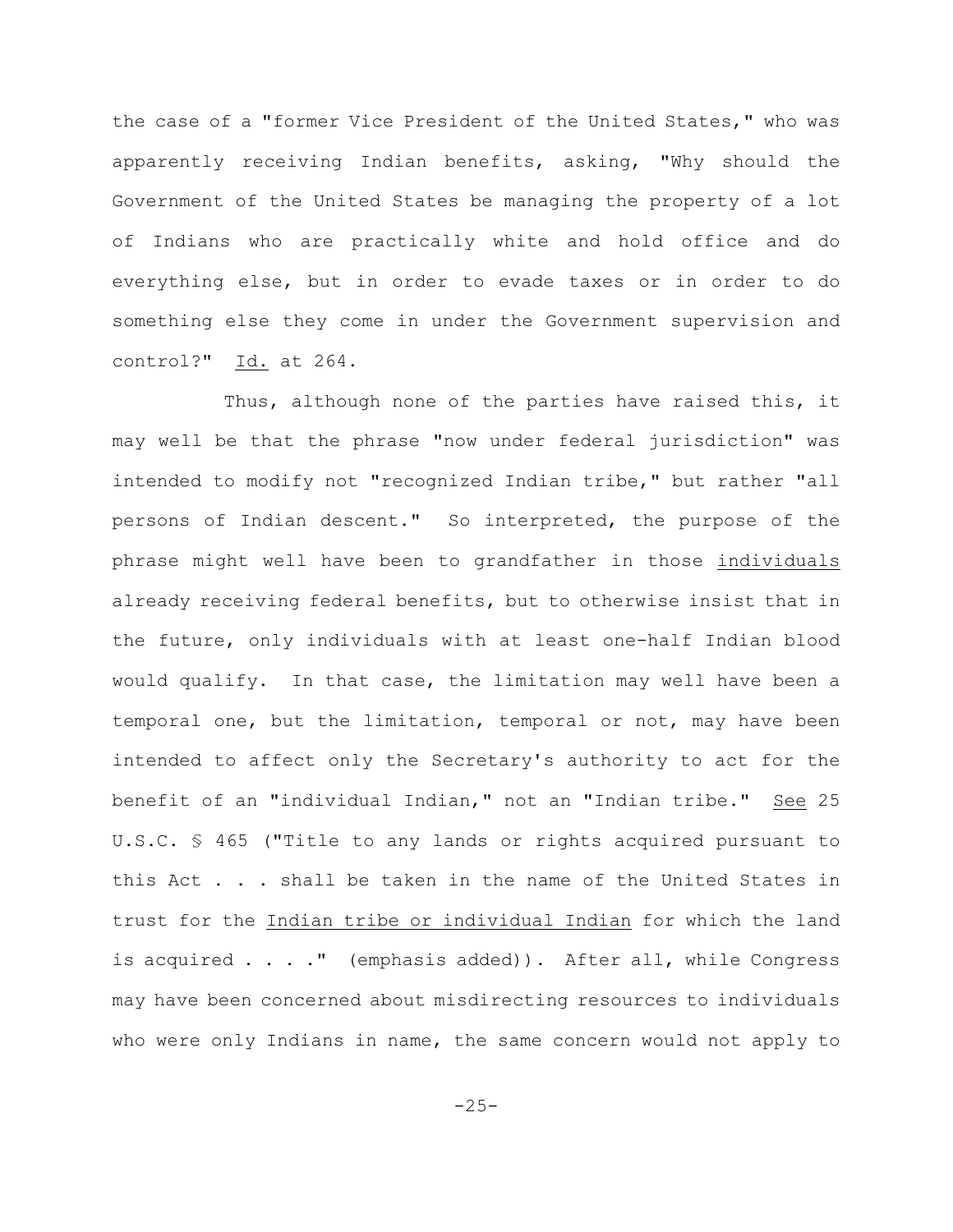federally recognized tribes, regardless of the date of federal recognition. In any event, this piece of legislative history amply supports the view that the statute is at least ambiguous and leaves room for administrative interpretation.

The other relevant piece of legislative history, heavily relied upon by the State, is the statement of Representative Edgar Howard, a cosponsor of the IRA:

> For purposes of this act, [the definitional section] defines the persons who shall be classed as Indian. In essence, it recognizes the status quo of the present reservation Indians and further includes all other persons of one-fourth Indian blood. The latter provision is intended to prevent persons of less than one-fourth Indian blood who are already enrolled members of a tribe or descendants of such members living on a reservation from claiming financial and other benefits of the act. Obviously the line must be drawn somewhere . . .

Kahawaiolaa, 222 F. Supp. 2d at 1220 n.10 (emphasis omitted) (quoting Congressional Debate on Wheeler-Howard Bill (1934) in III The American Indian and the United States (1973)) (internal quotation marks omitted).

The State interprets the reference to "status quo" as supporting its view that federal recognition of tribes was essentially frozen for purposes of the IRA in 1934. This seems to be a misinterpretation of the quote, however. Representative Howard did not say that the Act would "maintain" or "preserve" the status quo; rather he stated that the Act would "recognize" it.

 $-26-$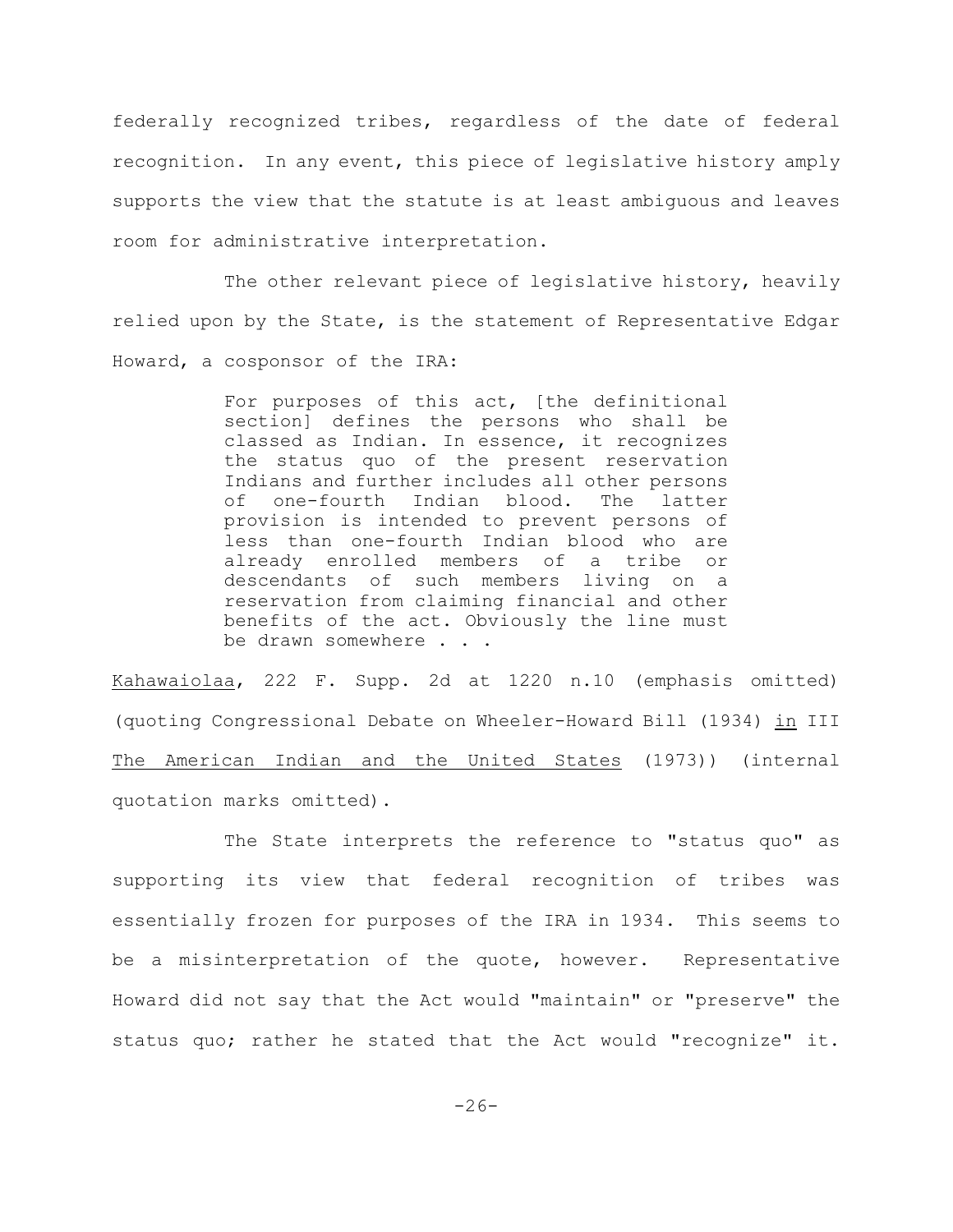Moreover, the quote refers not to Indian tribes, but to "reservation Indians." Thus, in context, this sentence is more likely a reference to that portion of the definition of an Indian, not at issue here, that covers "all persons who are descendants of such members who were, on June 1, 1934, residing within the present boundaries of any Indian reservation." 25 U.S.C. § 479. This provision, with its explicit reference to 1934, covered those people of Indian descent then living on a reservation, without regard to whether they might independently qualify as Indians under the Act. In that sense, the definition accepted and "recognized" the status quo of the reservations.

Thus, we find from the text, context, and legislative history that section 479 is at least ambiguous as to whether the phrase "now under federal jurisdiction" disqualifies tribes that were federally recognized after 1934, such as the Narragansett Tribe, from the benefits of the IRA.<sup>7</sup>

 $\frac{7}{10}$  We reject two additional arguments offered by the State. First, it is not significant that 25 U.S.C. § 478 required tribes to opt out of the IRA by a fixed date, rather than one that depended on the date of recognition. In general, it is difficult to see why any tribe would opt out of a statute designed to benefit it, and the legislative history suggests that the provision was a legacy from earlier drafts of the bill that imposed duties on tribes in return for the benefits. See Hearing on S.2755 and S.3645, supra, at 262. As eventually passed, the only potential purpose of the election was to protect the rights of those that preferred the allotment system, an issue not relevant to tribes recognized after 1934.

Second, we hesitate to attach much weight to the fact that later Congresses have explicitly provided for the IRA to apply to newly recognized tribes. As the Supreme Court has recently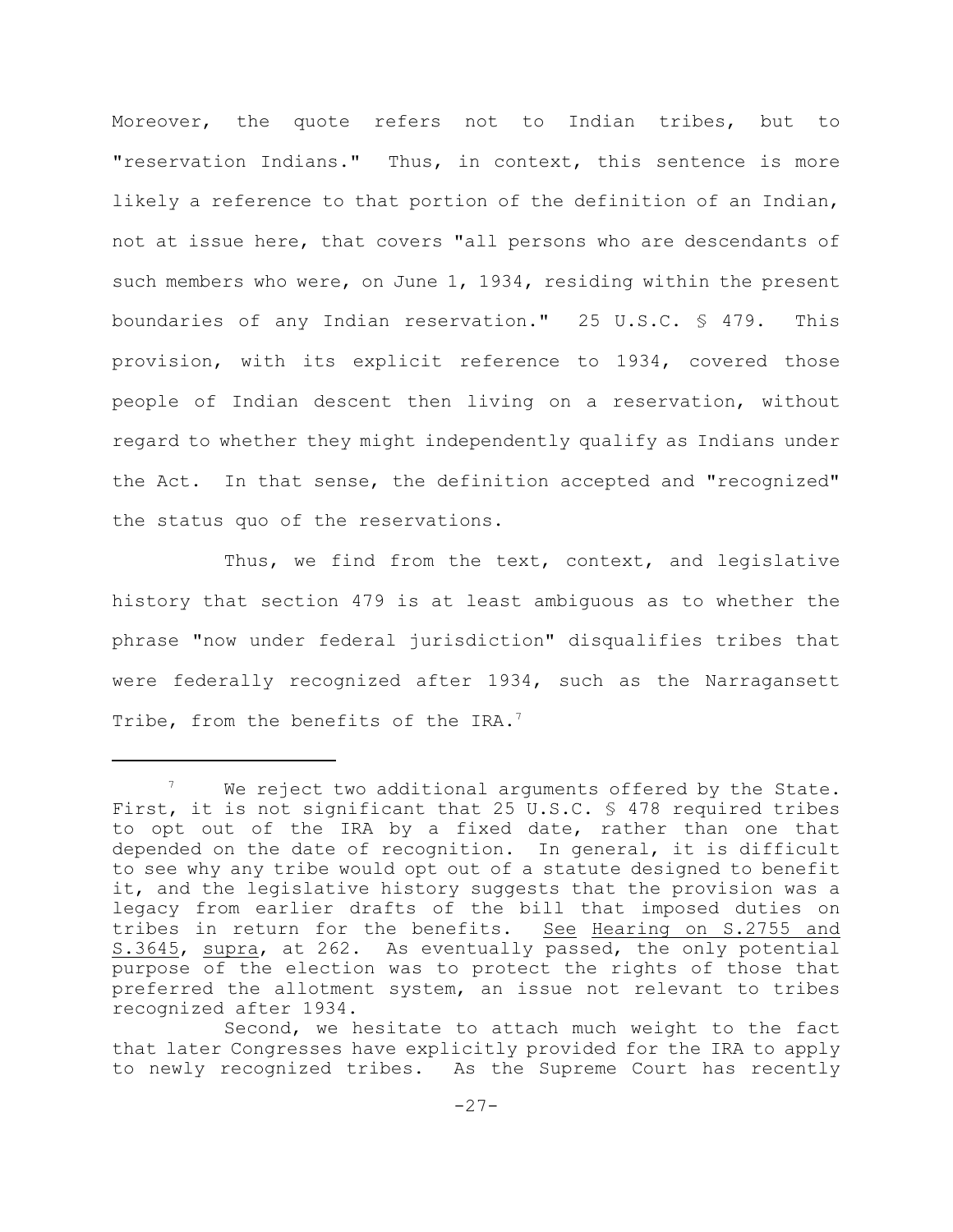# (b) Whether the Secretary's Interpretation Is Permissible

As we have found the meaning of section 479 to be ambiguous, we must consider whether the Secretary's interpretation is "permissible." Chevron, 467 U.S. at 843. An interpretation is permissible if it is "rational and consistent with the statute." NLRB v. United Food & Commercial Workers Union, Local 23, 484 U.S. 112, 123 (1987). The Secretary's construction meets this test. As discussed above, it is reasonable and is consistent with the language and legislative history of the IRA. It also is consistent with the policy of the IRA, which, as we have indicated, may permissibly be viewed not only as intending to reverse the government's allotment policy, but also as affirmatively conferring benefits on Indians, including Indian employment preferences and a statutory right to organize and adopt governing documents.

We therefore reject the State's argument that the text and purposes of the IRA prohibit the Secretary's interpretation of section 479. Rather, we find that the Secretary's construction of section 479 as allowing trust acquisitions for tribes that are

cautioned again, the views of later Congresses carry little weight in determining the intent of the Congress that enacted the statute in question. See Massachusetts v. EPA, 127 S. Ct. 1438, 1460 & n.27 (2007). For the same reason, we do not take later enactments such as the 1994 amendments to section 476 to establish that Congress intended to make no distinctions among tribes in 1934. The parties have not pointed us to contemporaneous legislation that sheds further light on the issue.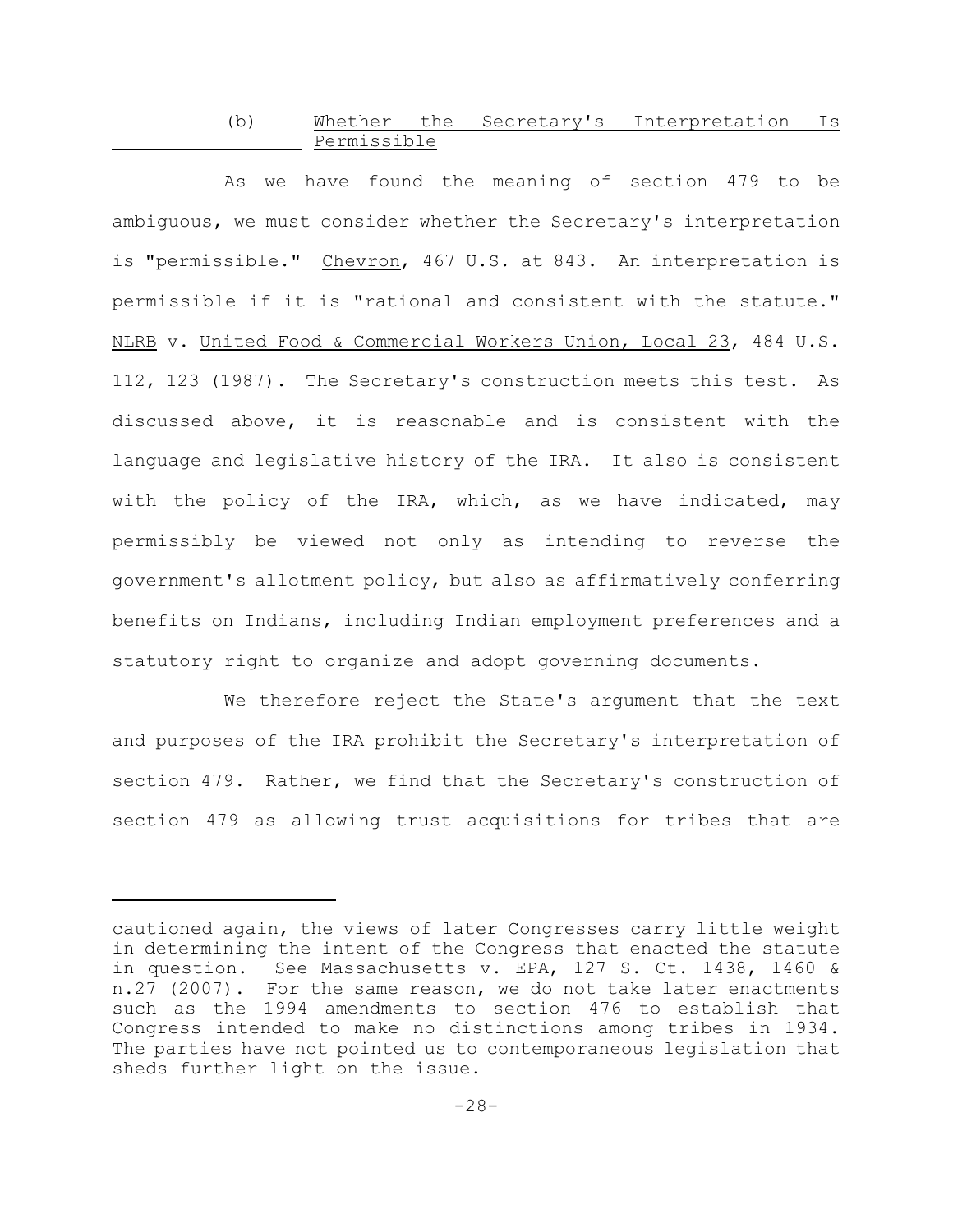recognized and under federal jurisdiction at the time of the trust application is entitled to deference.

# 2. Alleged Inconsistency of the Secretary's Interpretation

The State makes a separate argument on which it heavily relies. It argues that the Secretary's interpretation of section 479 to allow trust acquisitions for tribes not federally recognized in 1934 represents a change in position as to the eligibility of tribes for IRA benefits, and that this interpretation therefore is not entitled to deference. The State relies particularly on historical practice, and says that the Secretary has never, or at least has hardly ever, identified as IRA-eligible a tribal entity that was not federally recognized in 1934 and does not meet the half-blood test. The evidence is limited with respect to whether the Secretary's interpretation of section 479 of the IRA has been consistent over the past seventy-three years. 8

The consistency of the Secretary's construction is supported, though not directly, by a regulation promulgated by the Secretary in 1980. The regulation, found at 25 C.F.R. § 151.2, sets forth definitions that pertain to the regulations governing trust acquisitions. 25 C.F.R. § 151.2(b) defines a tribe that may be eligible for a trust acquisition as "any Indian tribe, band,

<sup>&</sup>lt;sup>8</sup> One difficulty arises from the fact that there seems to be no comprehensive list of tribes that were recognized and under federal jurisdiction as of June 18, 1934.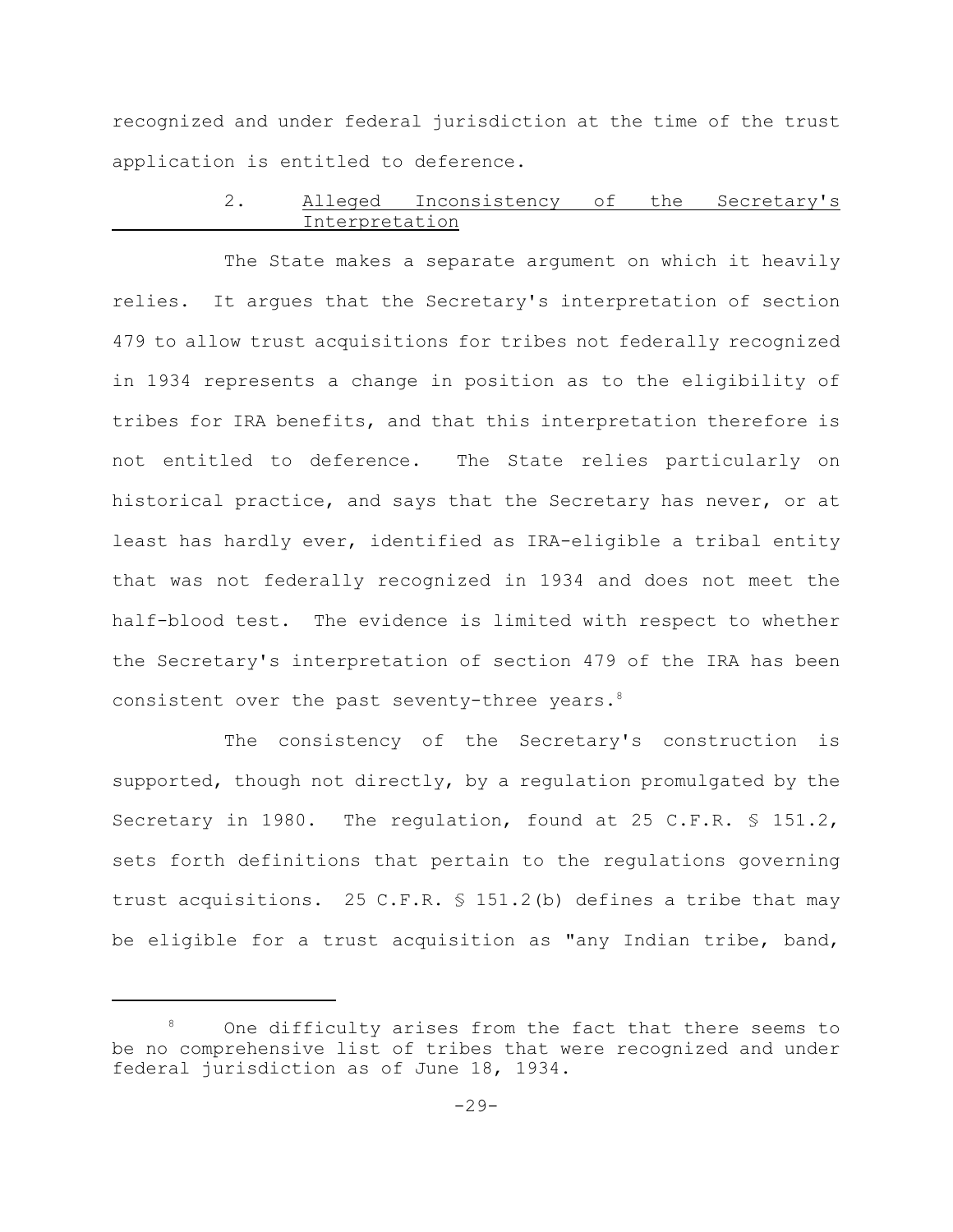nation, pueblo, community, rancheria, colony, or other group of Indians . . . which is recognized by the Secretary as eligible for the special programs and services from the Bureau of Indian Affairs." The regulation does not distinguish between tribes recognized before June 18, 1934 and those recognized thereafter. Rather, it suggests that whether or not a group of Indians is considered a tribe, and therefore may be eligible to have land taken into trust, turns on a tribe's federal recognition status at the time a trust acquisition is requested.

Moreover, the Secretary's proffered interpretation of "now" as meaning "today" is consistent with regulations implementing other provisions of the  $IRA.^9$  For example, the regulation implementing 25 U.S.C. § 466, which directs the Secretary to regulate the operation and management of Indian forestry units, states that it applies to "any Indian tribe . . . which is recognized as eligible for the special programs and services provided by the United States to Indians because of their status as Indians." 25 C.F.R. § 163.1. Similarly, the regulation

<sup>&</sup>lt;sup>9</sup> The Secretary's interpretation also is consistent with regulations interpreting and implementing other federal statutes establishing Indian programs and services. For example, the applicability of the Indian Child Welfare Act, 25 U.S.C. §§ 1901- 1963, the applicability of minimum standards for basic education of Indian children in schools operated by the BIA, id. § 2001, and eligibility for Indian financial assistance and social services programs, id. § 13, all are defined in terms of current federal recognition. See 25 C.F.R. § 23.2; id. § 36.3; id. § 20.100.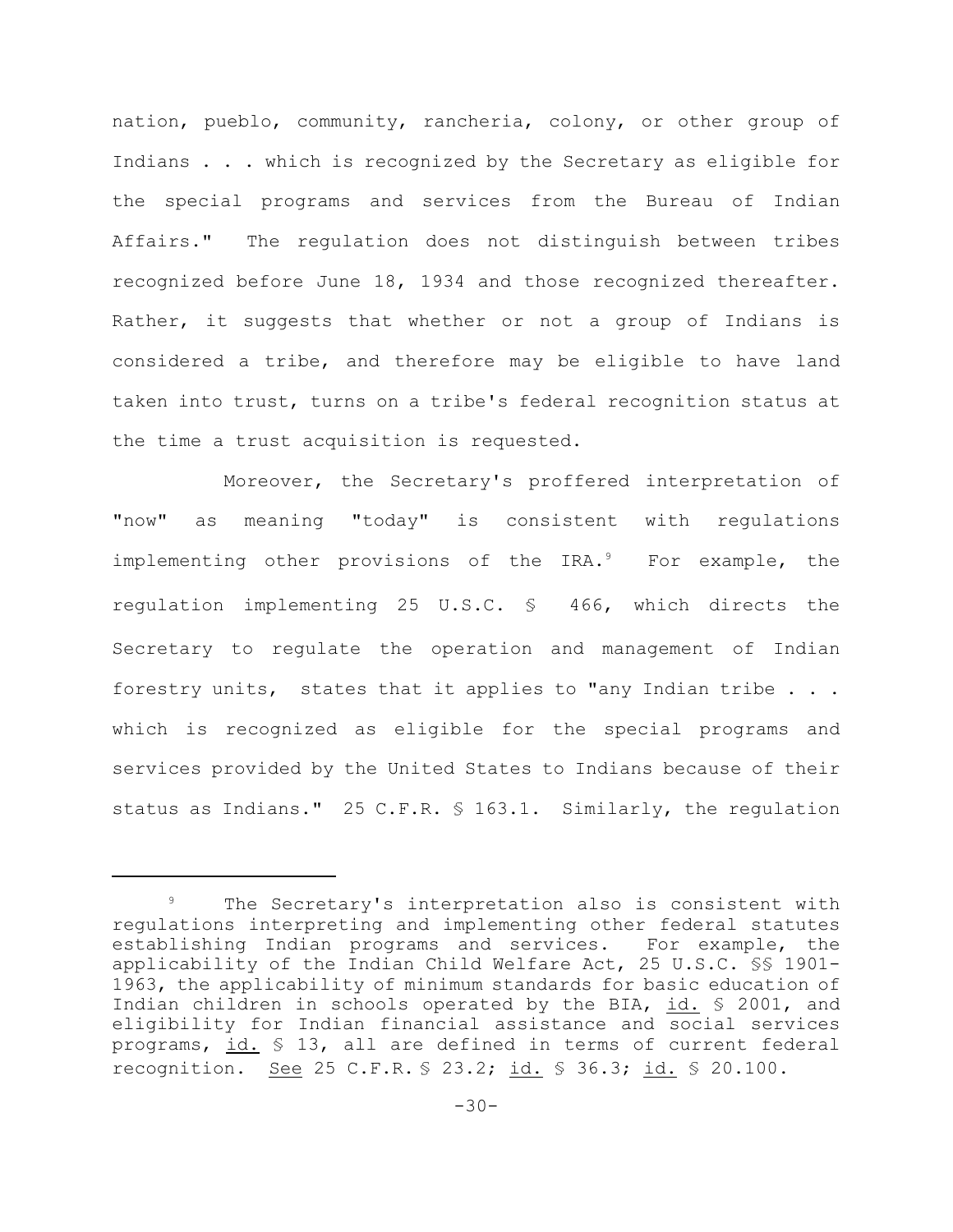implementing 25 U.S.C. § 476, which allows eligible Indian tribes to organize and adopt constitutions and bylaws, defines eligibility in current terms: all Indian entities that have not voted to exclude themselves from the IRA and that are "included, or [are] eligible to be included, among those tribes . . . recognized and receiving services from the [BIA]" are eligible to organize under section 476. 25 C.F.R. § 81.1.

As to the Secretary's trust acquisition practice, it is not seriously disputed that the Secretary has never rejected an application to take land into trust for a federally recognized tribe on the ground that the tribe was not recognized and under federal jurisdiction in 1934. Responding to the State's allegations about whose trust acquisition applications have been granted, the Secretary and Indian amici have submitted to us lists of tribes that they assert were not federally recognized in 1934 for whom land has since been taken into trust. The State disputes this evidence, arguing that nearly all of the identified tribes either have no trust lands, are not "newly recognized" because they were under federal jurisdiction in 1934, or have obtained legislation from Congress specifically permitting trust acquisitions on their behalf.

The State's evidence of inconsistent practice is not persuasive. For example, although the State seems to concede that the Miccosukee Tribe was not recognized in 1934, it argues that the

-31-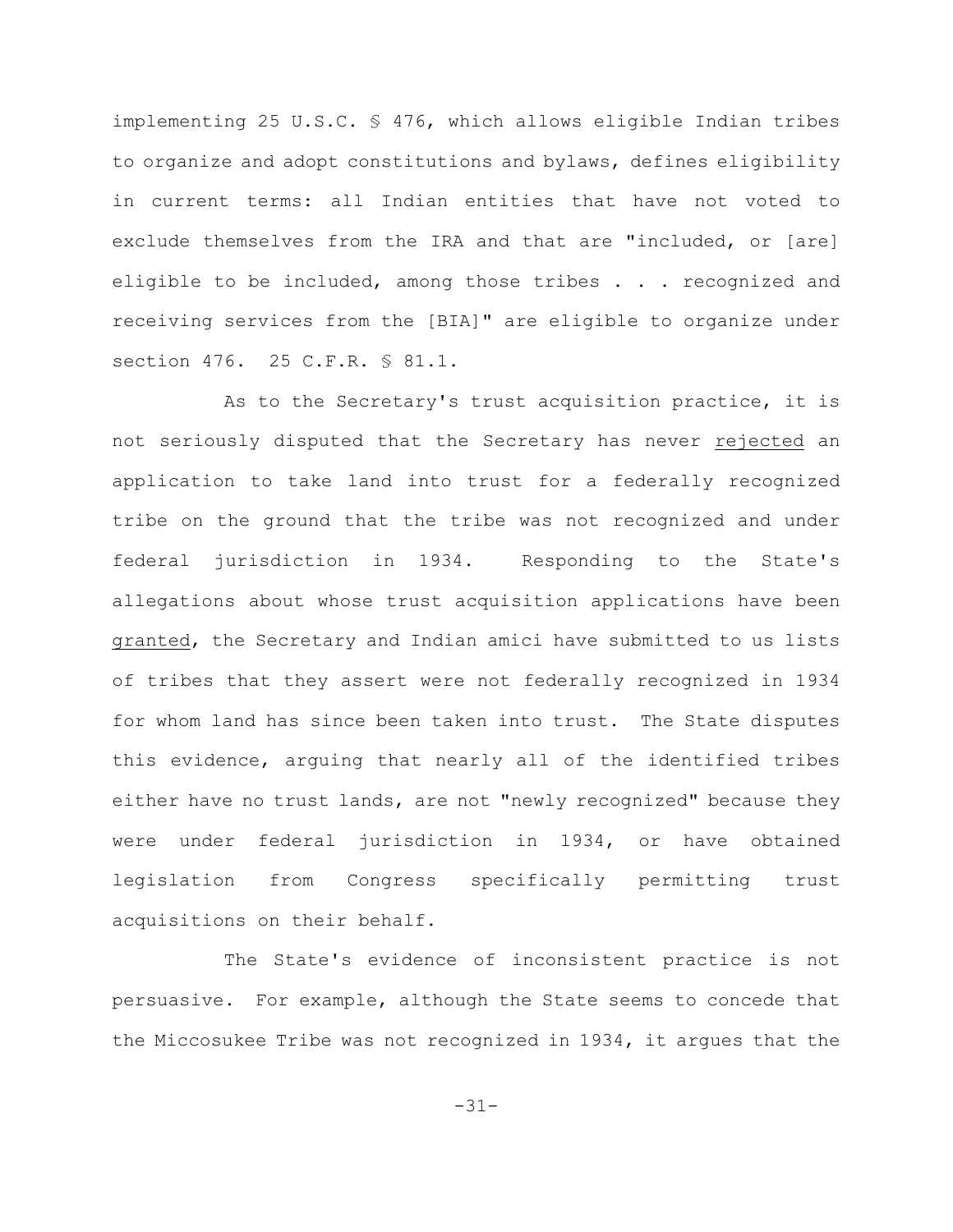later trust acquisition for that tribe identified by Indian amici was made pursuant to specific statutory authorization, not section 465. But the statute to which the State points us, 25 U.S.C. §§ 1741-1750e, does not itself authorize acquisition of the parcel identified by Indian amici. Rather, it authorizes acquisition of a different parcel. Indeed, in taking the parcel identified by Indian amici into trust, the Secretary explicitly relied on his authority under section 465.

Turning to a different distinction, the State argues that eight of the tribes identified by Indian amici were recognized and under federal jurisdiction in 1934 because they previously had signed treaties with the United States. It is not self-evident that simply because a tribe had signed a treaty with the U.S. government it necessarily was recognized and under federal jurisdiction in 1934; recognition as intended in section 479 requires an ongoing government-to-government relationship between a tribe and the United States. See Cohen's Handbook of Federal Indian Law § 3.02(3), at 138-40 (N.J. Newton et al., eds 2005).

Whether or not a treaty executed before 1934 has significance, however, the evidence is still that the Secretary has taken land into trust for tribes that did not appear to be federally recognized in 1934. We note two examples. The Secretary has taken land into trust for the Sault Ste. Marie Band of Chippewa Indians despite the Secretary's position that, regardless of prior

-32-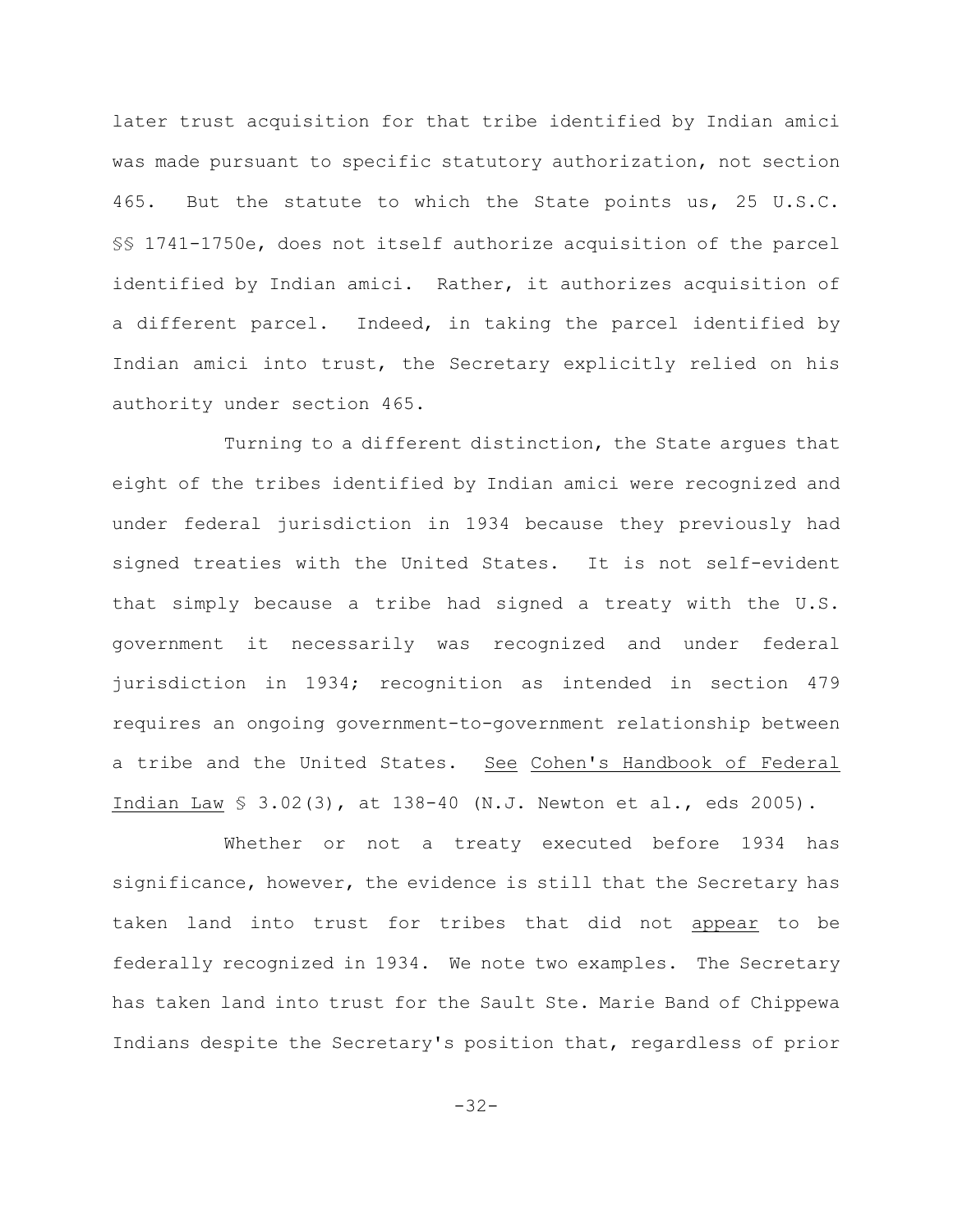treaties, the Band was not federally recognized in 1934. The Sault Ste. Marie Band is a successor to some of the Chippewa tribes that had signed treaties with the United States between 1785 and 1855. In addition, in 1855 the Band had signed two treaties with the United States. Despite those treaties, however, by 1917 the Department of the Interior did not recognize the Band as an entity with which it had government-to-government relations. Opinion of Nat'l Indian Gaming Comm'n, The St. Ignace Parcel at 7 (July 31, 2006); see also City of Sault Ste. Marie v. Andrus, 532 F. Supp. 157, 161 (D.D.C. 1980) (indicating that a period of non-recognition existed by stating that "although the question of whether some groups qualified as Indian tribes for purposes of IRA benefits might have been unclear in 1934, that fact does not preclude the Secretary from subsequently determining that a given tribe deserved recognition in 1934"). The State rejoins that the Department of the Interior cannot abrogate an Indian treaty. But the validity of the Department's treatment of the Sault Ste. Marie Band's status under the treaties is not the issue before us. What is important is the Department's position that the Band was not recognized and under federal jurisdiction in 1934. Id. at 16. Nevertheless, after 1934, the Secretary has invoked his section 465 authority to take land into trust for the Band.

The Grand Traverse Band of Ottawa and Chippewa Indians provides a similar example. The Secretary has taken land into

-33-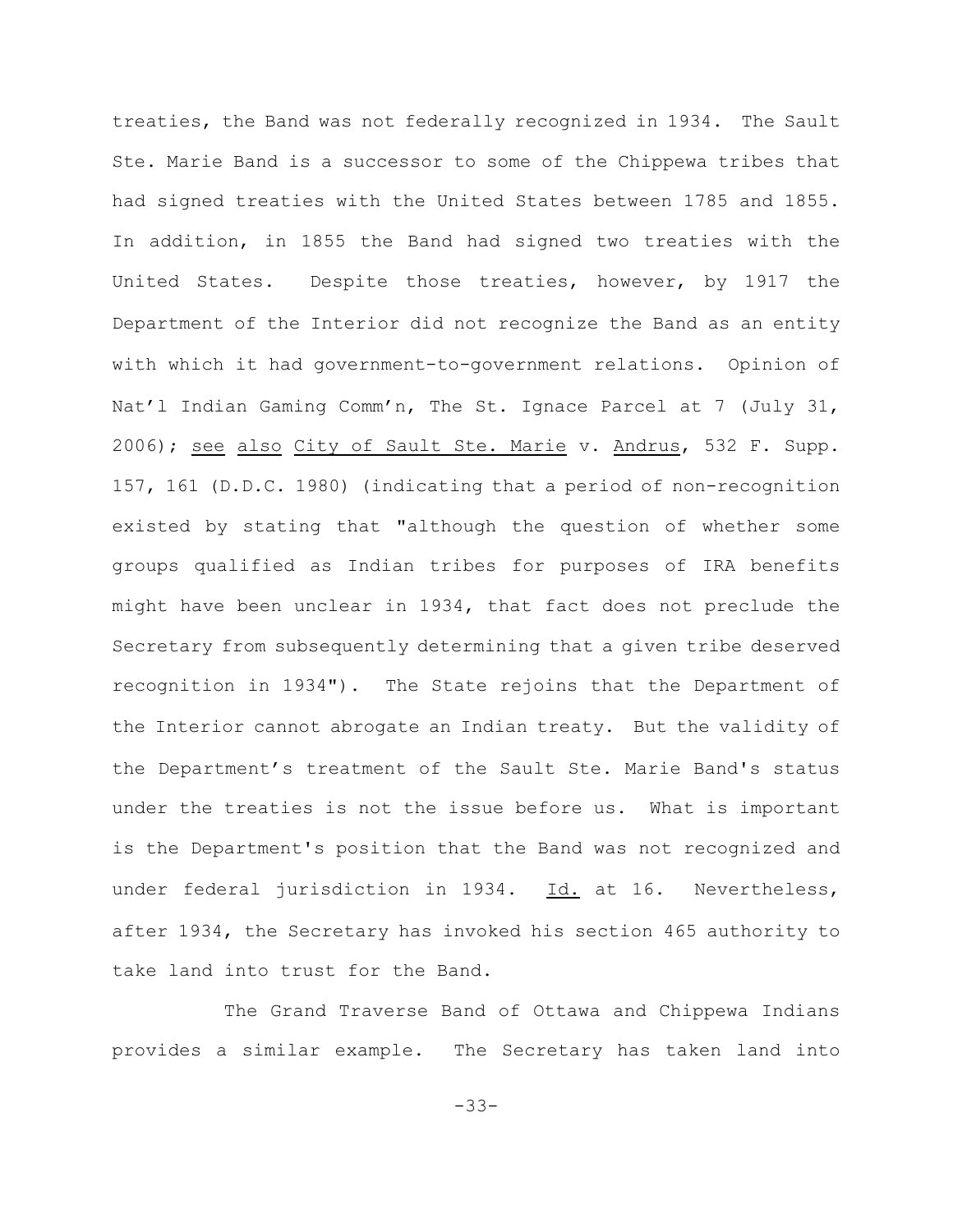trust for the Grand Traverse Band, which the Department of the Interior ceased to recognize in 1872. The Grand Traverse Band signed the 1855 Treaty of Detroit with the United States. In 1872, however, the then-Secretary of the Interior severed the United States' relationship with the Band and ceased to treat the Band as a federally recognized tribe. Grand Traverse Band of Ottawa & Chippewa Indians v. U.S. Attorney for the W. Dist. of Mich., 369 F.3d 960, 961 (6th Cir. 2004); see also Grand Traverse Band of Ottawa & Chippewa Indians v. U.S. Attorney for the W. Dist. of Mich., 198 F. Supp. 2d 920, 924 (W.D. Mich. 2002) ("Between 1872 and 1980, the Band continually sought to regain its status as a federally recognized tribe."). Yet, the Secretary has invoked his authority under section 465 to take twenty-one parcels of land into trust for the Band.<sup>10</sup>

Similarly, in discussing the Nahma and Beaver Island

 $10$  Indian amici also submitted opinions of the Solicitor of the Department of the Interior discussing various tribes' eligibility to organize under the IRA as evidence that the Secretary has consistently interpreted "now" in section 479 to mean "today." The State's attempt to distinguish these opinions is unsuccessful. For example, in discussing the IRA eligibility of the St. Croix Indians of Wisconsin, the Solicitor makes no mention whatsoever of the tribe's status as of 1934. Solicitor's Opinion, Jan. 29, 1941, 1 Op. Sol. on Indian Affairs 1026 (1979). The State argues that it is clear from context that the tribe was not recognized as of 1934. Yet, although this is true, the Solicitor discusses the fact that the tribe has never had a separate tribal status, and that until it does so, only those Indians who meet the half-blood test are eligible to organize under the IRA. Id. at 1027. Moreover, contrary to the State's position, the Solicitor's opinion indicates that if the tribe takes certain steps, it may later become eligible to organize under the IRA as a recognized band. Id.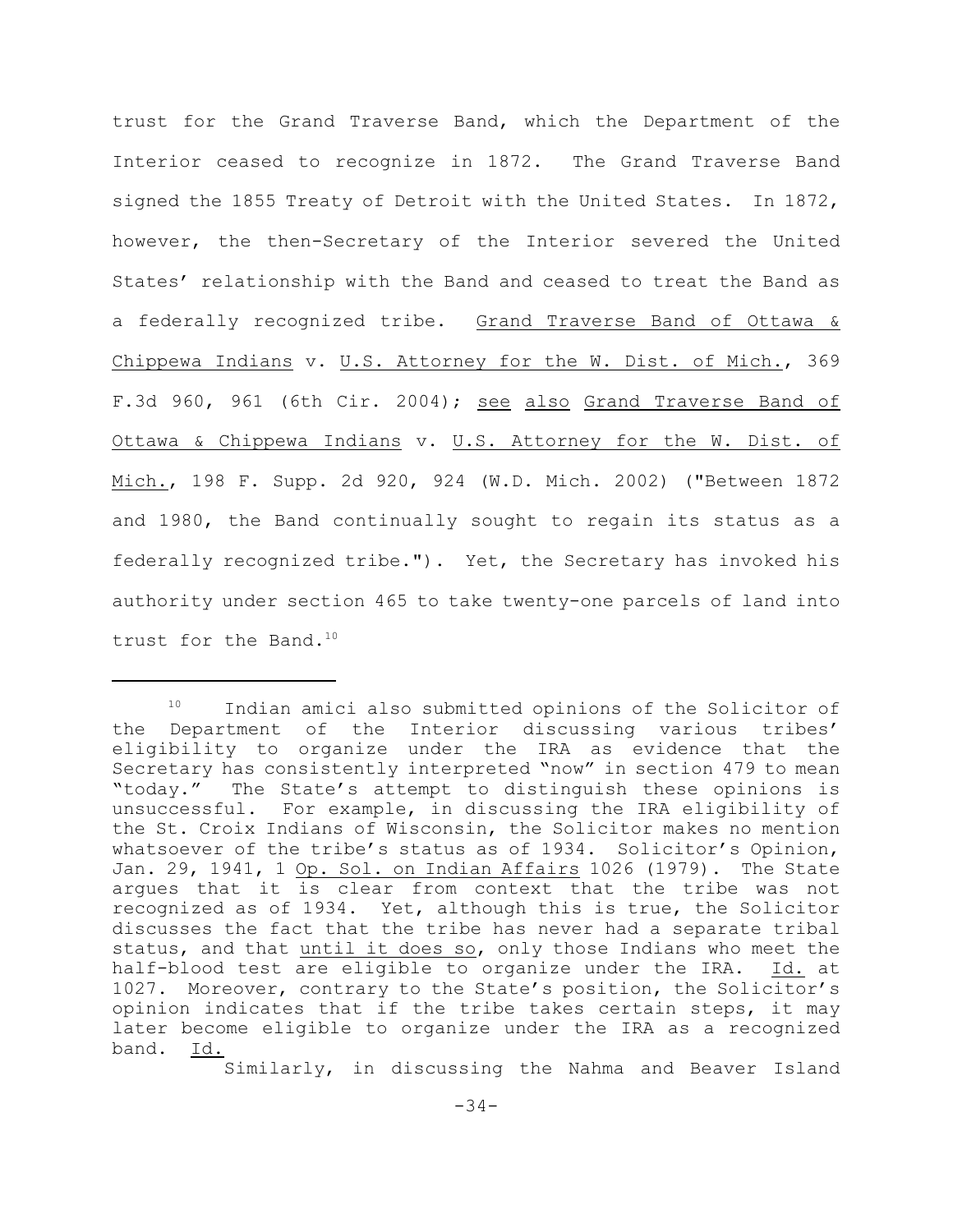The State also concedes that the Secretary appears to have taken land into trust for two tribes, the Tunica-Biloxi Indian Tribe and the Narragansetts themselves, that were not under federal jurisdiction in 1934 and for whom Congress has passed no specific act authorizing trust acquisitions. Even if we had no reason to doubt the State's argument that the Secretary has not historically taken land into trust for tribes not recognized in 1934, however, in at least some cases the Secretary has not looked to the status of the tribe in 1934 or to the specific statutory authority identified by the State in making the determination to take land into trust. In Baker v. Muskogee Area Dir., 19 I.B.I.A. 164 (1991), for example, the IBIA, in concluding that particular members of the Cherokee Nation of Oklahoma were eligible to have land taken into trust, did not rely on the 1936 Oklahoma Indian Welfare Act, 25 U.S.C. \$§ 501-570, which authorized the Secretary to take land into trust for Indians in Oklahoma. Rather, the IBIA stated that the Indians "c[a]me within the IRA definition because they are members of a recognized Indian tribe under Federal

Indians' eligibility to organize under the IRA, the Solicitor discusses the tribe's historical status, but then continues to discuss its then-current situation. Solicitor's Opinion, May 31, 1937, 1 Op. Sol. on Indian Affairs 747, 747-48 (1979). If the Solicitor had been concerned only with the tribe's status as of 1934, there would have been no reason for him to have considered the "recent . . . attitude of the Interior Department on the band status" of the Nahma and Beaver Indians, nor for him to state that it was "out of the question to establish any existing band status" before concluding that the Indians were eligible for organization only under the IRA's half-blood provision. Id. at 748.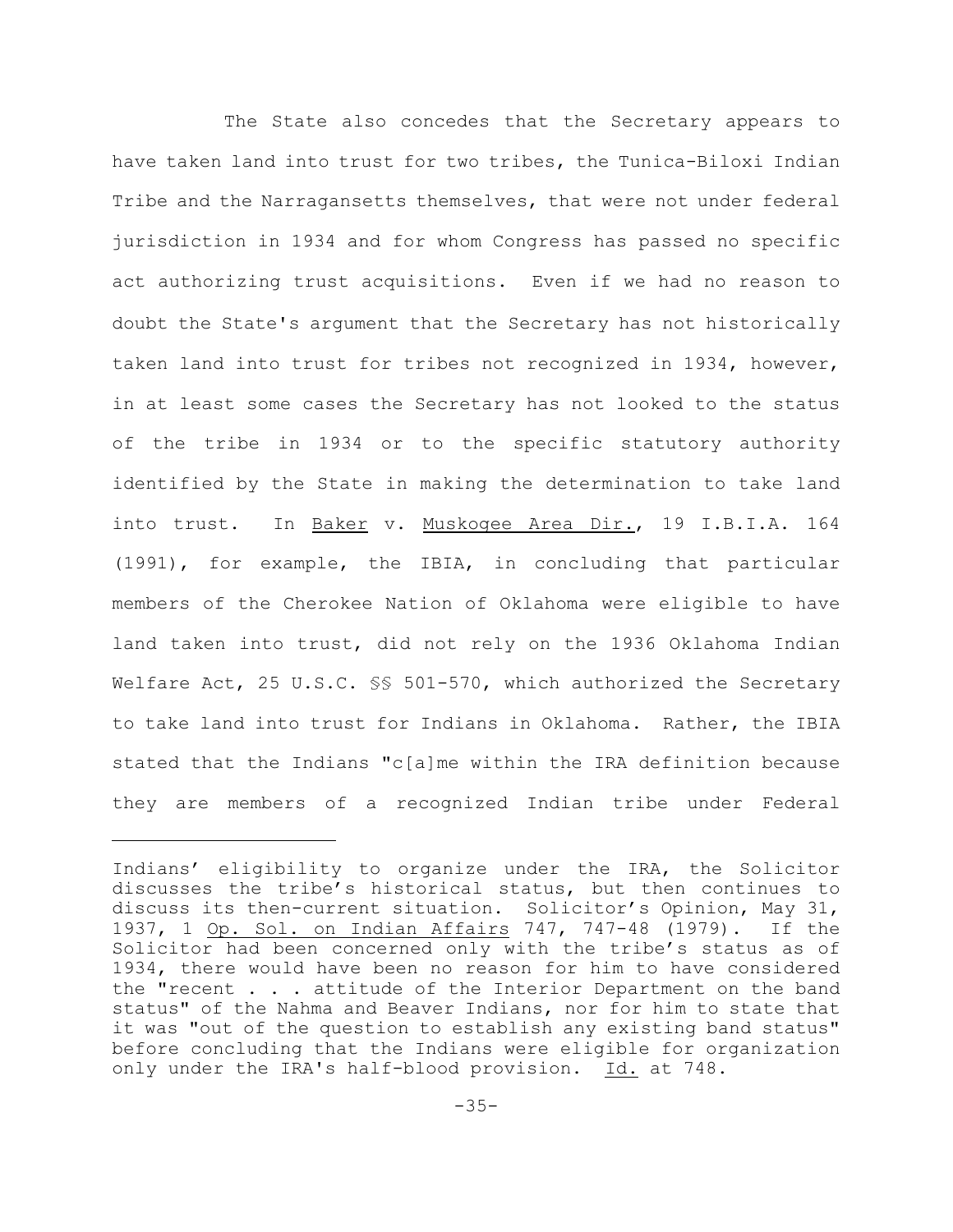jurisdiction." 19 I.B.I.A. at 179. The Secretary thus seems to have intended to exercise his section 465 authority to take land into trust on the basis of current federal recognition.

The State has not met its burden of showing inconsistent interpretation by the Secretary. Moreover, even if the State had shown that the Secretary has changed his interpretation of section 479 over time, that would not necessarily resolve the matter in the State's favor. The Chevron doctrine permits the Secretary some ability to alter his interpretation over time. See Nat'l Cable & Telecomms. Ass'n v. Brand X Internet Servs., 545 U.S. 967, 981-82 (2005) (under Chevron, an agency should have flexibility to vary its interpretation of a statute over time). The Secretary has given a reasoned explanation for his interpretation.

We reject the State's argument that the Secretary has been inconsistent in his interpretation of section 479 and is therefore not entitled to deference.

# C. The Settlement Act

The State's next attack is to argue that the Settlement Act repealed the Secretary's trust authority as to all lands in Rhode Island. Alternatively, the State argues that the Settlement Act at least curtailed that authority so that any trust must preserve the State's civil and criminal jurisdiction over the Parcel.

-36-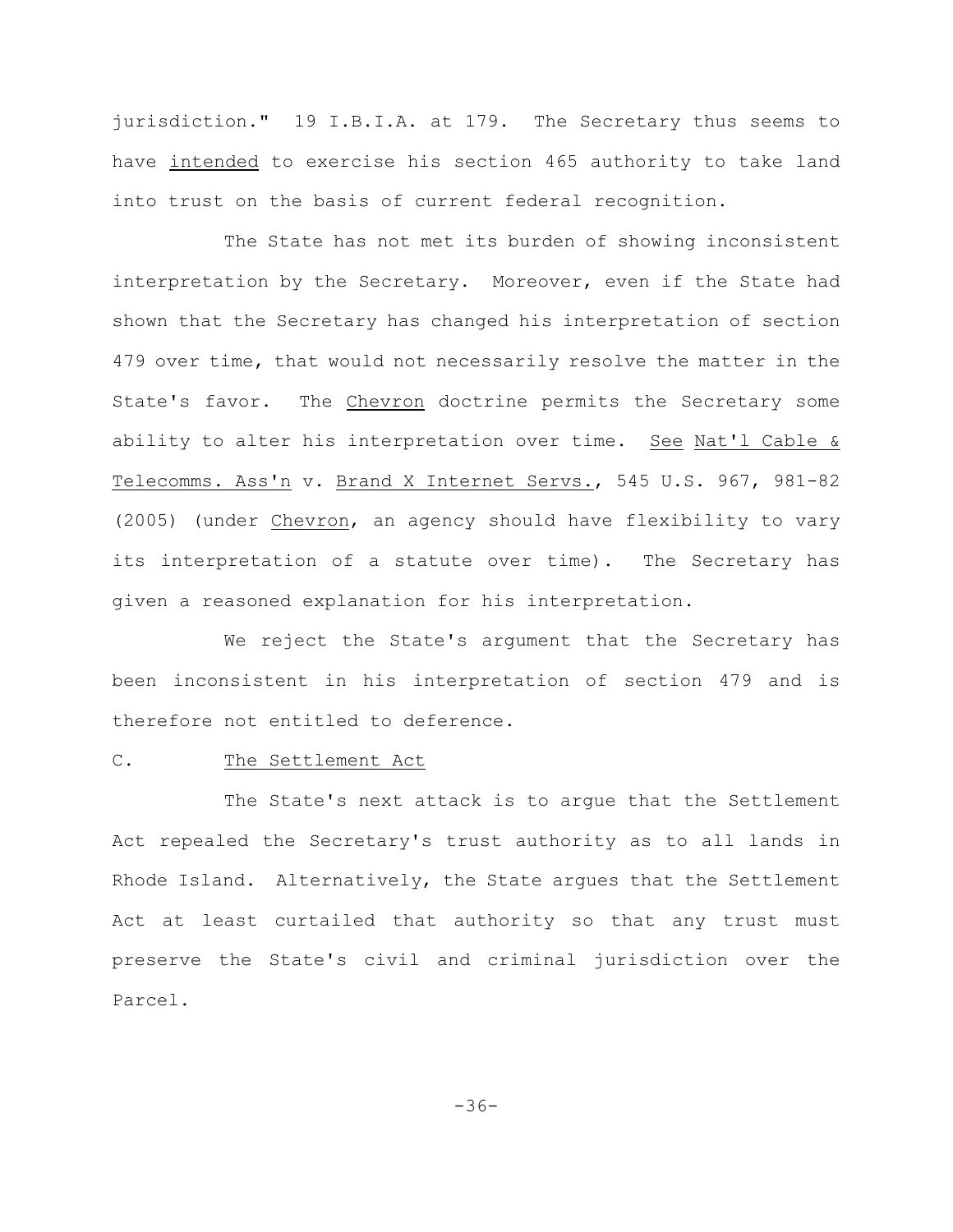There is simply nothing in the text of the Settlement Act, however, that accomplishes such a repeal or curtailment of the Secretary's trust authority. 25 U.S.C. § 1708(a) provides:

> Except as otherwise provided in this [Act], the settlement lands shall be subject to the civil and criminal laws and jurisdiction of the State of Rhode Island.

(emphasis added). The State would have us read the Act as if section 1708(a) applied to all lands the Tribe might ever acquire, either directly or as the beneficiary of a trust, but that is not what the section says. By its terms, section 1708(a) applies state law only to the 1800 acres of "settlement lands." The Parcel is not part of the settlement lands. No other provision of the Settlement Act directly provides for state jurisdiction outside of the settlement lands. No language in the Act applies state law to lands the Tribe might later acquire. More importantly, no language explicitly curtails, or even references, the Secretary's power under the IRA to take lands into trust and thereby to create Indian country.11

 $11$  Nor is this case controlled by our en banc decision in Narragansett III. That case concerned the State's jurisdiction over the settlement lands, see 449 F.3d at 20, and has no bearing on whether the Settlement Act abrogates the Secretary's trust authority outside of the settlement lands. Similarly, cases holding that section 1708(a) survived federal recognition and the conveyance of the settlement lands to federal trust are of no help to the State, since section 1708(a) refers only to the settlement lands. See Narragansett Indian Tribe v. Nat'l Indian Gaming Comm'n, 158 F.3d 1335, 1341-42 (D.C. Cir. 1998); Narragansett I, 19 F.3d at 694-95.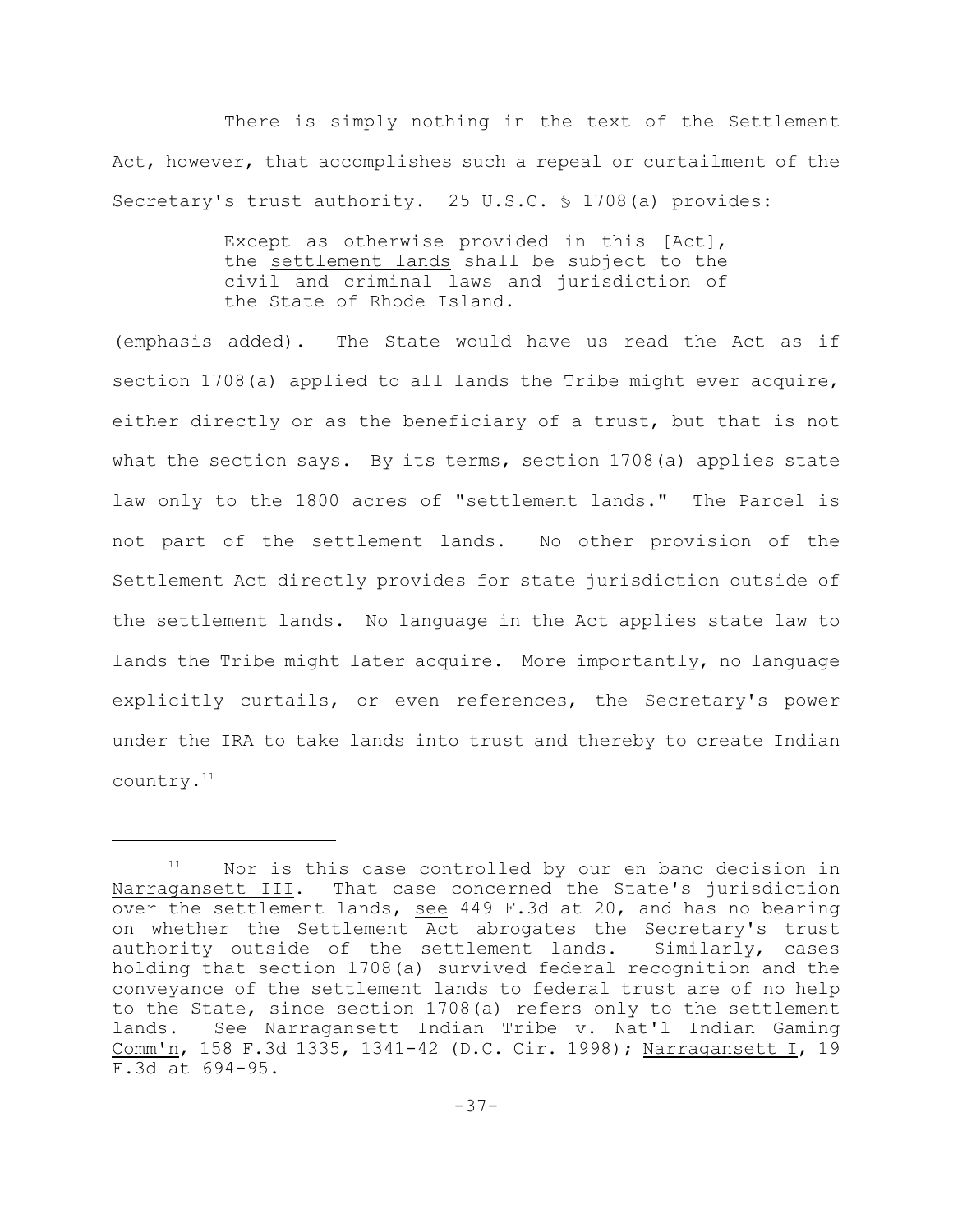The State's argument thus depends on finding that the Settlement Act implicitly repealed the IRA, at least in part.<sup>12</sup> The framework for evaluating such a claim of implicit repeal was set out by the Supreme Court in Morton v. Mancari, 417 U.S. 535 (1974). First, we must look to affirmative manifestations of congressional intent to repeal the prior act, mindful of the "cardinal rule . . . that repeals by implication are not favored." Id. at 549 (omission in original) (quoting Posadas v. Nat'l City Bank of N.Y., 296 U.S. 497, 503 (1936)) (internal quotation marks omitted). "In the absence of some affirmative showing of an intention to repeal, the only permissible justification for [finding] a repeal by implication is [that] the earlier and later statutes are irreconcilable." Id. at 550. Such a conflict is not lightly to be found. "[A]bsent a clearly expressed congressional intention to the contrary," we must "give effect to both [acts] if possible." Id. at 551 (quoting United States v. Borden Co., 308 U.S. 188, 198 (1939)) (internal quotation marks omitted).

A determination of congressional intent must be rooted in the text of the Act. Nothing in the Act explicitly curtails the

 $12$  The State adds nothing to its argument by also styling it as an issue of claim preclusion. Obviously, the earlier litigation that resulted in the Settlement Act could not have resolved the question raised in this case of whether the Settlement Act restricts the Secretary's trust authority under the IRA. By invoking "principles of res judicata," the State means nothing more than that the Tribe should be held to the settlement to which it previously agreed. What precisely the Tribe agreed to in the settlement is, of course, the question we are addressing.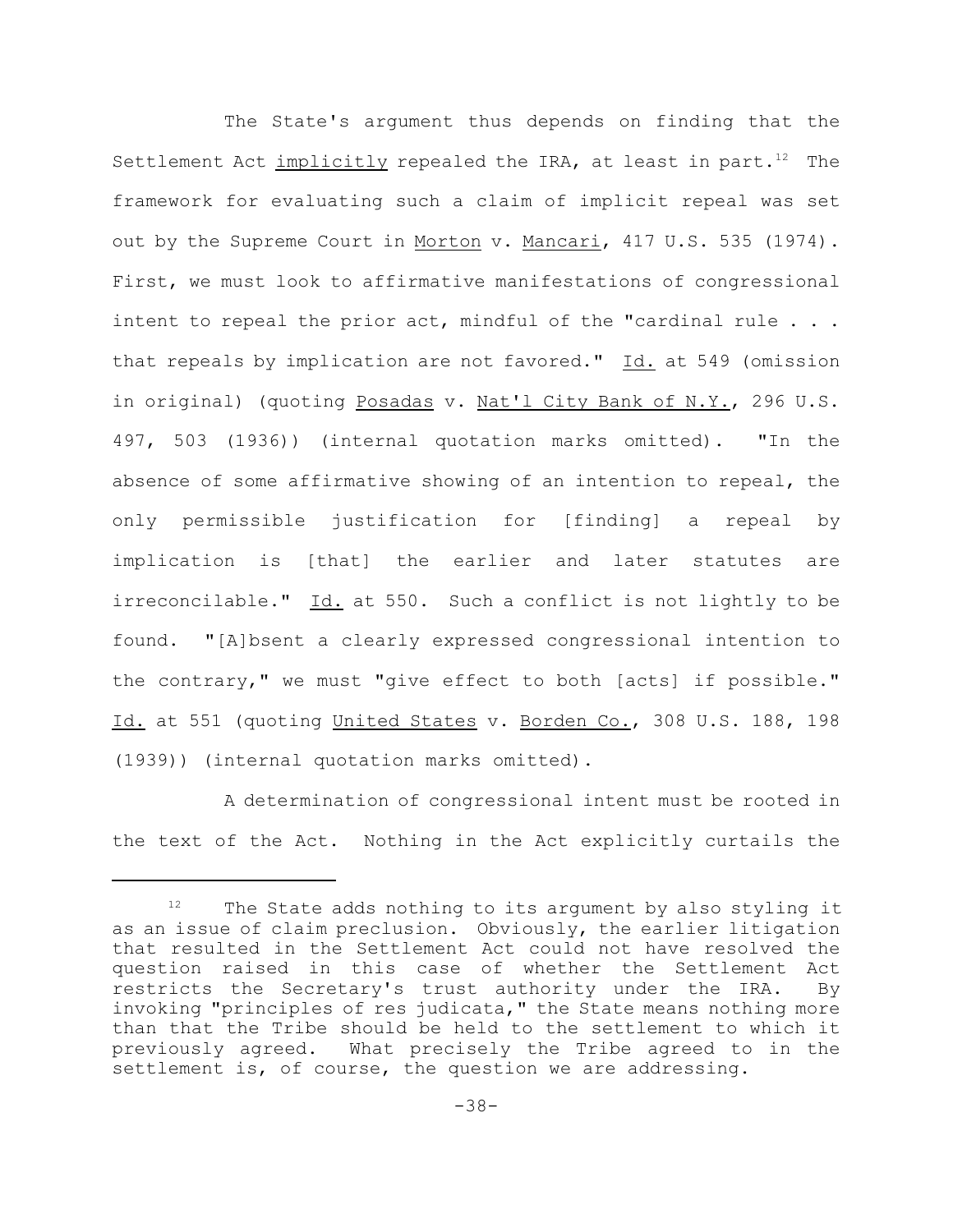Secretary's trust authority. The State offers two different lines of argument as to why provisions of the Act must be read to restrict that authority. One concerns how the Act affects the Tribe's rights; the other concerns how the Act affects the Secretary's authority. The provisions of the Settlement Act cited by the State, however, are most naturally read as merely resolving the claims that had clouded the titles of so much land in Rhode Island and that had led to the settlement embodied in the Act.

As to the provisions affecting the Tribe, the State relies independently on the extinguishment of aboriginal title in 25 U.S.C. §§ 1705(a)(2) and 1712(a)(2) and the further extinguishment in sections  $1705(a)$  (3) and  $1712(a)$  (3) of "all claims . . . based upon any interest in or right involving" certain land or natural resources. These provisions, however, follow sections  $1705(a)(1)$  and  $1712(a)(1)$ , respectively, which validate "any transfer of land or natural resources" in the United States by the Narragansett Tribe or in Rhode Island by any Indian tribe "as of the date of said transfer."<sup>13</sup> The provisions then go on to state:

> (2) [T]o the extent that any transfer of land or natural resources described in subsection (a) of this section may involve land or

Section 1705 applies to the Narragansett Tribe and any land in Charlestown, Rhode Island. Section 1712 applies to land elsewhere in Rhode Island transferred by other Indian tribes. The relevant provisions in each are materially the same for our purposes here.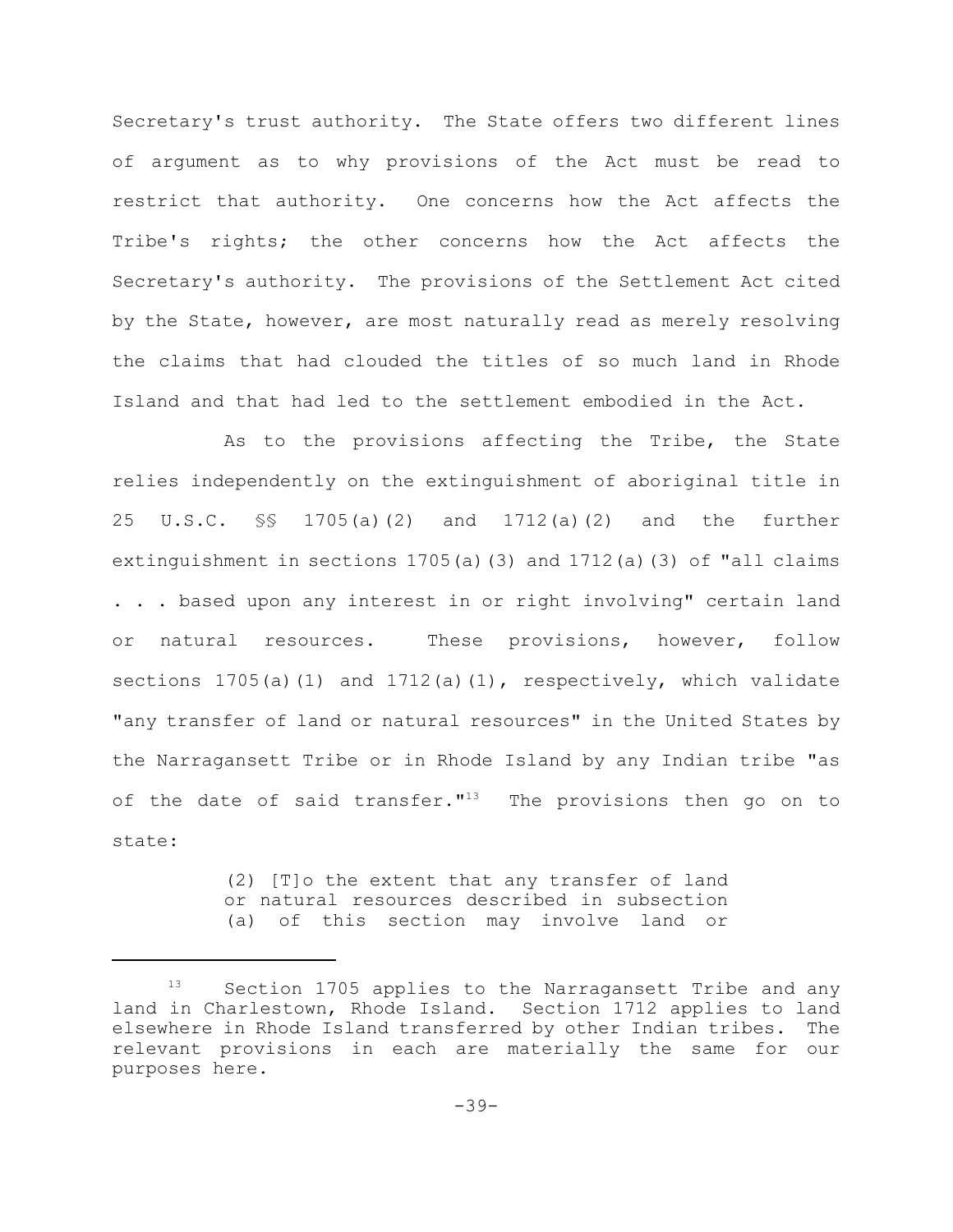natural resources to which [an Indian tribe] had aboriginal title, subsection (a) of this section shall be regarded as an extinguishment of such aboriginal title as of the date of said transfer; and

(3) by virtue of the approval of a transfer of land or natural resources effected by this section, or an extinguishment of aboriginal title effected thereby, all claims . . . by the [Narragansett Tribe], or any predecessor or successor in interest, member or stockholder thereof, or any other Indian, Indian nation, or tribe of Indians, arising subsequent to the transfer and based upon any interest in or right involving such land or natural resources (including but not limited to claims for trespass damages or claims for use and occupancy) shall be regarded as extinguished as of the date of the transfer.

25 U.S.C. § 1705(a). Given the references back to the transfers validated in paragraph (1), the evident purpose of these provisions is to extinguish claims based on the purported invalidity of those transfers.

The State's arguments that the provisions should be read more broadly are unavailing. First, the State argues that the extinguishment of aboriginal title over land in Rhode Island precludes the later exercise of tribal sovereignty over Rhode Island land acquired by the Secretary in unrestricted trust. The Secretary disputes whether aboriginal title is ever the basis for tribal sovereignty, but in any event, it is clear that such title is not the only basis for tribal sovereignty. This is evident from the Supreme Court's decision in City of Sherrill v. Oneida Indian Nation, 544 U.S. 197 (2005). In Sherrill, the Supreme Court both

 $-40-$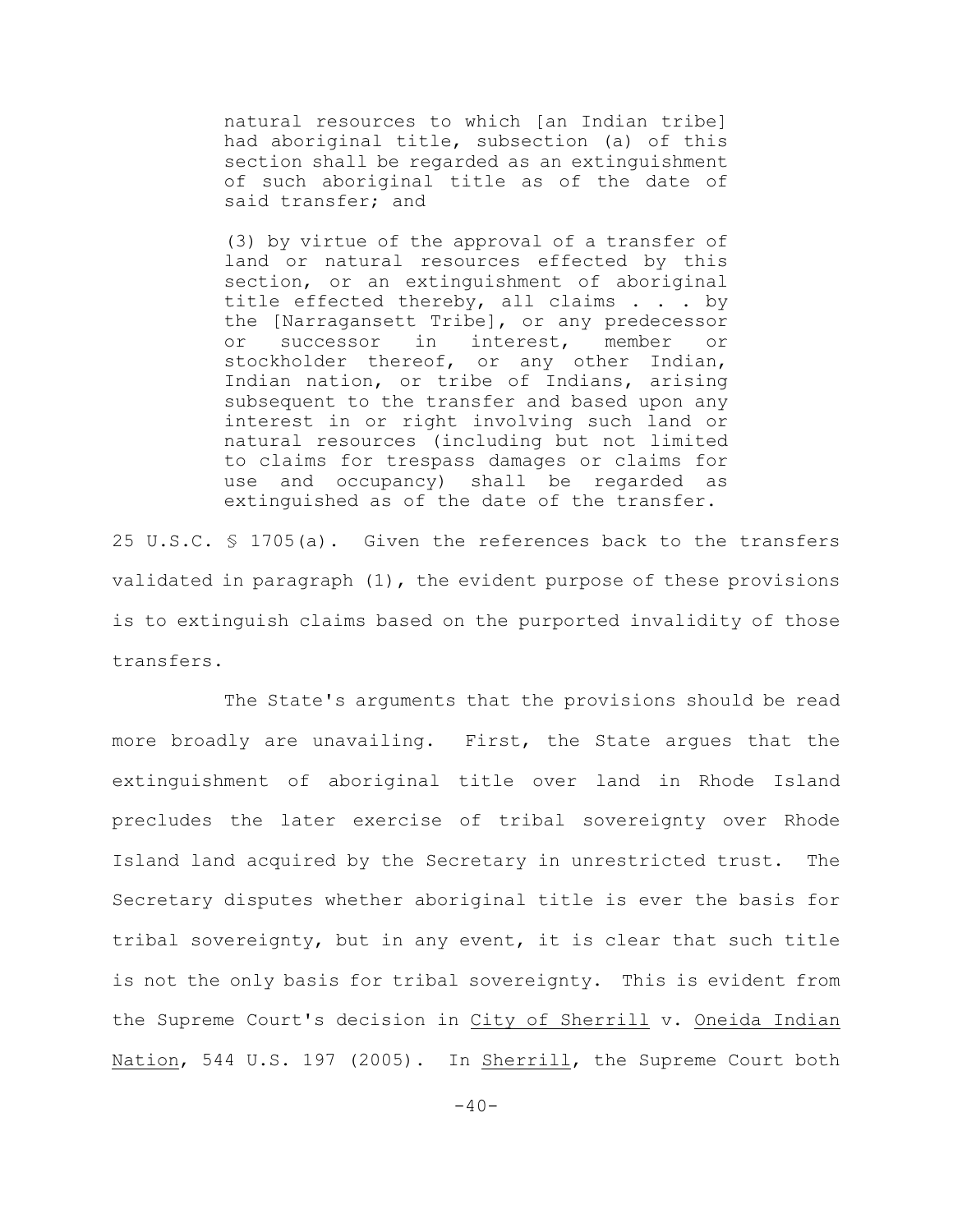held that "the Tribe [could not] unilaterally revive its ancient sovereignty, in whole or in part, over the parcels at issue," id. at 202-03, and directed the Oneidas to 25 U.S.C. § 465 as "the proper avenue for [the tribe] to reestablish sovereign authority over [the relevant] territory," id. at 221. The State's protestation that Sherrill did not involve a statutory extinguishment of aboriginal title is beside the point. However aboriginal title or ancient sovereignty was lost, the IRA provides an alternative means of establishing tribal sovereignty over land.

Trust acquisition is not incompatible with the extinguishment of aboriginal title. The Mashantucket Pequot Indian Claims Settlement Act, for example, contains virtually identical language extinguishing aboriginal title "to any land or natural resources the transfer of which was approved and ratified" by the Act. 25 U.S.C. § 1753(b). At the same time, the Act provides that certain land and natural resources "located within the settlement lands shall be held in trust by the United States for the benefit of the Tribe," id.  $\frac{1}{2}$  1754(b)(7), and that such lands are "declared to be Indian country,"  $\underline{\text{id.}}$  \$\$ 1752(7), 1755. It is implausible to think that Congress intended the extinguishment of aboriginal title in the Rhode Island Settlement Act to preclude the taking of land

-41-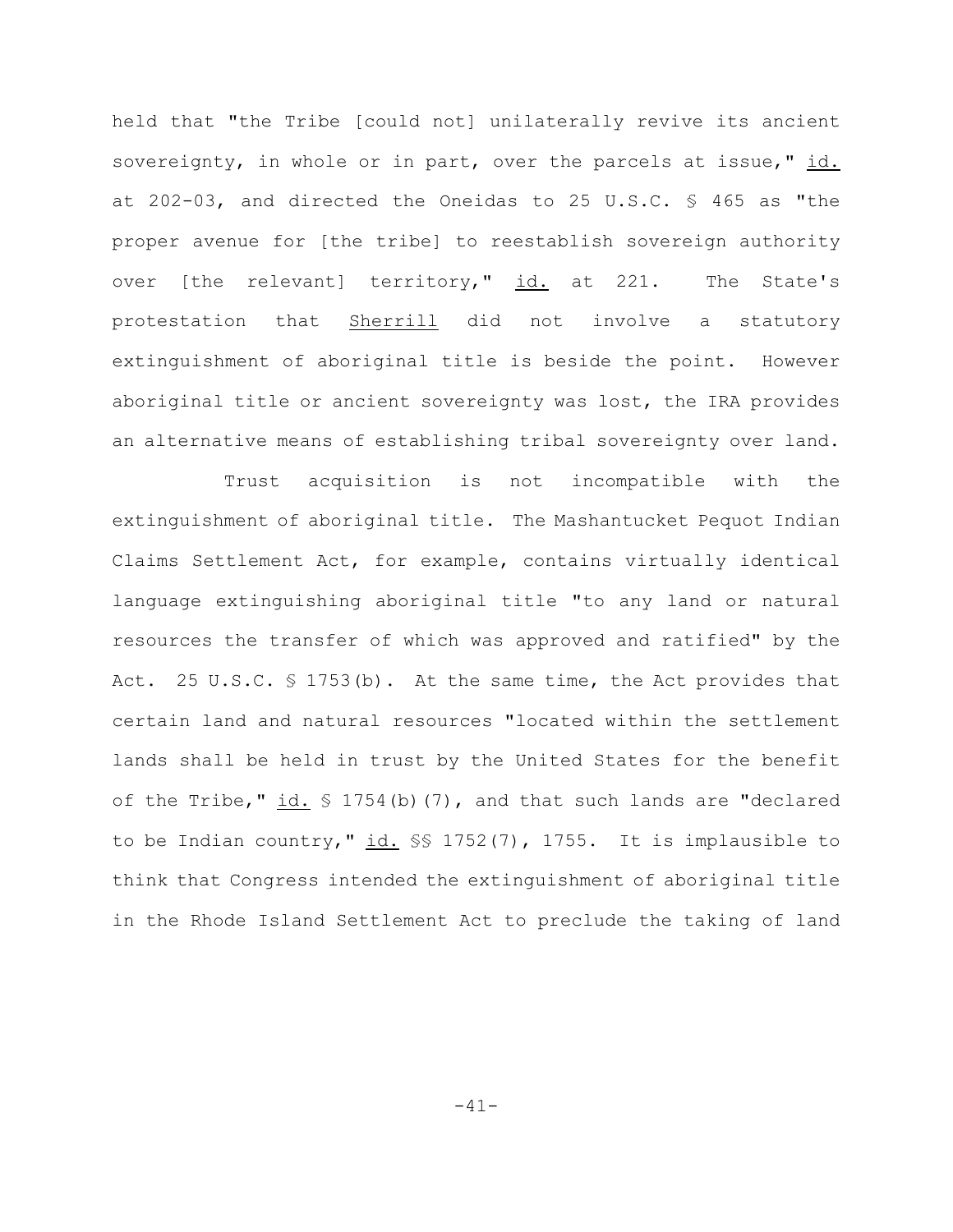into unrestricted trust, but did not intend for identical language in the Mashantucket Settlement Act to do so.<sup>14</sup>

Alternatively, the State argues that the "all claims" language in paragraph (3) even more broadly forecloses the assertion of tribal sovereignty over non-settlement lands. To hold otherwise, says the State, would render that language surplusage. Paragraphs (2) and (3) are complementary, however, not duplicative. While paragraph (2) extinguishes a form of title, paragraph (3) extinguishes claims. Moreover, paragraph (3) covers claims based on other forms of title, besides aboriginal title, that the Tribe might have held to land in Rhode Island prior to the Settlement  $Act.$ 

The State's broad interpretation of paragraph (3) proves too much. The State argues that the paragraph precludes an assertion of tribal sovereignty over any land in Rhode Island. Nothing in the language of the provision, which refers to "any interest in or right involving" such land, distinguishes between claims of sovereignty and traditional property claims. Indeed, the latter are explicitly included. See id. § 1705(a)(3) ("including but not limited to claims for trespass damages or claims for use and occupancy"). It would be highly improbable that Congress

 $14$  We attach little significance to the fact that the Mashantucket Settlement Act explicitly authorizes trust acquisition, while the Rhode Island Settlement Act does not. The former, unlike the latter, granted federal recognition to the tribe. See 25 U.S.C. § 1758(a).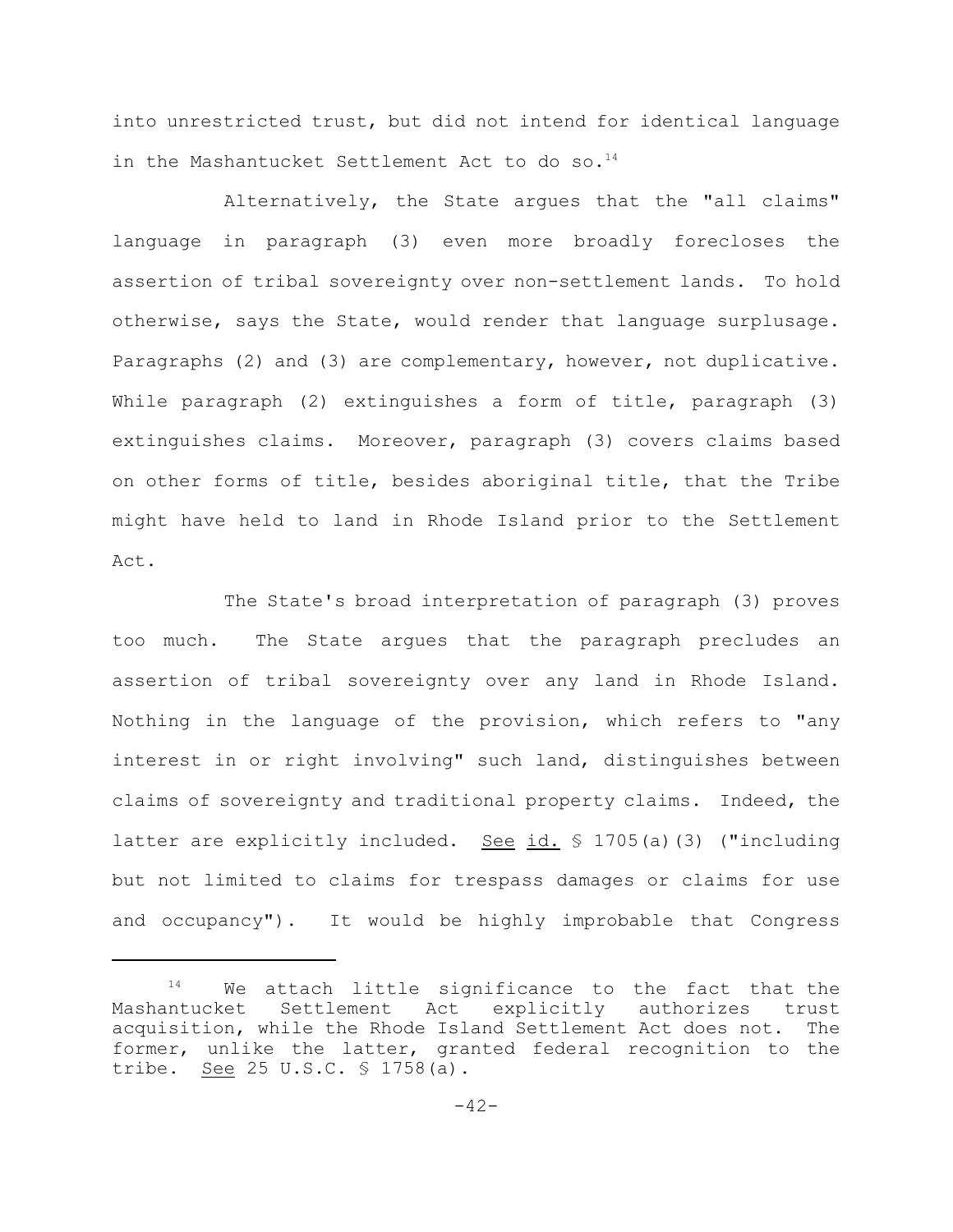intended to prevent the Tribe from asserting any ownership interest over land it purchased outside the settlement lands, and it would be contradictory as to the settlement lands themselves. Thus, there is no support for reading this provision as precluding all future assertions of tribal sovereignty over land in Rhode Island.

Ultimately, this entire line of argument by the State misses the point that what is at issue is not what the Tribe may do in the exercise of its rights, but what the Secretary may do. The displacement of state law arises from the Secretary's authority and not from the Tribe's mere purchase of the land. See Cass County, Minn. v. Leech Lake Band of Chippewa Indians, 524 U.S. 103, 113-15 (1998). In order to prevail on its claim of implied repeal, the State must show that the Settlement Act repeals the Secretary's authority under the IRA.

As to the implied repeal of the Secretary's power, the State first argues that the Secretary is bound by the extinguishment of the Tribe's claims because that extinguishment binds the Tribe's "successor in interest." 25 U.S.C.  $\frac{1}{9}$  1705(a)(2), (3). Even if the Secretary is such a "successor in interest," however, those provisions cannot plausibly be read to repeal the Secretary's power under the IRA to take land into trust. The Secretary's power does not turn on the Tribe's original aboriginal interest in the Parcel, before it purchased the land, nor does it

-43-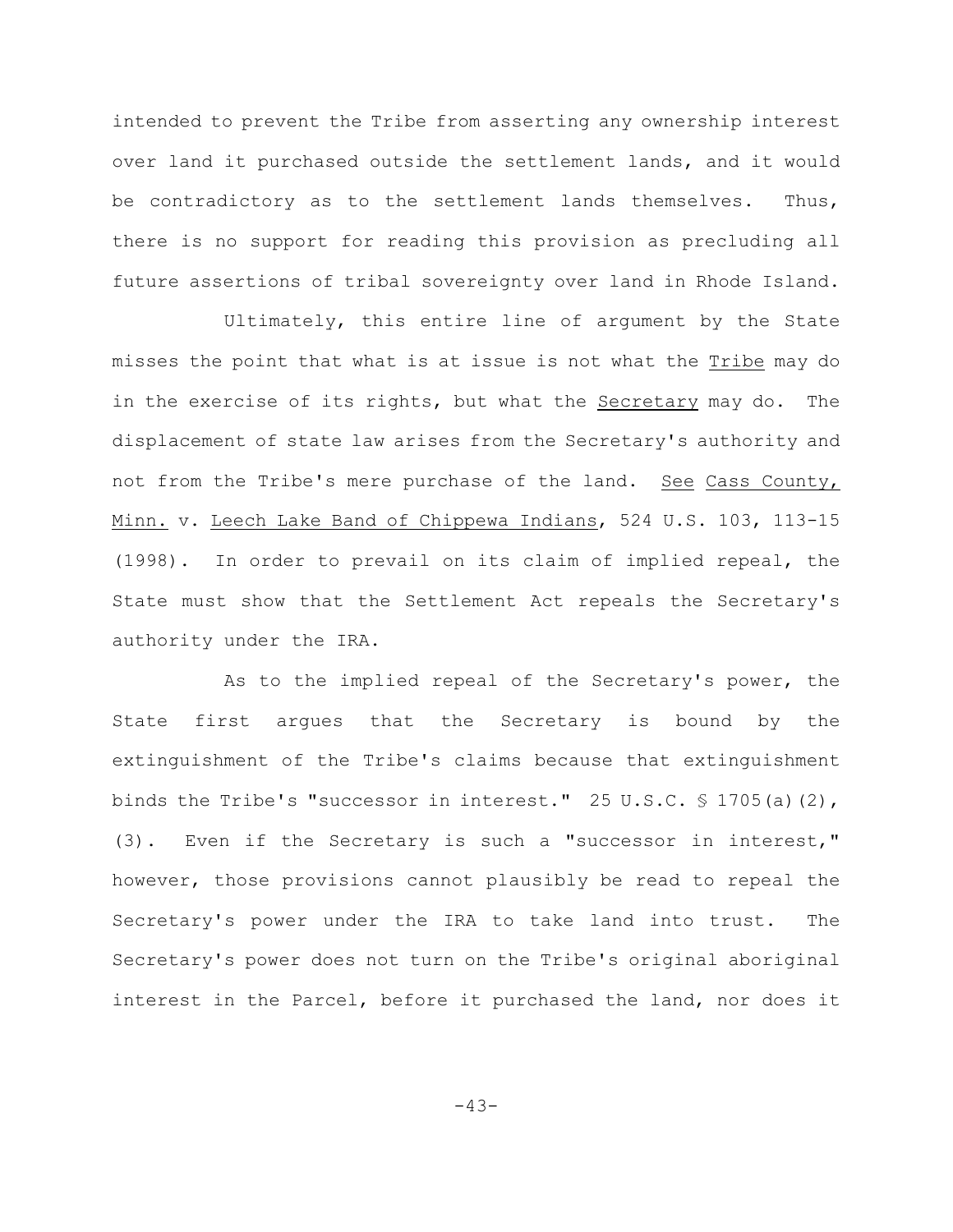turn on whether the Secretary is a successor in interest to the Tribe.<sup>15</sup>

The State also relies on 25 U.S.C. § 1707(c), which provides:

> Upon the discharge of the Secretary's duties under sections 1704, 1705, 1706, and 1707 of this title, the United States shall have no further duties or liabilities under this subchapter with respect to the Indian Corporation or its successor, the State Corporation, or the settlement lands. . . .

The language of this provision, however, cannot be read to have a preclusive effect or to limit the Secretary's powers in any way. The statement that the United States has "no further duties or liabilities under this subchapter" merely delimits the federal government's obligations in implementing the Settlement Act.

We reject the State's suggestion that this language parallels the language in the Mashantucket Settlement Act that the Second Circuit found to prohibit certain trust acquisitions. See Connecticut ex rel. Blumenthal v. U.S. Dep't of Interior, 228 F.3d 82, 88 (2d Cir. 2000). The Mashantucket Settlement Act uses very

 $15$  We do not accept the State's comparison of the Rhode Island Settlement Act to the Alaska Native Claims Settlement Act (ANCSA), 43 U.S.C. §§ 1601-1629h, and the resulting suggestion that trust acquisition would be as inappropriate in Rhode Island as it purportedly would be in Alaska. ANCSA eliminated previously existing Indian country in Alaska. See Native Vill. of Venetie, 522 U.S. at 532-34. Even if one might infer from that elimination an intent to preclude later trust acquisitions, no such intent can be inferred from the Rhode Island Settlement Act's failure to affirmatively establish Indian country for an as-yet unrecognized tribe.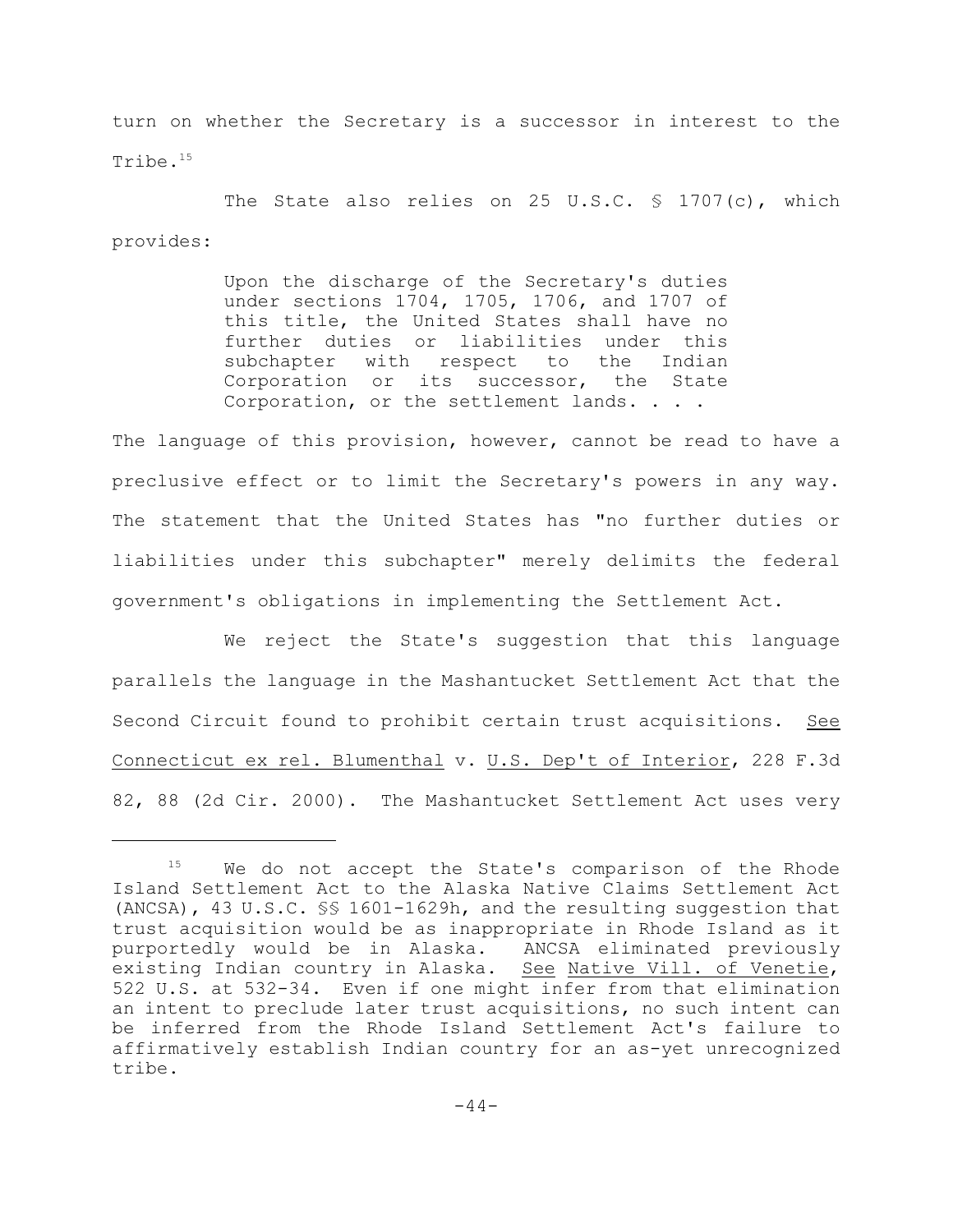different language that provides that "the United States shall have no further trust responsibility with respect to [certain] land and natural resources" outside of the settlement lands. 25 U.S.C. § 1754(b)(8). Disclaiming "trust responsibility" over land is nothing like disclaiming "duties or liabilities under this subchapter."

There is nothing in the text of the Settlement Act that clearly indicates an intent to repeal the Secretary's trust acquisition powers under the IRA, or that is fundamentally inconsistent with those powers.<sup>16</sup> This lack of language is not because either Congress or the parties failed to anticipate that the Tribe might later become federally recognized and eligible for the benefits of the IRA. The Settlement Act specifically provides for a restraint on alienation of the settlement lands "if the Secretary subsequently acknowledges the existence of the Narragansett Tribe of Indians."  $Id. \$  1707(c). The underlying JMOU also explicitly recognized that the Tribe would "not receive Federal recognition" in the implementation of the settlement, but would "have the same right to petition for such recognition . . . as other groups." JMOU para. 15.

Had the Act intended to limit the Secretary's trust authority in case of federal recognition, it could have done so

 $16$  The State has not cited any legislative history that might lead us to interpret the text differently.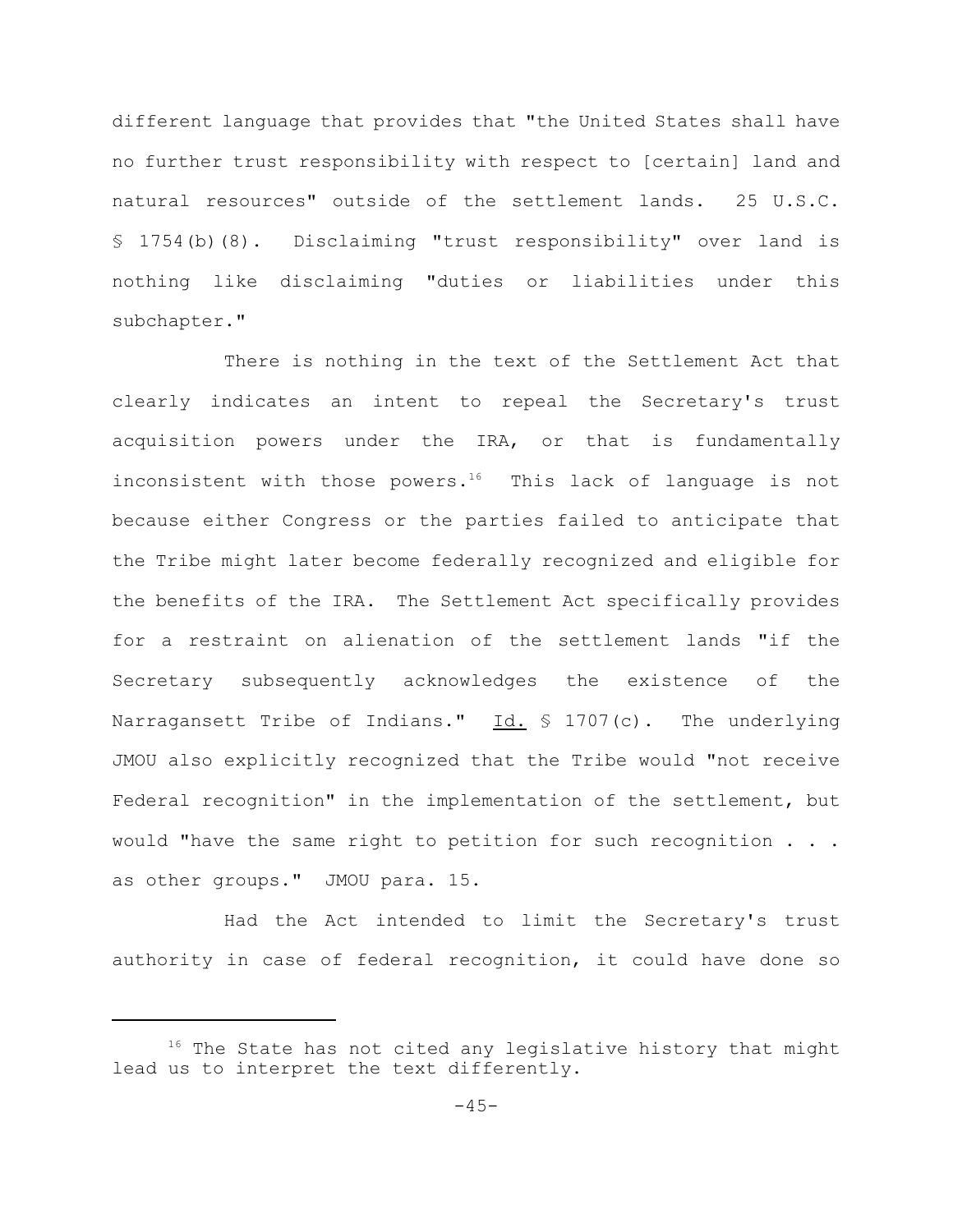explicitly. It would have been easy to extend the provisions of section 1708(a) preserving state sovereignty to cover all lands in Rhode Island owned by or held in trust for the Tribe. No such language appears in the Act. Similarly, as the IBIA also noted, paragraph 15 of the JMOU would have been "a logical place for the parties to set out any restrictions" on the Secretary's trust authority following federal recognition of the Tribe. Town of Charlestown, 35 I.B.I.A. at 101. No such restrictions appear. Nor does the Settlement Act contemplate any role for the State to play in the Secretary's decision whether to take the land into trust. This is in contrast to the Indian Gaming Regulatory Act.

In other settlement acts, Congress has specifically described limits on the Secretary's trust authority. In the Maine Indian Claims Settlement Act, Congress expressly precluded application of section 465. 25 U.S.C. § 1724(e) ("Except for the provisions of this [Act], the United States shall have no other authority to acquire lands or natural resources in trust for the benefit of Indians or Indian nations, or tribes, or bands of Indians in the State of Maine."). In the Mashantucket Settlement Act, Congress precluded the trust acquisition of non-settlement lands purchased with settlement funds. See Blumenthal, 228 F.3d at

 $-46-$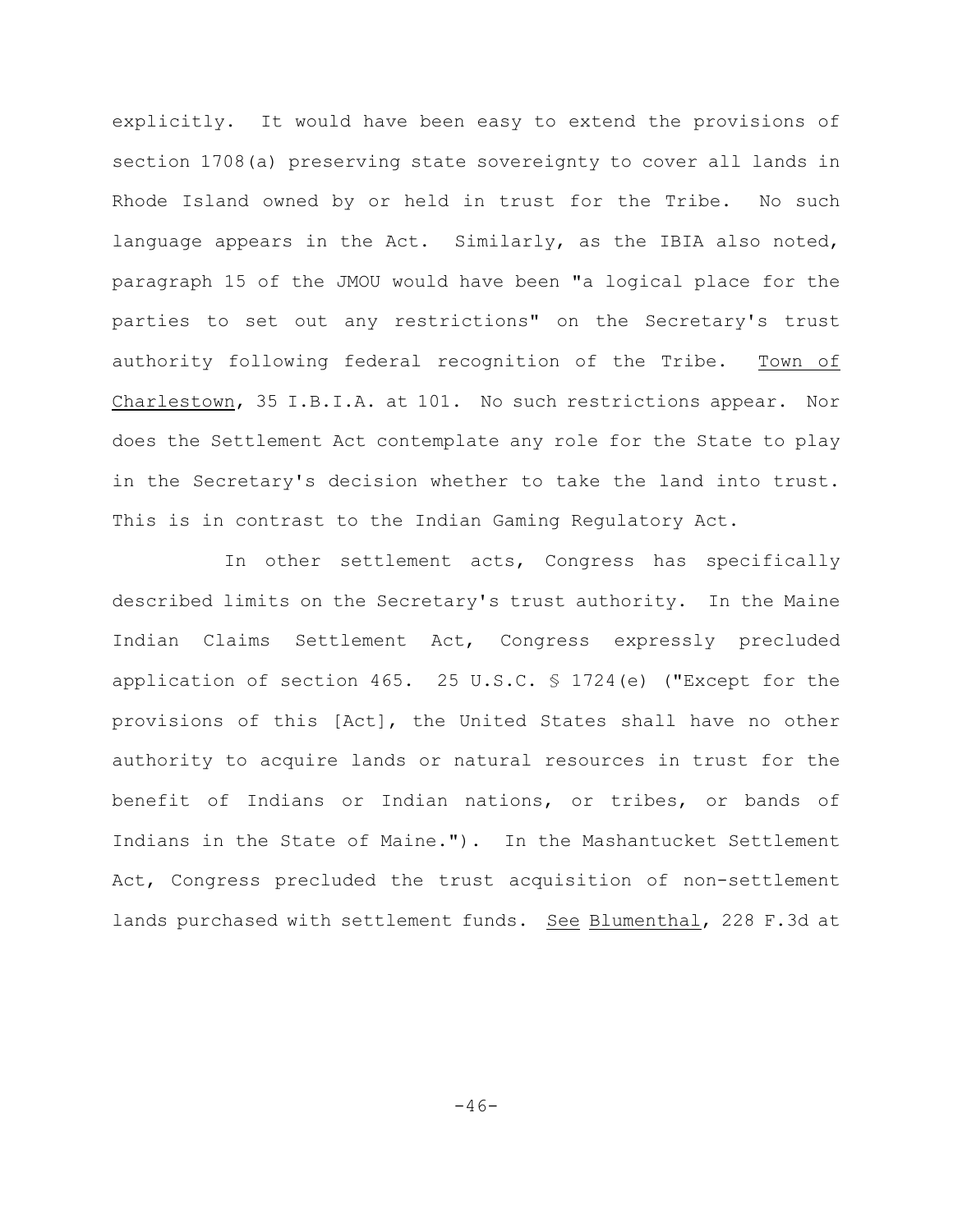88. The absence of any restrictions in the Settlement Act supports our finding that no restrictions were intended.<sup>17</sup> See id. at 90.

The State's fallback position is that the Settlement Act requires that this court order the Secretary to honor the intent of the bargain it believes is embodied in the Act by putting the Parcel into a restricted trust, subject to state laws and jurisdiction. $18$  Acknowledging the genuineness of the State's sense that its bargain has been upset, we find that the relief it seeks is not an appropriate exercise of judicial power.

In the Settlement Act, the State procured at least two clear benefits: (1) the settling of disputed land claims and (2) the application of its civil and criminal laws and jurisdiction to the settlement lands. Beyond that, the State argues that it would never have agreed to displacement of state law as to later acquired parcels if the issue had surfaced during the negotiations. The

 $17$  There are also other examples of Congress's imposing explicit conditions on the taking of land into trust, for example, by limiting the number of acres of land and the number of acre feet of water rights. See Nevada v. United States, 221 F. Supp. 2d 1241, 1244 (D. Nev. 2002) (discussing section 103(A) of the Fallon Paiute Shoshone Indian Tribe Water Rights Settlement Act of 1990, Pub. L. No. 101-618, 104 Stat. 3289, 3291).

 $18$  The Secretary takes the position that he has no authority to impose restrictions on land taken into trust under the IRA, absent a statutory directive imposing such restrictions. We do not reach this issue. To the extent that the State argues that the Settlement Act itself is such a statutory directive requiring a restricted trust, we reject that argument for the same reasons that we found that the Settlement Act does not eliminate trust authority altogether.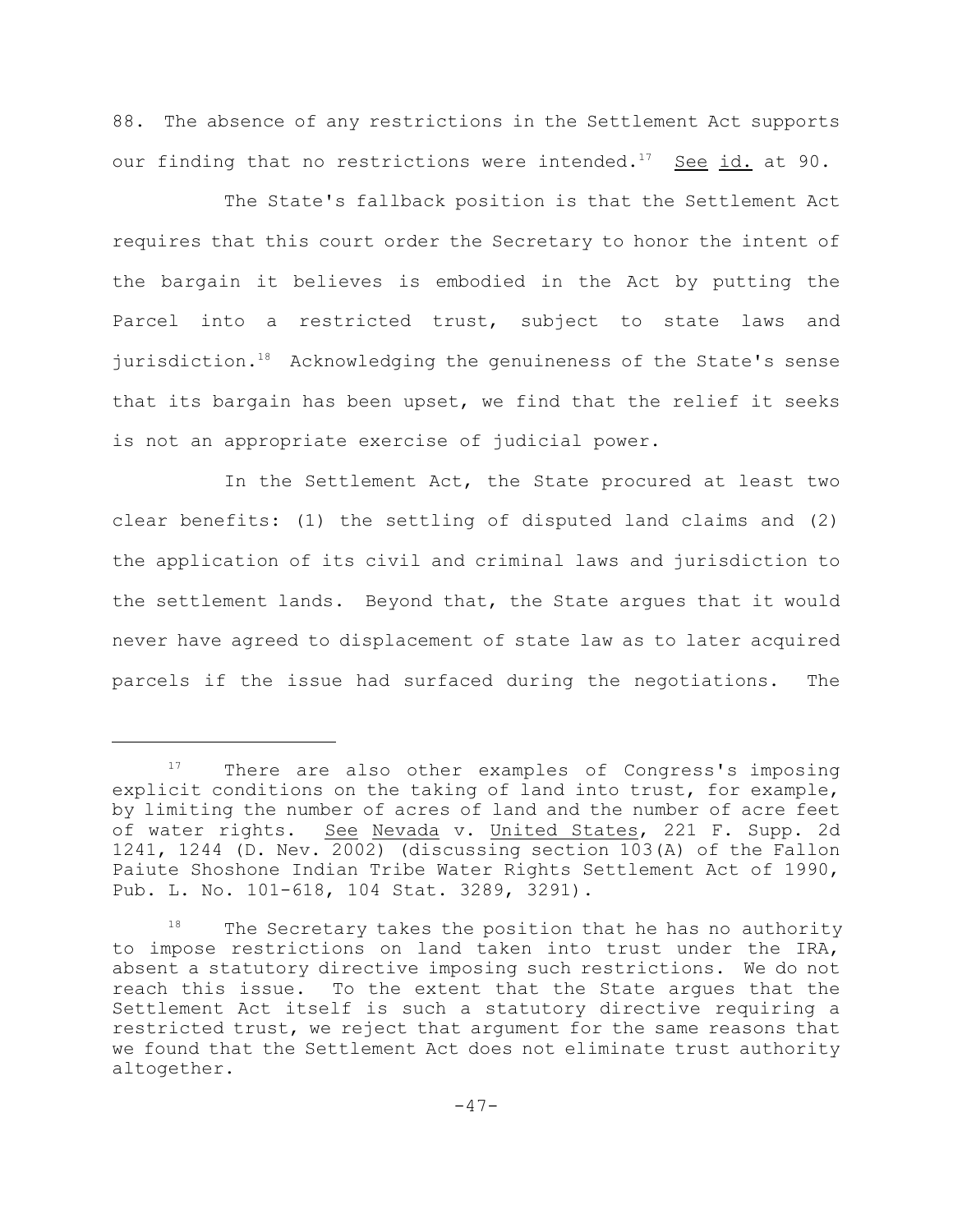State argues that the practical consequences of the unrestricted trust leave it in an entirely unsatisfactory position and undermine the central bargain. Rhode Island points out that it is a small, very populous state and that the practical consequences of establishing Indian country for its nearby towns may be far greater than they would be in less densely populated areas.

Even so, we are still bound by the language of the Settlement Act. Even viewing the State's argument in contract terms, it is rare that a court will step in and reform a contract. See Broadley v. Mashpee Neck Marina, Inc., 471 F.3d 272, 275 (1st Cir. 2006) (reversing the district court's reformation of a contract). Our ability to edit, as opposed to interpret, an act of Congress is no less constrained: only a finding of absurdity, not present here, provides the necessary precondition. Compare Green v. Bock Laundry Mach. Co., 490 U.S. 504, 510-11 (1989) (editing a federal rule of evidence where the apparent distinction between civil plaintiffs and civil defendants would be "unfathomable"), with W. Va. Univ. Hosps. v. Casey, 499 U.S. 83, 100-01 (1991) (refusing to read in an additional component to a fee-shifting provision on the basis that Congress "simply forgot" to include it). See also Blumenthal, 228 F.3d at 91 ("While we might question the wisdom of different jurisdictional provisions governing different trust lands, we will not provide a strained

 $-48-$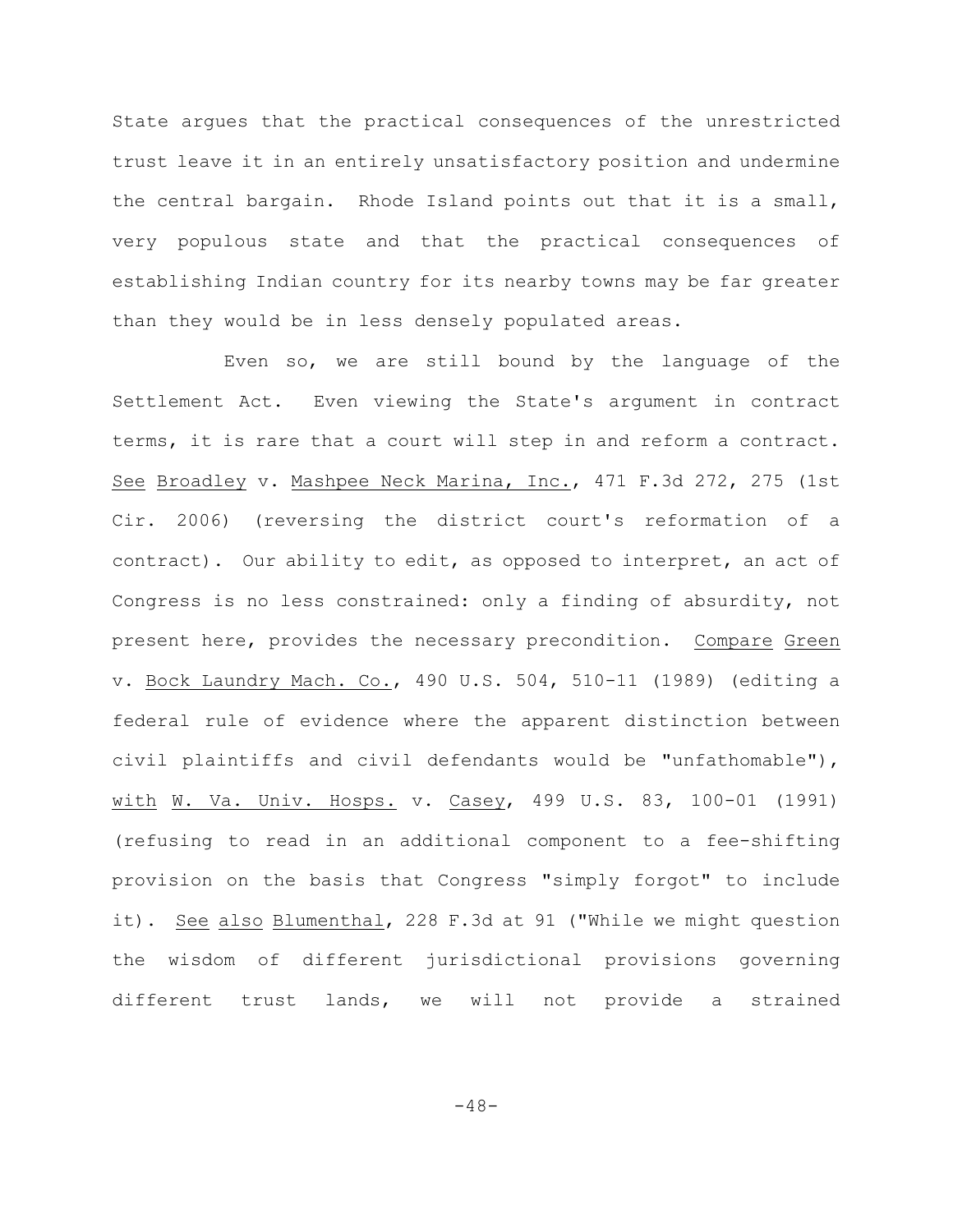interpretation of the Settlement Act simply to avoid such a result."). The judiciary may not usurp the role of Congress.

#### D. Constitutional Claims

In support of recognition of its state sovereignty interests under the Constitution, the State presents four arguments. It argues first that the Indian Commerce Clause, U.S. Const. art. I,  $\frac{1}{5}$  8, cl. 3, does not provide the Secretary the authority to displace state law within a state's boundaries, and that section 465 of the IRA therefore violates the Tenth Amendment. Next, it argues that the Secretary may not, in any event, displace state law without the State's consent, by operation of the Enclave Clause of the Constitution. Id. art. I,  $\frac{1}{5}$  8, cl. 17. The State further argues that the Secretary's action is barred by the Admissions Clause, id. art. IV, § 3, cl. 1, which prohibits formation of new states within the jurisdiction of any other state. Finally, the State argues that section 465 is an unconstitutional delegation of legislative authority. We reject all of these arguments.

## 1. The Indian Commerce Clause and the Tenth Amendment

The authority to regulate Indian affairs is within the enumerated powers of the federal government. Id. art. I, § 8, cl. 3; Cotton Petroleum Corp., 490 U.S. at 192 ("[T]he central function of the Indian Commerce Clause is to provide Congress with plenary power to legislate in the field of Indian affairs."); Morton, 417

 $-49-$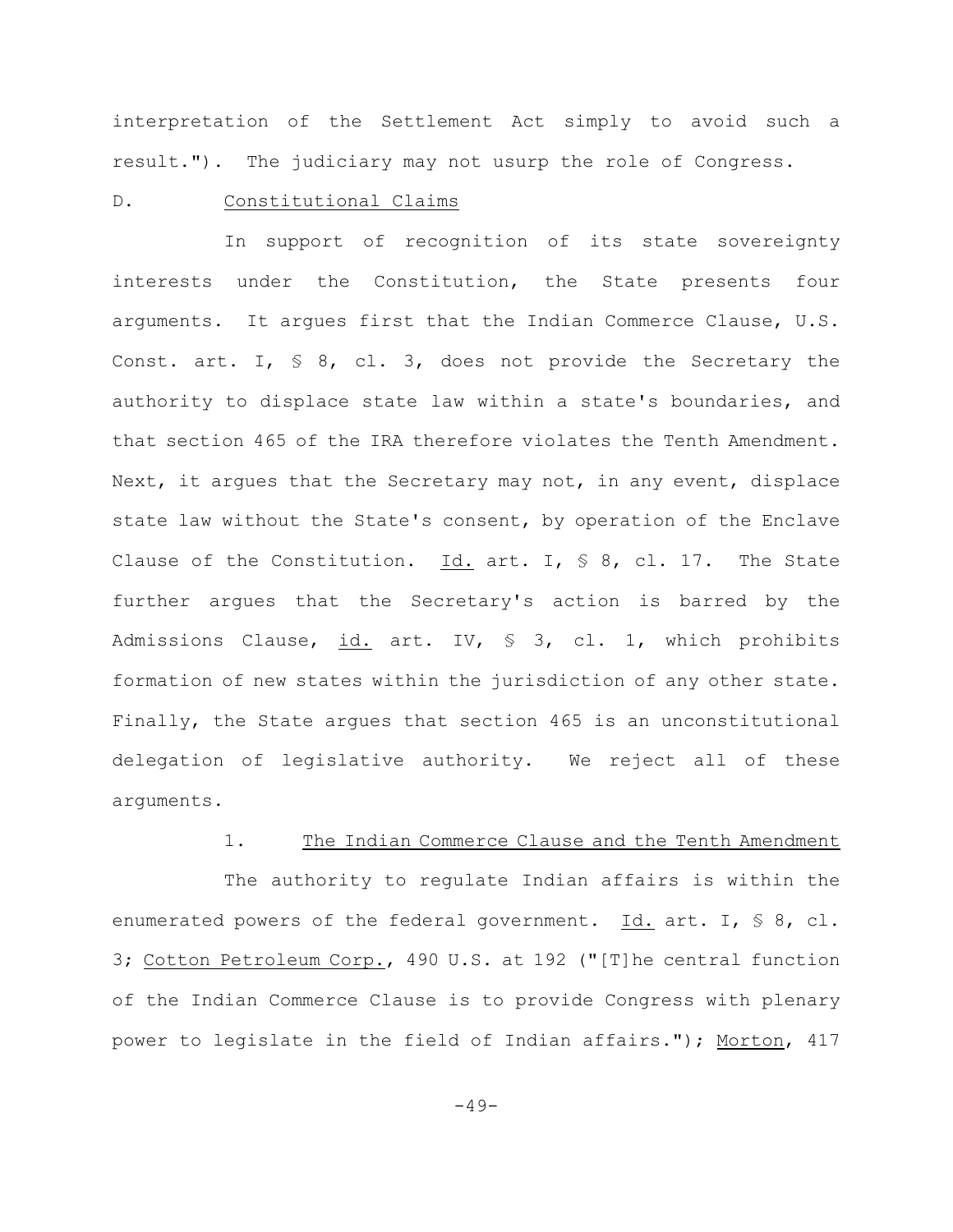U.S. at 551 (noting that Congress has plenary power "to deal with the special problems of Indians," including the power to legislate on their behalf). "With the adoption of the Constitution, Indian relations became the exclusive province of federal law." County of Oneida v. Oneida Indian Nation of N.Y., 470 U.S. 226, 234 (1985); see also United States v. Forty-Three Gallons of Whiskey, 93 U.S. 188, 194 (1876) ("Congress now has the exclusive and absolute power to regulate commerce with the Indian tribes . . . .").

The Tenth Amendment to the U.S. Constitution reserves to the states those powers not expressly delegated to the federal government. The powers delegated to the federal government and those reserved to the states by the Tenth Amendment are mutually exclusive. "If a power is delegated to Congress in the Constitution, the Tenth Amendment expressly disclaims any reservation of that power to the States . . . ." New York v. United States, 505 U.S. 144, 156 (1992). Because Congress has plenary authority to regulate Indian affairs, section 465 of the IRA does not offend the Tenth Amendment. Cf. Herrera-Inirio v. INS, 208 F.3d 299, 307 (1st Cir. 2000) ("Because Congress possesses plenary authority over immigration-related matters, it may freely displace or preempt state laws in respect to such matters.").

## 2. The Enclave Clause

The Enclave Clause of the Constitution provides that Congress may "exercise exclusive legislation . . . over all places

 $-50-$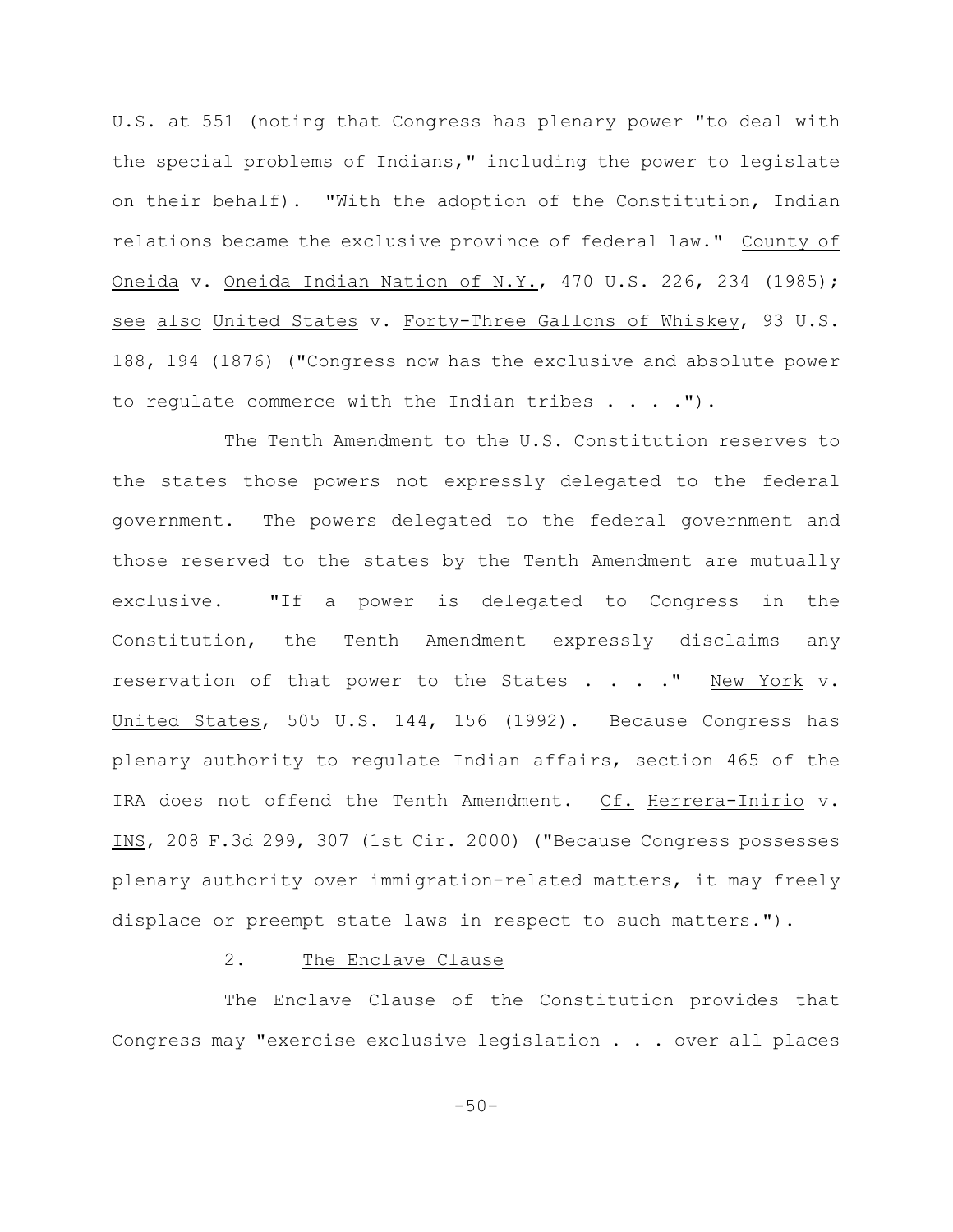purchased by the consent of the legislature of the state in which the same shall be, for the erection of forts, magazines, arsenals, dockyards, and other needful buildings." U.S. Const. art. I, § 8, cl. 17. The Enclave Clause's provision for exclusive federal jurisdiction was intended to ensure that "places on which the security of the entire Union may depend" are not "in any degree dependent on a particular member of it." Fort Leavenworth R.R. Co. v. Lowe, 114 U.S. 525, 530 (1885) (quoting The Federalist No. 43 (James Madison)) (internal quotation marks omitted). The State argues that "[p]rimary federal jurisdiction through federal superintendence over the land . . . coupled with Congress's exclusive legislative authority over Indian matters . . . collectively operate to exclude state law [on trust lands]." As a result, it argues, trust acquisitions create federal enclaves and therefore require state consent.

We disagree. First, trust land does not fall within the plain language of the Enclave Clause. It is not purchased "for the erection of forts, magazines, arsenals, dockyards, [or] other needful buildings." Rather, it is held in trust for the benefit of Indians.

Second, in Surplus Trading Co. v. Cook, 281 U.S. 647 (1930), the Supreme Court offered an Indian reservation as a "typical illustration" of federally owned land that is not a federal enclave because state civil and criminal laws may still

-51-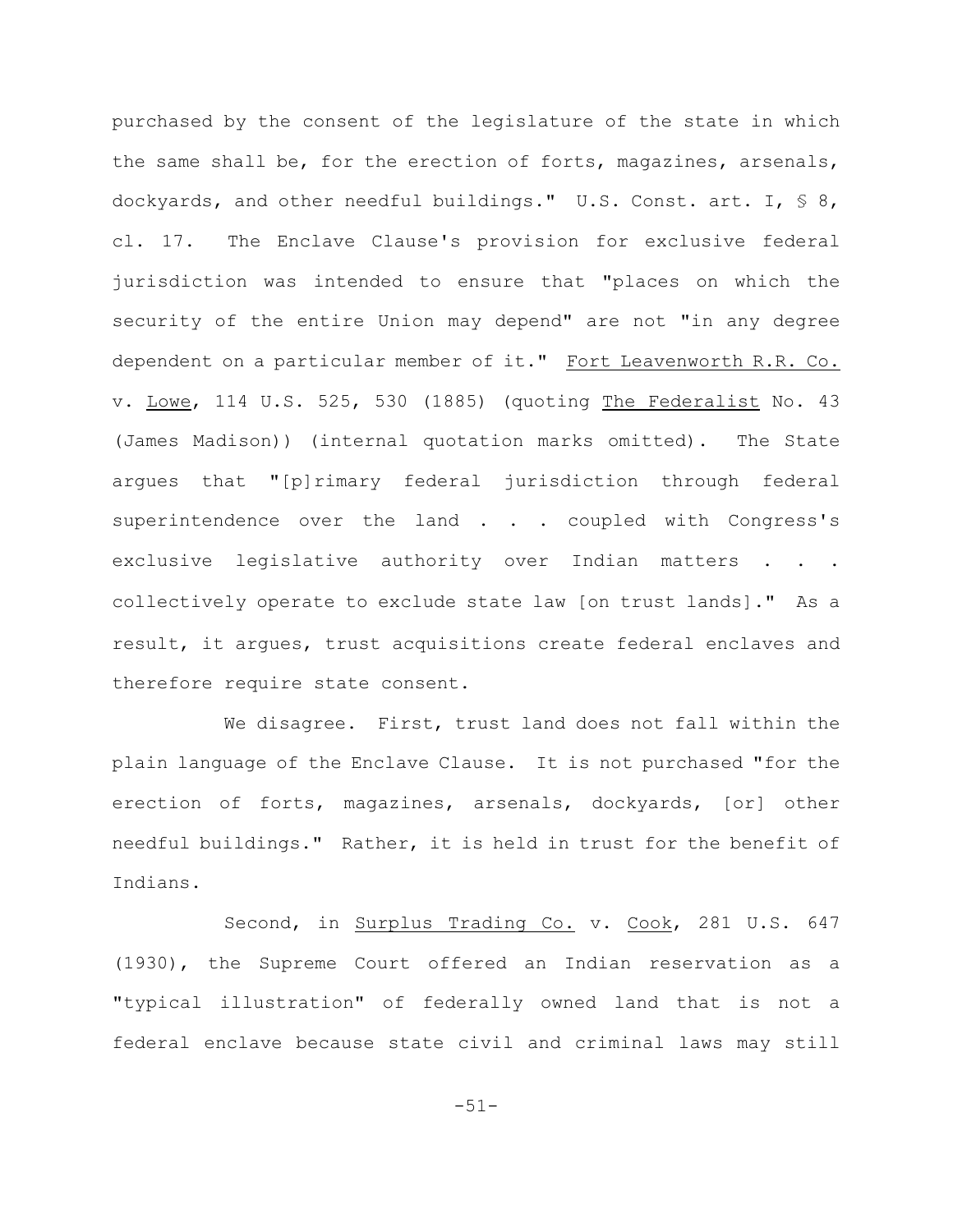have partial application therein. Id. at 651. The Supreme Court recently confirmed the reasoning underlying the observation that Indian lands are not federal enclaves:

> Indians' right to make their own laws and be governed by them does not exclude all state regulatory authority on the reservation. State sovereignty does not end at a reservation's border. Though tribes are often referred to as "sovereign" entities, it was "long ago" that "the Court departed from Chief Justice Marshall's view that 'the laws of [a State] can have no force' within reservation boundaries."

Hicks, 533 U.S. at 361 (alteration in original) (quoting White Mountain Apache Tribe, 448 U.S. at 141 (quoting Worcester v. Georgia, 31 U.S. (6 Pet.) 515, 561 (1832))). As a result, the Secretary's trust acquisition of lands for the Narragansetts does not even implicate the Enclave Clause.

### 3. The Admissions Clause

The Admissions Clause of the Constitution provides that "no new state shall be formed or erected within the jurisdiction of any other state; nor any state be formed by the junction of two or more states, or parts of states, without the consent of the legislatures of the states concerned as well as of the Congress." U.S. Const. art. IV,  $\frac{1}{5}$  3, cl. 1. The State argues that the creation of Indian country within Rhode Island amounts to the formation of a new state within Rhode Island's jurisdiction.

This argument is without merit. The Admissions Clause prohibits Congress only from unilaterally establishing within an

-52-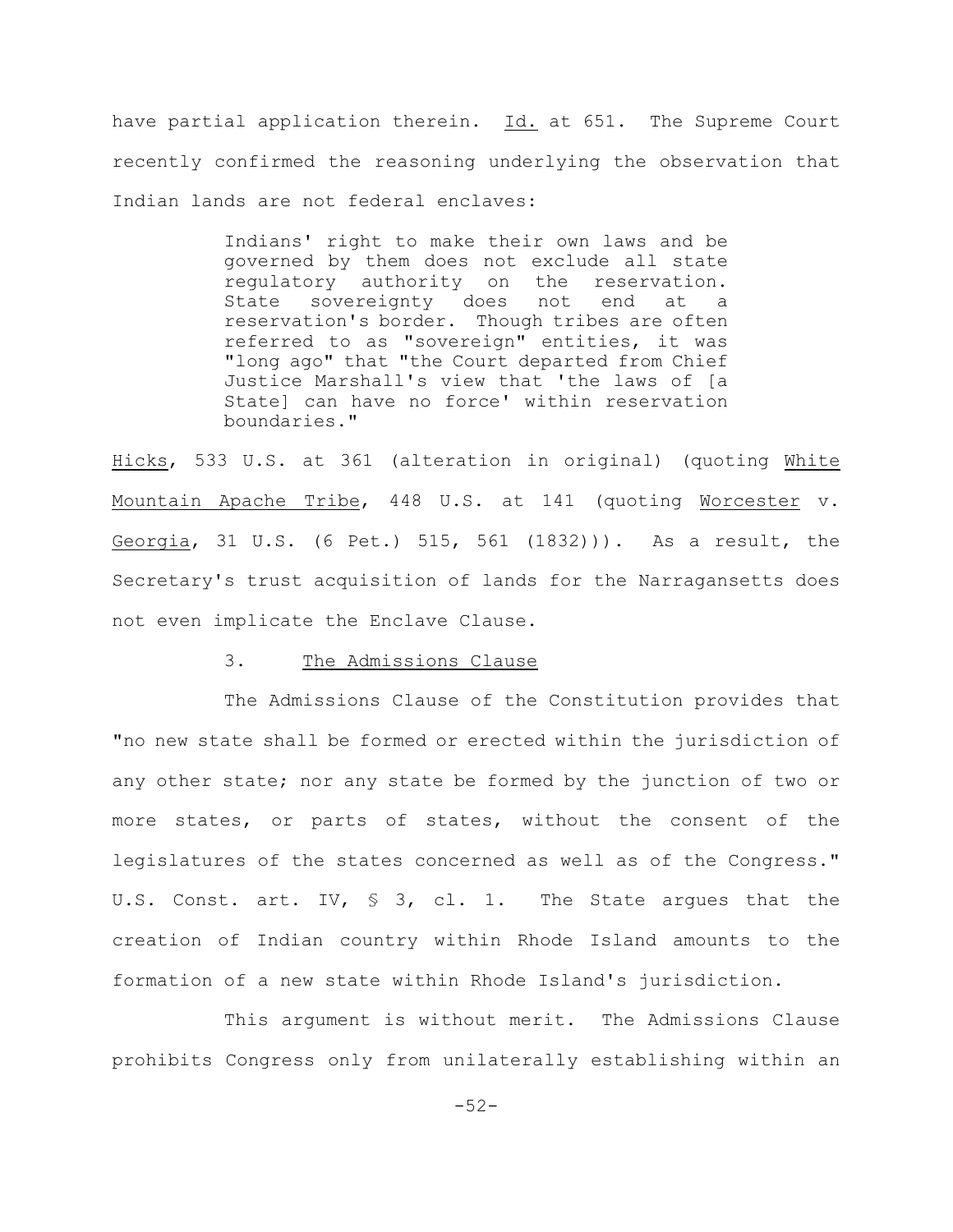existing state a body "on an equal footing with the original states in all respects whatsoever." Coyle v. Smith, 221 U.S. 559, 567 (1911) (internal quotation marks omitted). For purposes of the Admissions Clause, a state is a body "equal in power, dignity and authority" to existing states. Id. The Secretary's trust acquisition for the Narragansetts does not establish such a body. As a result, the acquisition does not violate the Admissions Clause.

## 4. The Nondelegation Doctrine

The Constitution vests "[a]ll legislative Powers [t]herein granted . . . in a Congress of the United States." U.S. Const. art. I, § 1. Congress "is not permitted to abdicate, or to transfer to others, the essential legislative functions with which it is . . . vested." Panama Refining Co. v. Ryan, 293 U.S. 388, 421 (1935). Yet, the Supreme Court has recognized that "in our increasingly complex society, replete with ever changing and more technical problems, Congress simply cannot do its job absent an ability to delegate power under broad general directives." Mistretta v. United States, 488 U.S. 361, 372 (1989). As a result, the Supreme Court has repeatedly held that Congress may confer decisionmaking authority on agencies as long as it "lay[s] down by legislative act an intelligible principle to which the person or body authorized to [act] is directed to conform." Whitman v. Am. Trucking Ass'ns, 531 U.S. 457, 472 (2001) (second alteration in

-53-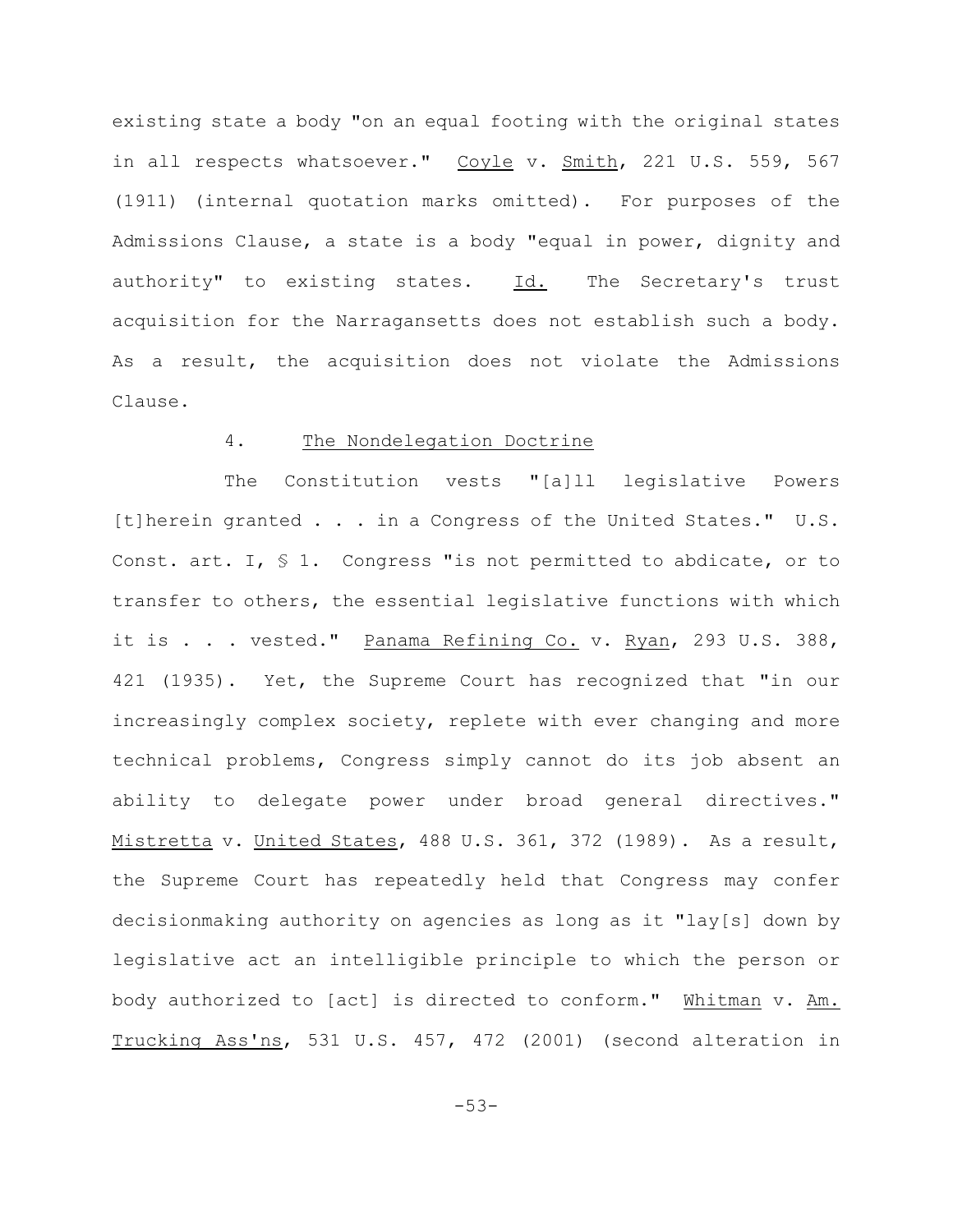original) (quoting J.W. Hampton, Jr., & Co. v. United States, 276 U.S. 394, 409 (1928)) (internal quotation marks omitted). The Court "has deemed it 'constitutionally sufficient if Congress clearly delineates the general policy, the public agency which is to apply it, and the boundaries of this delegated authority.'" Mistretta, 488 U.S. at 372-73 (quoting Am. Power & Light Co. v. SEC, 329 U.S. 90, 105 (1946)).

The State and its amici argue that section 465 lacks the requisite "intelligible principle" and therefore is an unconstitutional delegation of legislative authority.

25 U.S.C. § 465 provides:

The Secretary of the Interior is authorized, in his discretion, to acquire . . . any interest in lands, . . . for the purpose of providing land for Indians.

For the acquisition of such lands, . . . and for expenses incident to such acquisition, there is authorized to be appropriated, out of any funds in the Treasury not otherwise appropriated, a sum not to exceed \$2,000,000 in any one fiscal year: Provided, That no part of such funds shall be used to acquire additional land outside of the exterior boundaries of Navajo Indian Reservation for the Navajo Indians in Arizona, nor in New Mexico, in the event that legislation to define the exterior boundaries of the Navajo Indian Reservation in New Mexico . . . becomes law.

. . . .

Title to any lands or rights acquired pursuant to this Act . . . shall be taken in the name of the United States in trust for the Indian tribe or individual Indian for which the land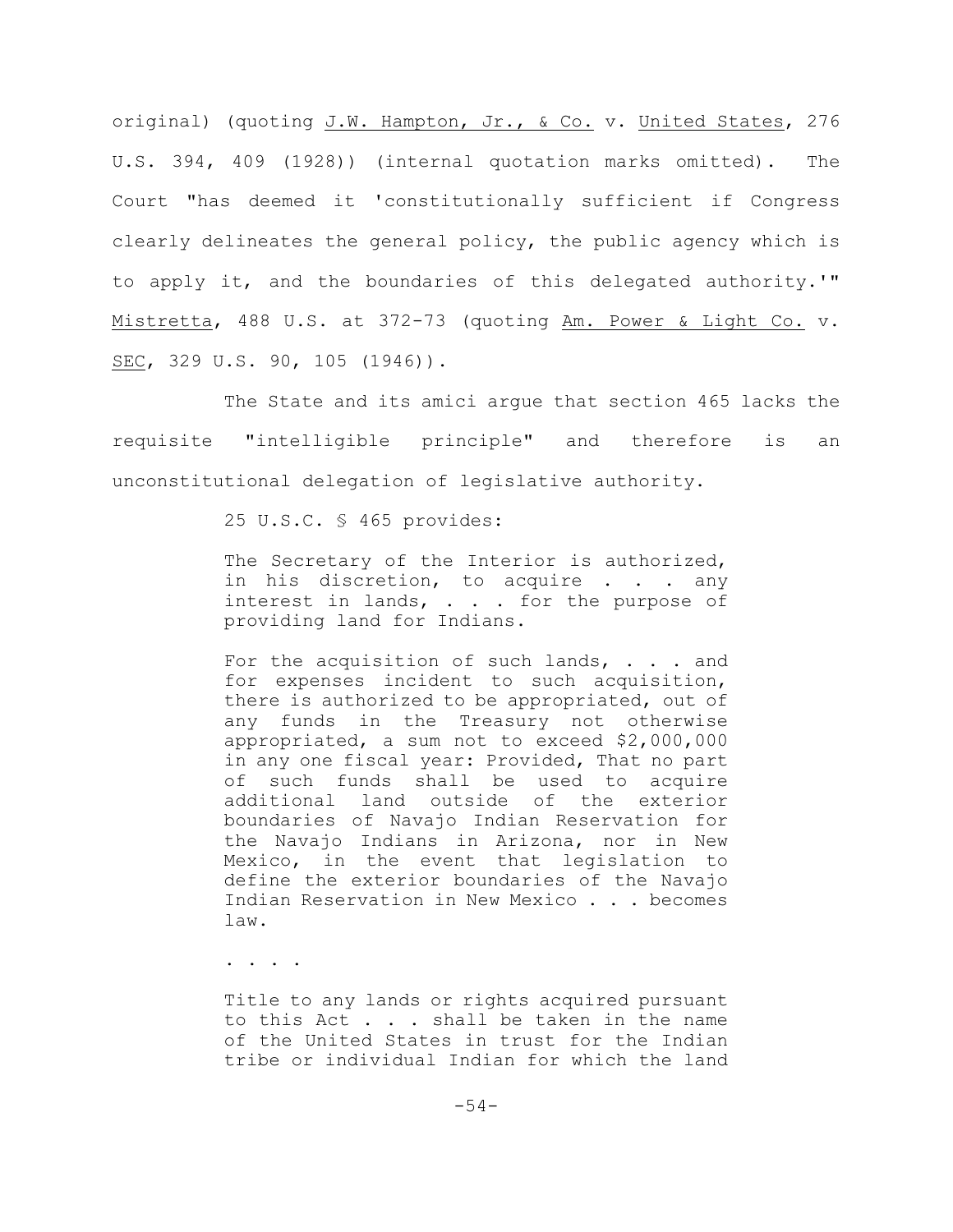is acquired, and such lands or rights shall be exempt from State and local taxation.

25 U.S.C. § 465.

In support of its argument, the State relies primarily on an Eighth Circuit decision, South Dakota v. U.S. Dep't of the Interior, 69 F.3d 878 (8th Cir. 1995), vacated, 519 U.S. 919 (1996), that held that section 465 was an impermissible delegation that was completely lacking in "boundaries" and "intelligible principles" and that "would permit the Secretary to purchase the Empire State Building in trust for a tribal chieftain as a wedding present." Id. at 882. The circuit opinion in South Dakota was vacated by the Supreme Court, which did not publish an opinion explaining its decision, 519 U.S. at 919-20, and as a result has not set any precedent. Lovelace v. Se. Mass. Univ., 793 F.2d 419, 422 (1st Cir. 1986) (per curiam).

On remand, the Eighth Circuit held that "the purposes evidence in the whole of the IRA and its legislative history sufficiently narrow the delegation and guide the Secretary's discretion in deciding when to take land into trust. $1^{19}$  South Dakota v. U.S. Dep't of Interior, 423 F.3d 790, 797 (8th Cir. 2005). The court noted that the statute allows the Secretary to

In so holding, the Eighth Circuit agreed with the Tenth Circuit's decision in United States v. Roberts, 185 F.3d 1125 (10th Cir. 1999), which held that section 465 contains standards sufficient to guide the Secretary's exercise of discretion. Id. at 1137.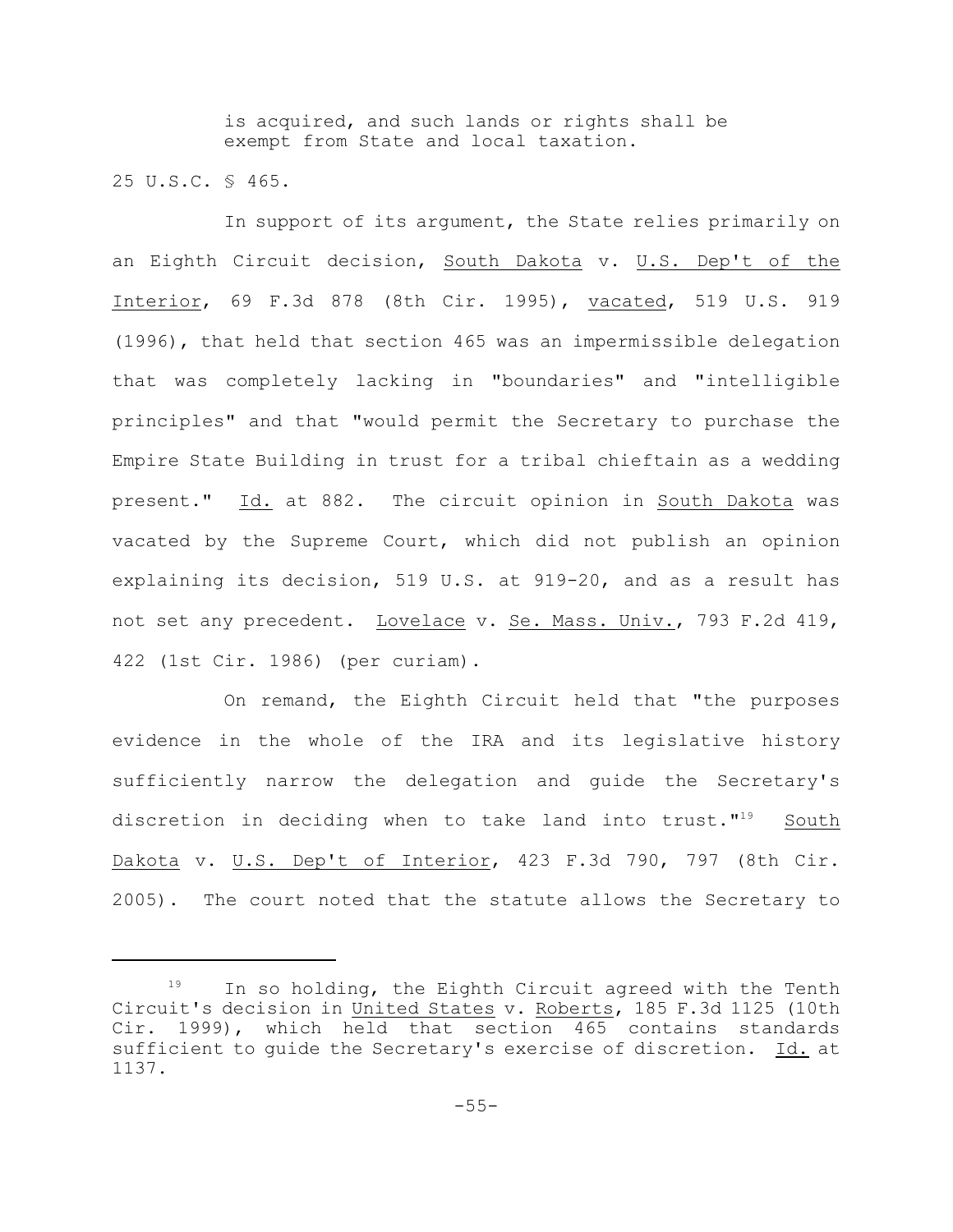acquire trust lands only for Indians as defined in 25 U.S.C. § 479, and that the statute prohibits the Secretary from taking extrareservation lands into trust for Navajo Indians. See 423 F.3d at 797. The South Dakota court also referred to the legislative history of the IRA,  $20$  which explains that the goals motivating trust acquisitions are "rehabilitati[on] [of] the Indian's economic life" and "develop[ment] [of] the initiative destroyed by . . . oppression and paternalism." Id. at 798 (quoting Mescalero Apache Tribe v. Jones, 411 U.S. 145, 152 (1973) (quoting H.R. Rep. No. 73- 1804, at 6-7 (1934))) (internal quotation marks omitted). As the dissent from the original South Dakota decision had noted, the historical context of the IRA is important; section 465's "direction that land be acquired 'for the purpose of providing land for Indians[]' has specific meaning in light of the failure of the allotment policy and [c]ongressional rejection of assimilation as a goal." 69 F.3d at 887 (Murphy, J., dissenting).

Other provisions of the IRA reinforce such an interpretation. See 25 U.S.C. § 461 (prohibiting allotment of reservation lands to individual Indians); id. § 462 (extending indefinitely existing trust periods and restrictions on alienation

 $20$  Amici states argue that legislative history should not factor into the intelligible principle analysis. We note simply that the Supreme Court in Mistretta referred to legislative history in explaining that the Sentencing Reform Act of 1984 was not an unconstitutional delegation of legislative authority. See 488 U.S. at 375 n.9, 376 n.10.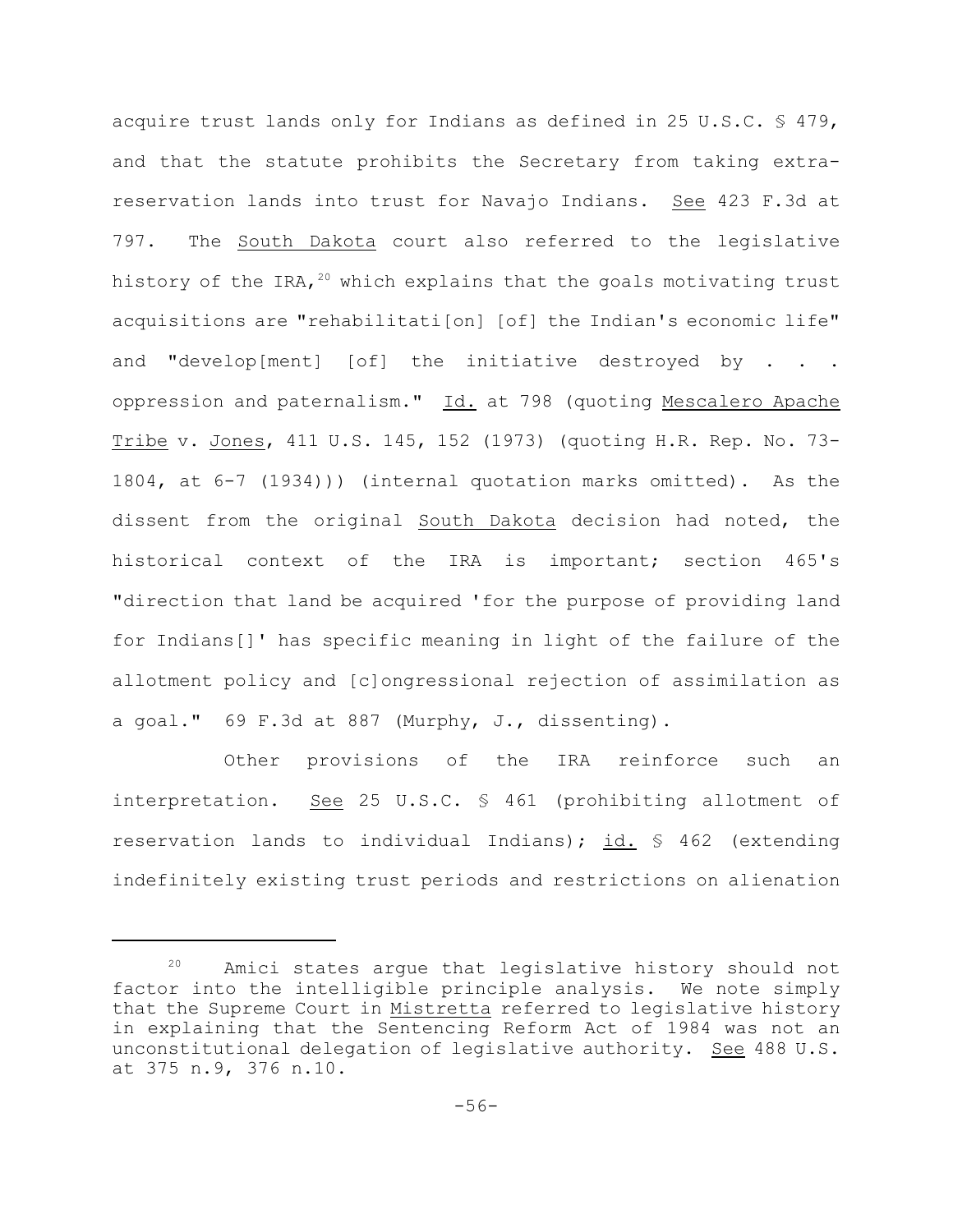of Indian lands); id. § 463(a) (authorizing restoration of surplus lands to tribal ownership); id.  $\frac{1}{2}$  464 (prohibiting the transfer of restricted Indian lands except to Indian tribes). We find the reasoning of the Eighth Circuit's second South Dakota opinion persuasive.

The Ninth Circuit's decision in Confederated Tribes of Siletz Indians of Oregon v. United States, 110 F.3d 688 (9th Cir. 1997), also supports the Secretary's position that section 465 is not an unconstitutional delegation of legislative authority. Although not addressing a nondelegation challenge to section 465, the Confederated Tribes court stated that "[t]he general delegation of power to the Executive to take land into trust for the Indians is a valid delegation because Congress has decided under what circumstances land should be taken into trust and has delegated to the Secretary of the Interior the task of deciding when this power should be used."  $Id.$  at 698.

The Supreme Court has upheld the constitutionality of statutes authorizing regulation in the "public interest," see, e.g., Nat'l Broad. Co. v. United States, 319 U.S. 190, 225-26 (1943); N.Y. Cent. Sec. Corp. v. United States, 287 U.S. 12, 24-25 (1932), as well as statutes authorizing regulation to ensure fairness and equity, see Am. Power & Light Co., 329 U.S. at 104-05; Yakus v. United States, 321 U.S. 414, 420, 426-27 (1944). As the Court stated in its most recent nondelegation decision, it has

-57-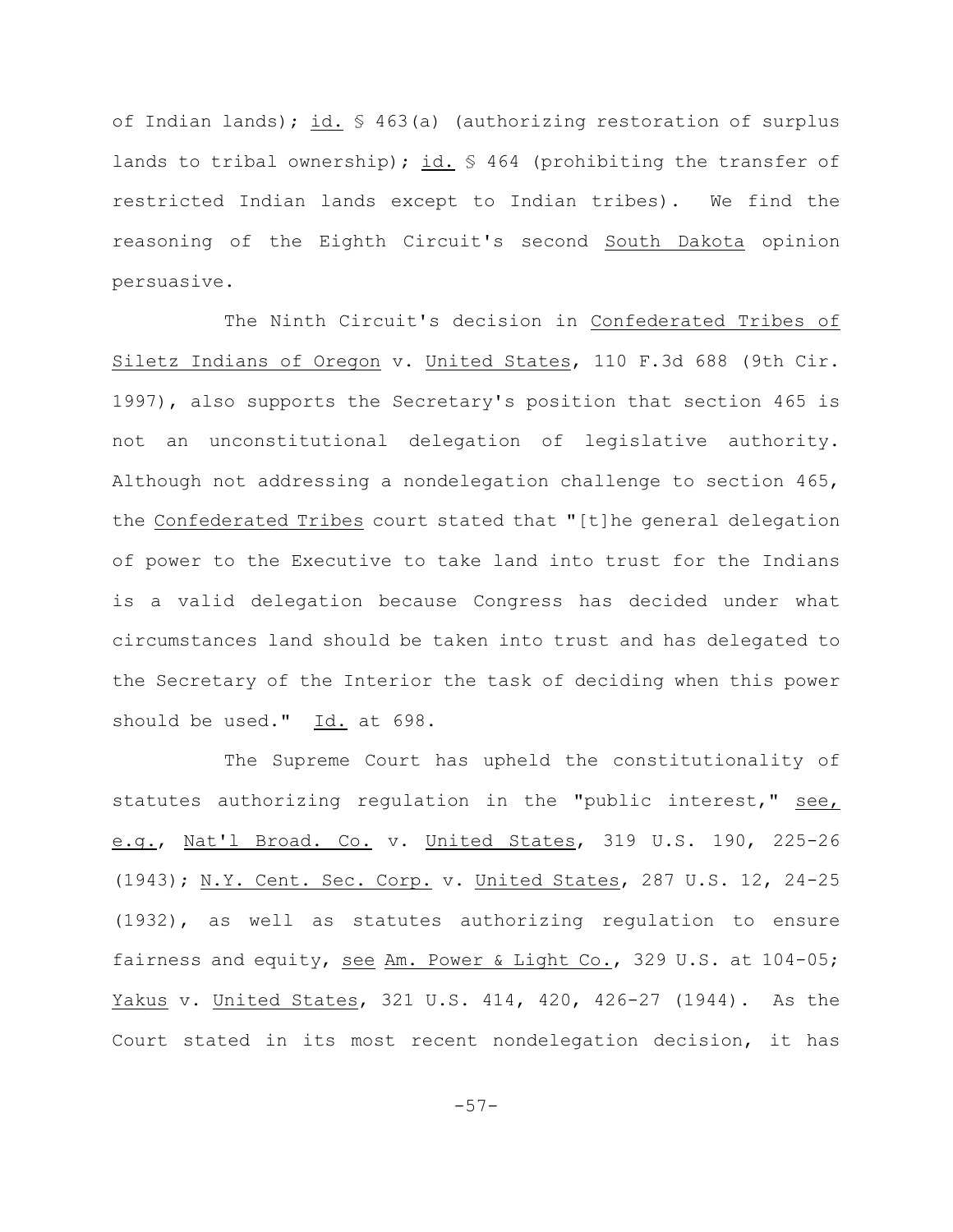"almost never felt qualified to second-guess Congress regarding the permissible degree of policy judgment that can be left to those executing or applying the law." Am. Trucking Ass'ns, 531 U.S. at 474-75 (quoting Mistretta, 488 U.S. at 416 (Scalia, J., dissenting)) (internal quotation marks omitted). We similarly decline to do so here. We hold that section 465 is not an unconstitutional delegation of legislative authority.

# E. APA-Related Claims

The focus of the en banc proceedings was on the three sets of arguments discussed above. The State presented another set of claims, rejected by the panel, that the Secretary's decision to take the Parcel into trust for the Tribe violates the APA. The State did not seek en banc review of this issue. In granting en banc review, we withdrew our panel opinion, which had been reported at 423 F.3d 45. In the interests of completeness, we now also reject the State's APA claims.

We set forth here a shortened and slightly modified version of the panel's opinion as to this issue.

The State claims that the Secretary's action was an abuse of discretion under the APA. Our review of the Secretary's decision is governed by section 706(2)(A) of the APA, which provides that a court may set aside agency action only where it finds the action "arbitrary, capricious, an abuse of discretion, or otherwise not in accordance with  $law." 5 U.S.C. $706(2)(A). An$ 

-58-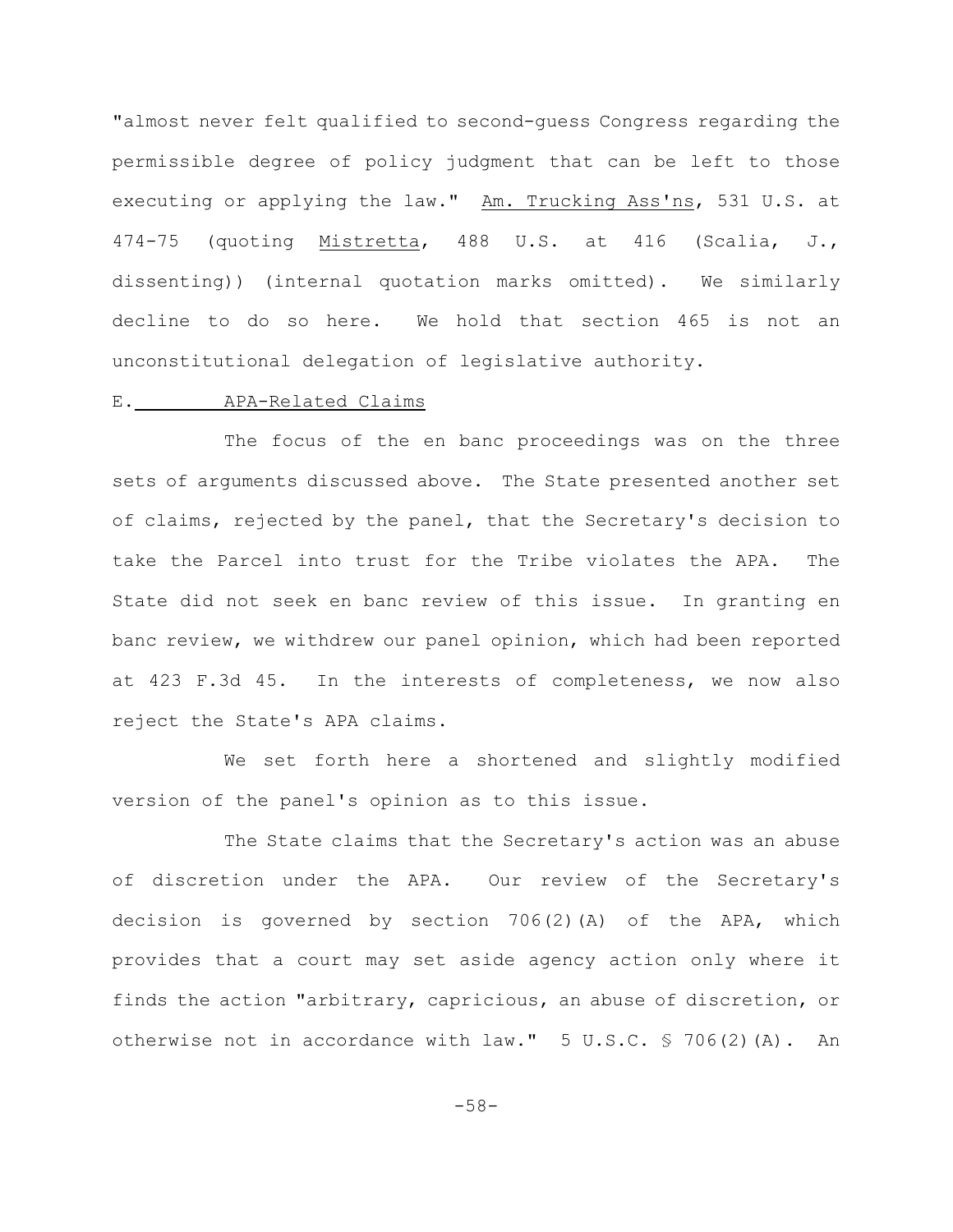agency's determination is arbitrary and capricious if the agency lacks a rational basis for making the determination or if the decision was not based on consideration of the relevant factors. See Motor Vehicle Mfrs. Ass'n v. State Farm Mut. Auto Ins. Co., 463 U.S. 29, 43 (1983); Associated Fisheries of Me., Inc. v. Daley, 127 F.3d 104, 109 (1st Cir. 1997). The Court's review under section 706(2)(A) is highly deferential, and the Secretary's action is presumed to be valid. See Conservation Law Found. of New Eng., Inc. v. Sec'y of Interior, 864 F.2d 954, 957-58 (1st Cir. 1989). A reviewing court cannot substitute its own judgment for that of the agency. Citizens To Preserve Overton Park, Inc. v. Volpe, 401 U.S. 402, 416 (1971); Associated Fisheries, 127 F.3d at 109. No deference is given to the district court's decision. Associate Fisheries, 127 F.3d at 109.

The State makes five arguments as to why the Secretary's decision was unlawful under section  $706(2)(A):$  (1) the BIA relied on the Tribe's findings, rather than conducting an independent evaluation of the Tribe's application; (2) the BIA misapplied the factors enumerated in 25 C.F.R. § 151.10 for evaluating a fee-totrust transfer; (3) the Native American Housing Assistance and Self-Determination Act cooperation agreement waiver violated due process; (4) the BIA failed to consider the environmental impact of the housing project planned for the Parcel and the project's compliance with the Coastal Zone Management Act; and (5) the BIA

-59-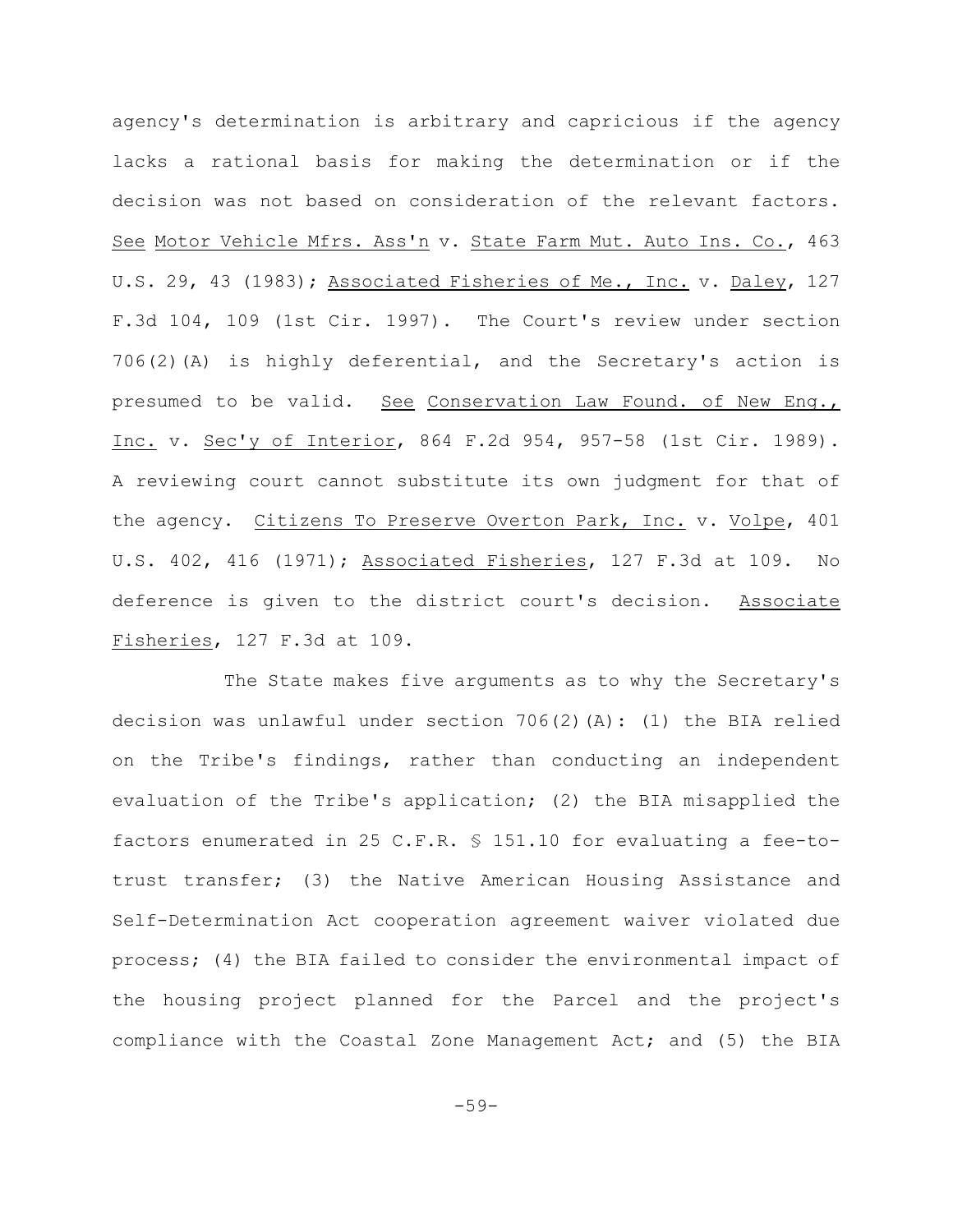failed to consider noncompliance with the Indian Gaming Regulatory Act. We disagree, and we find that the Secretary's decision to accept the Parcel into trust did not violate the APA.

## 1. Independent Evaluation of the Tribe's Trust Application

The State claims that the BIA's decision to take the Parcel into trust was arbitrary and capricious because it relied exclusively on the Tribe's assertions and failed to consider other important facts that occurred between 1993 and 1997. The State points to substantial passages in the Secretary's decision that contain verbatim restatements of information provided by the Narragansett Tribe in support of their 1993 trust application as evidence that the BIA failed to conduct an independent evaluation of the Tribe's 1997 application.

There is ample evidence in the administrative record that the BIA conducted its own, independent evaluation of the Tribe's application and that it considered the events following the Tribe's 1993 application. For example, between 1993 and 1997, the BIA required the Tribe to supplement its initial Environmental Assessment; conducted an environmental hazard survey of the Parcel; required confirmation of consistency with the State's Coastal Resources Management Plan; was apprised of, and offered to facilitate, negotiations between the Tribe, the Town, and the State concerning both environmental and jurisdictional issues attendant to the Tribe's development of the Parcel; and specifically

-60-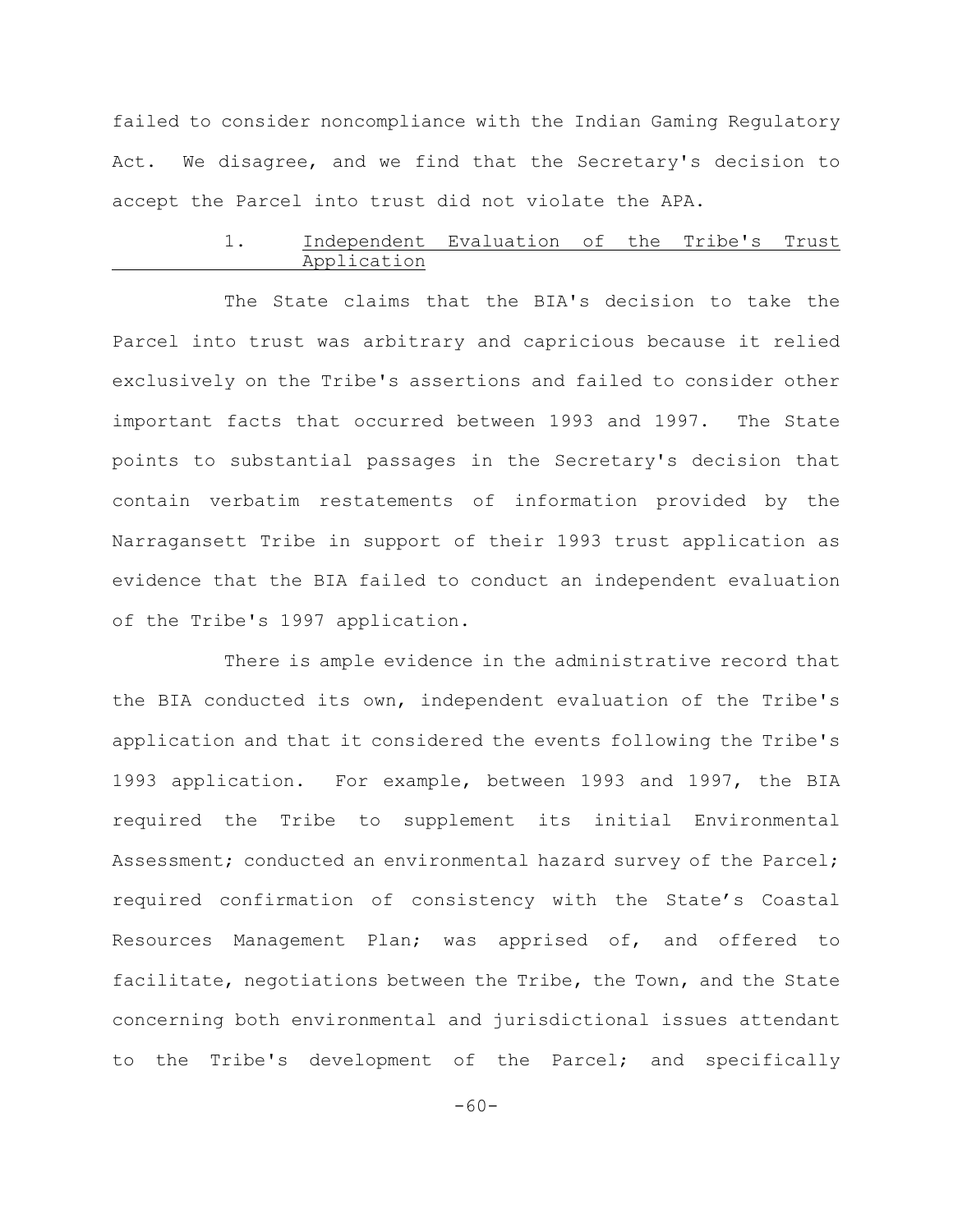requested that the Regional Solicitor address several legal and jurisdictional issues raised by the State in its comments to the BIA on the Tribe's trust application. This demonstrates that the BIA's determination was the result of its own, independent evaluation of the 1997 application.

### 2. Application of the 25 C.F.R. § 151.10 Factors

The State claims that the BIA failed to apply the proper criteria when it evaluated the Tribe's application for trust acquisition. The regulations governing the BIA's evaluation of applications to have land taken in trust are laid out at 25 C.F.R. part 151. The factors to be considered for an on-reservation acquisition are found in section 151.10, and the factors for an off-reservation acquisition are found in section  $151.11.^{21}$  In making the decision to accept the Parcel into trust, the BIA considered the on-reservation factors in section  $151.10.^{22}$  The

 $22$  Those factors include:

(a) The existence of statutory authority for the acquisition and any limitations

<sup>&</sup>lt;sup>21</sup> For the purpose of 25 C.F.R. part 151, land is considered to be on-reservation if it is "located within or contiguous to an Indian reservation," 25 C.F.R. § 151.10, and off-reservation where "the land is located outside of and noncontiguous to the tribe's reservation," id. § 151.11. The State challenges the finding by the BIA and the district court that the Parcel is adjacent to the settlement lands, yet recognizes that this determination is insignificant to the application of either section in this case, as the sections differ only slightly. Compare id. § 151.10, with id. § 151.11. The Parcel is adjacent to the Settlement Lands, but separated from them by a town road. Narragansett II, 89 F.3d at 911.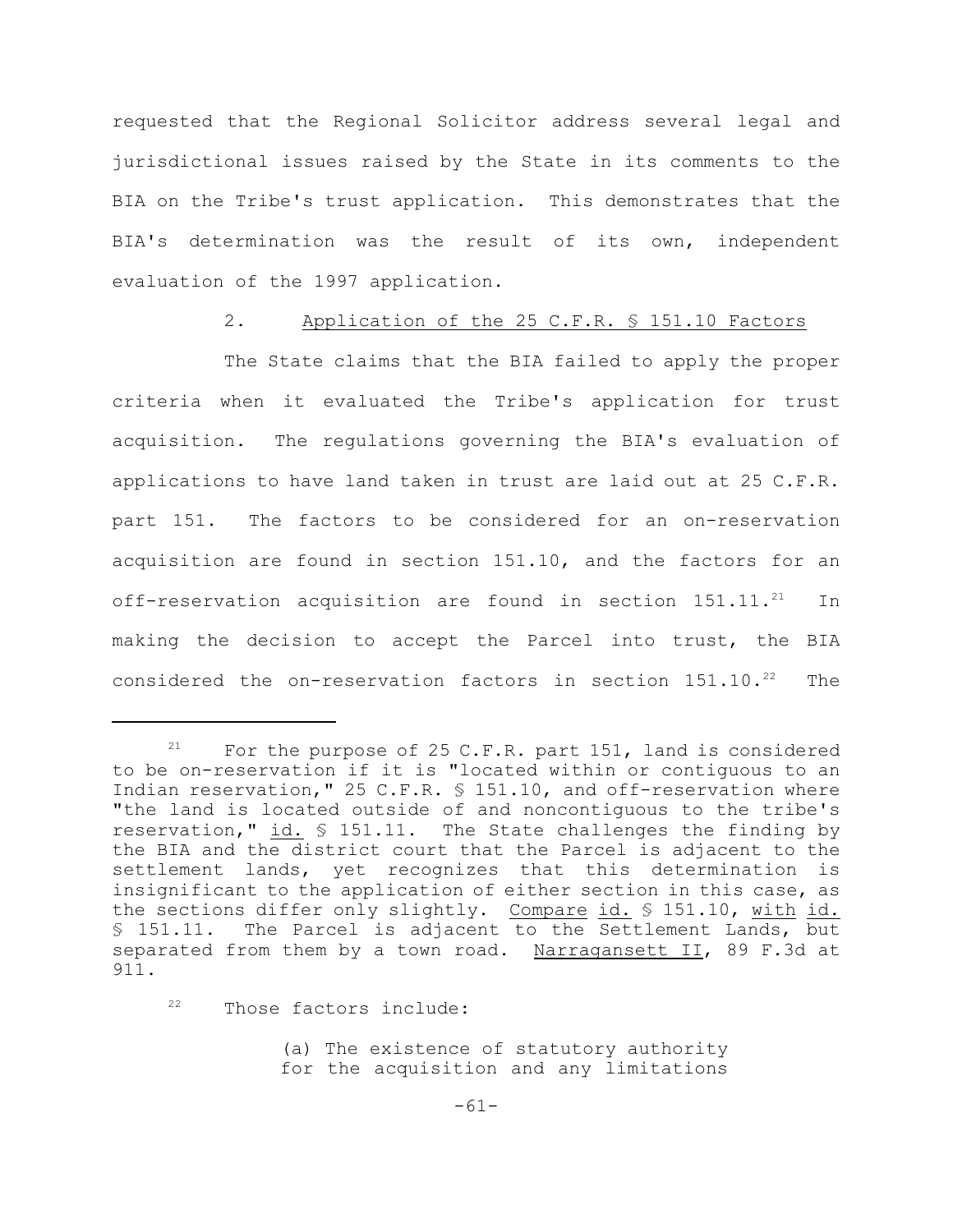State claims that the BIA failed to consider "the need of . . . the tribe for additional land," 25 C.F.R. § 151.10(b). The State also questions whether the BIA sufficiently scrutinized "the tribe's justification of anticipated benefits from the acquisition" as required by section  $151.11(b)$ .<sup>23</sup>

contained in such authority;

(b) The need of the individual Indian or the tribe for additional land;

(c) The purposes for which the land will be used;

. . .

(e) If the land to be acquired is in unrestricted fee status, the impact on the State and its political subdivisions resulting from the removal of the land from the tax rolls;

(f) Jurisdictional problems and potential conflicts of land use which may arise; and

(g) If the land to be acquired is in fee status, whether the Bureau of Indian Affairs is equipped to discharge the additional responsibilities resulting from the acquisition of the land in trust status.

. . . .

25 C.F.R. § 151.10.

 $23$  The criteria to be considered pursuant to section 151.11(b) are as follows:

> The location of the land relative to state boundaries, and its distance from the boundaries of the tribe's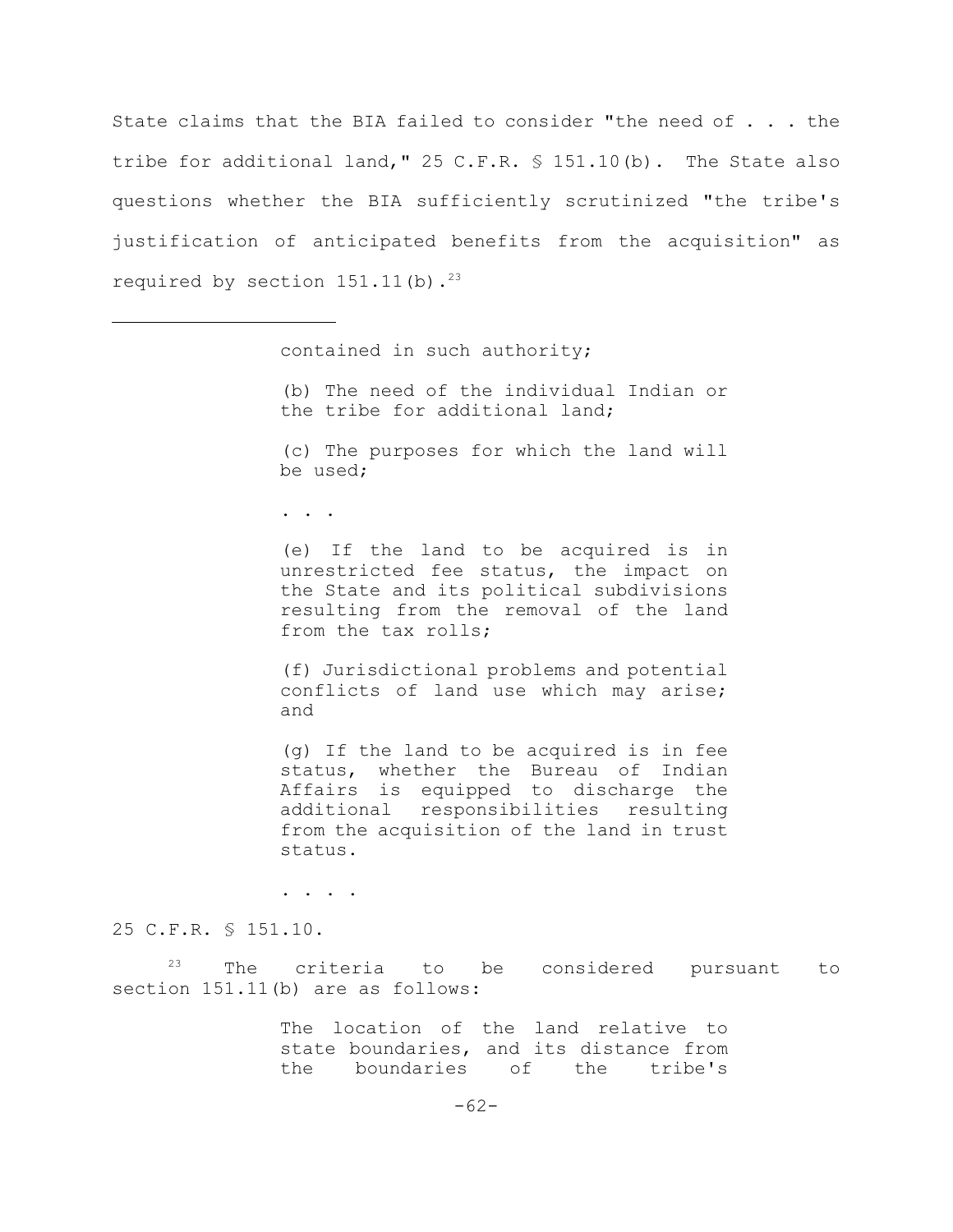A reviewing court will determine only "whether the [BIA's] decision was based on a consideration of the relevant factors and whether there has been a clear error of judgment." Citizens To Preserve Overton Park, 401 U.S. at 416. The fact that the BIA found the Parcel, which is across a town road from the settlement lands, to be "contiguous" to the settlement lands that are currently in trust, and thus determined that it should consider the "on-reservation" factors enumerated in 25 C.F.R. § 151.10, is certainly not clear error and is within the Secretary's discretion. The record shows that the BIA complied with section 151.10, including evaluating the Tribe's need for the additional land, and the State has not shown that the Secretary made a clear error of judgment.

It was not necessary for the BIA to consider the factors under section 151.11, since it found section 151.10 to be applicable to this trust determination. While the Secretary need not have considered section 151.11(b), the close proximity between the Tribe's settlement lands and the Parcel would not have required the Secretary to give the greatest scrutiny to the "tribe's

25 C.F.R. § 151.11(b).

reservation, shall be considered as follows: as the distance between the tribe's reservation and the land to be acquired increases, the Secretary shall give greater scrutiny to the tribe's justification of anticipated benefits from the acquisition. . . .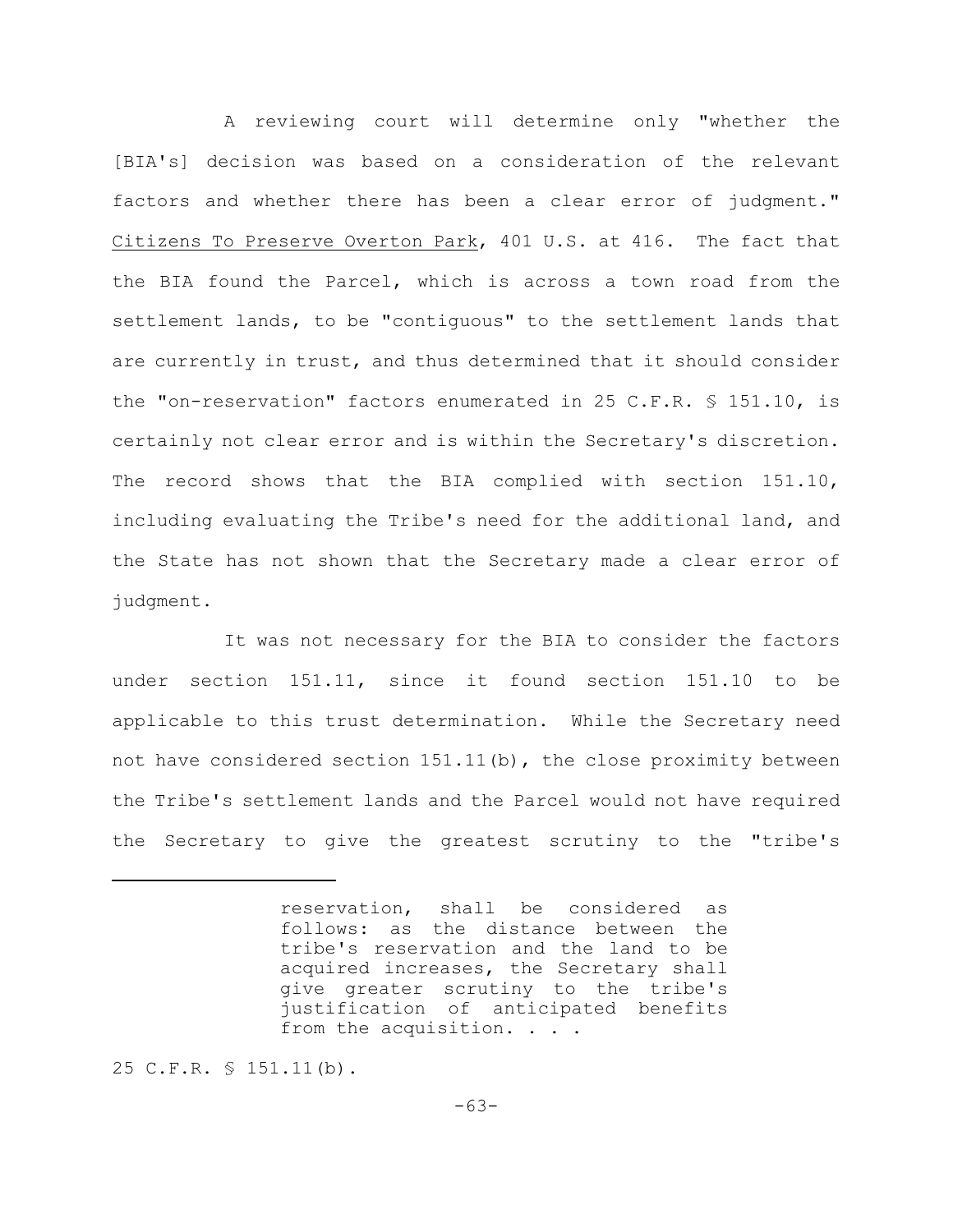justification of anticipated benefits from the acquisition." 25  $C.F.R. \$ 151.11(b).$ 

# 3. The Native American Housing Assistance and Self-Determination Act Cooperation Agreement Requirement

At the time of the BIA's decision to acquire the Parcel into trust, HUD was precluded from releasing funds pursuant to the Native American Housing Assistance and Self-Determination Act for any tribe's housing development unless an agreement for local cooperation on issues such as taxes and jurisdiction had been entered into by the tribe and the local government where the housing was located. 25 U.S.C.  $\frac{1}{2}$  4111(c). In the instant case, the Narragansett Tribe did not obtain such an agreement with the Town. However, section 4111(c) has since been amended to permit HUD to waive the cooperation agreement requirement, 25 U.S.C. § 4111(c), as amended by Pub. L. No. 106-569, § 503(a)(2), 114 Stat. 2944, 2962 (2000), and the Tribe claims to have obtained such a waiver.

The State argues that this waiver was invalid because the State apparently did not receive notice of the Tribe's application for a waiver until after the waiver had been granted. On appeal, the State contends that if the BIA accepted the waiver, the BIA has inherited the legal error and acted in an arbitrary and capricious manner. As the district court noted, "25 U.S.C. § 4111(c) establishes a prerequisite to HUD's award of housing grants. It

-64-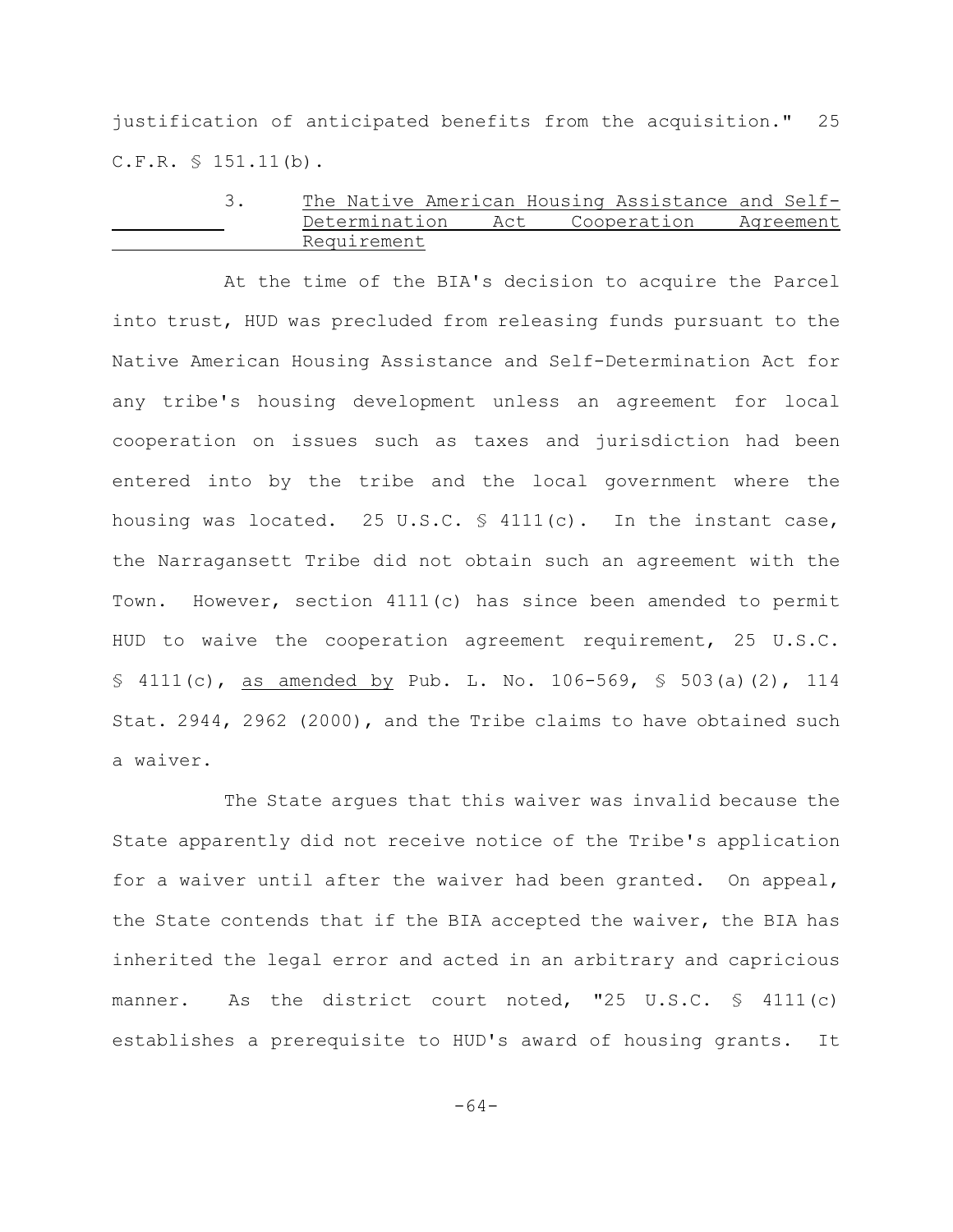does not pertain to the BIA's trust acquisition authority." Carcieri, 290 F. Supp. 2d at 178. Nothing in the § 151.10 factors requires the BIA to ensure that a local cooperation agreement is in place for an Indian Housing project.

# 4. Environmental Considerations

The National Environmental Policy Act (NEPA), 42 U.S.C. §§ 4321-4370(f), and its supporting regulations promulgated by the Council on Environmental Quality (CEQ), 40 C.F.R. parts 1500-1518, direct federal agencies to consider the environmental impact of agency decisions. The State argues that the Secretary and the BIA (1) failed to consider the environmental impact in reaching the decision to accept the Parcel into trust because no Environmental Impact Statement (EIS) was prepared, and (2) failed to conduct their own evaluation of the environmental impact and instead improperly relied on an Environmental Assessment (EA) submitted by the Narragansett Tribe. We disagree.

Federal agencies are required to prepare an EIS for any action that could significantly affect the quality of the human environment. 42 U.S.C. § 4332(2)(C); 40 C.F.R. § 1502.3. NEPA provides that "to the fullest extent possible . . . all agencies of the Federal Government shall . . . include in every recommendation or report on proposals for . . . major Federal actions significantly affecting the quality of the human environment, a detailed statement by the responsible official on . . . the

-65-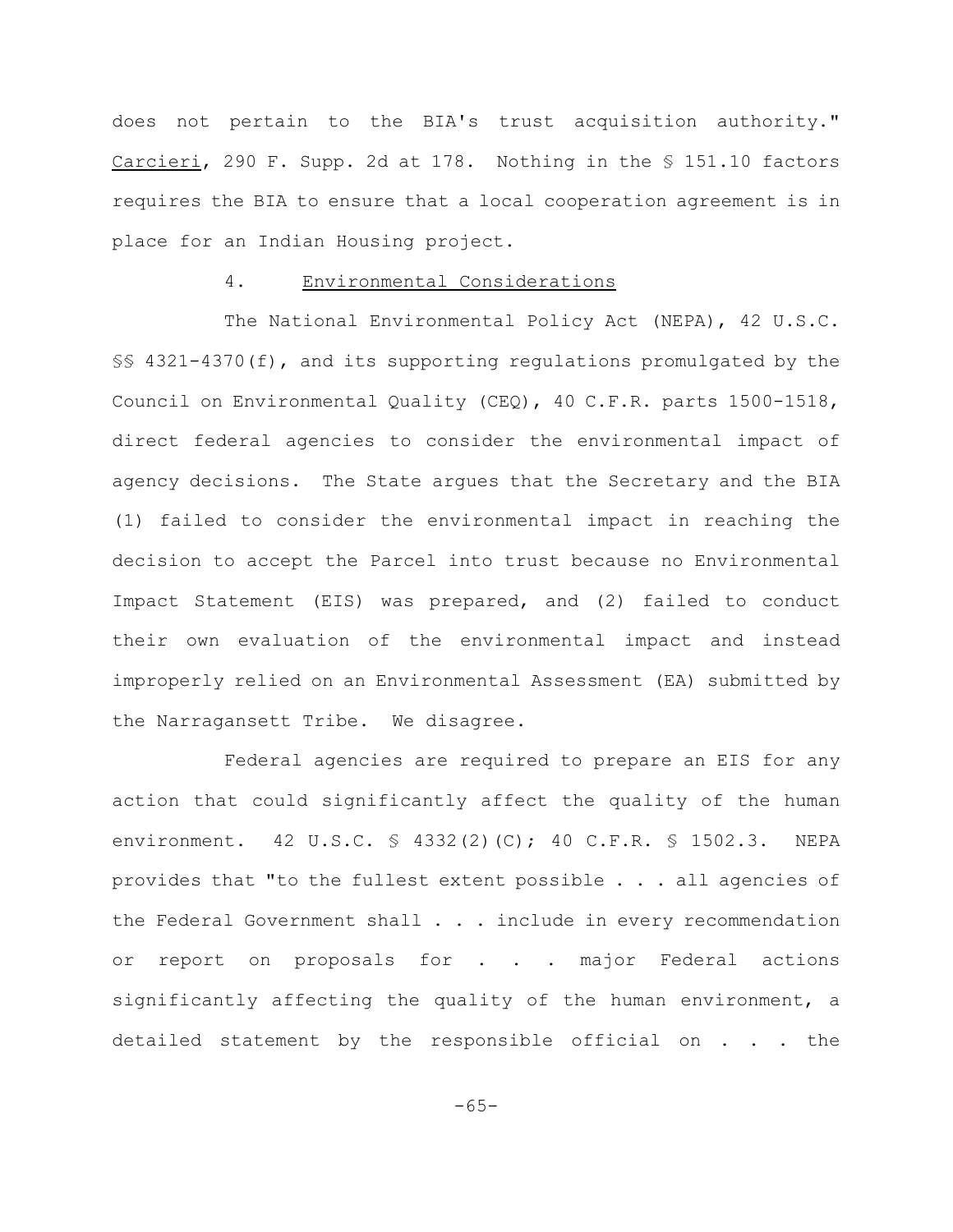environmental impact of the proposed action." 42 U.S.C.  $$ 4332(2)(C)$ . However, in the absence of a finding that the proposed action would significantly affect the quality of the human environment, the BIA was not required to prepare an EIS. See, e.g., Londonderry Neighborhood Coal. v. Fed. Energy Regulatory Comm'n, 273 F.3d 416, 419 (1st Cir. 2001) (quoting Wyo. Outdoor Council v. U.S. Forest Serv., 165 F.3d 43, 49 (D.C. Cir. 1999)).

The CEQ has issued quidance on whether to prepare an EIS. This guidance provides that "if the agency determines on the basis of the environmental assessment not to prepare a statement," then the agency should "[p]repare a finding of no significant impact" pursuant to section 1508.13. 40 C.F.R. § 1501.4(e). The applicant may prepare the EA provided that the agency "make[s] its own evaluation of the environmental issues and take[s] responsibility for the scope and content of the environmental assessment." Id. § 1506.5(b). In this case, the BIA followed its standard operating procedure for externally initiated proposals by obtaining an EA from the Tribe and considering it along with supplemental information the BIA requested from the Tribe and information gathered independently by the BIA. See NEPA Handbook para. 4.2.B. After reviewing the EA and the requisite supplemental information, the BIA completed its environmental analysis and issued a finding of no significant impact. The BIA's issuance of a finding of no

-66-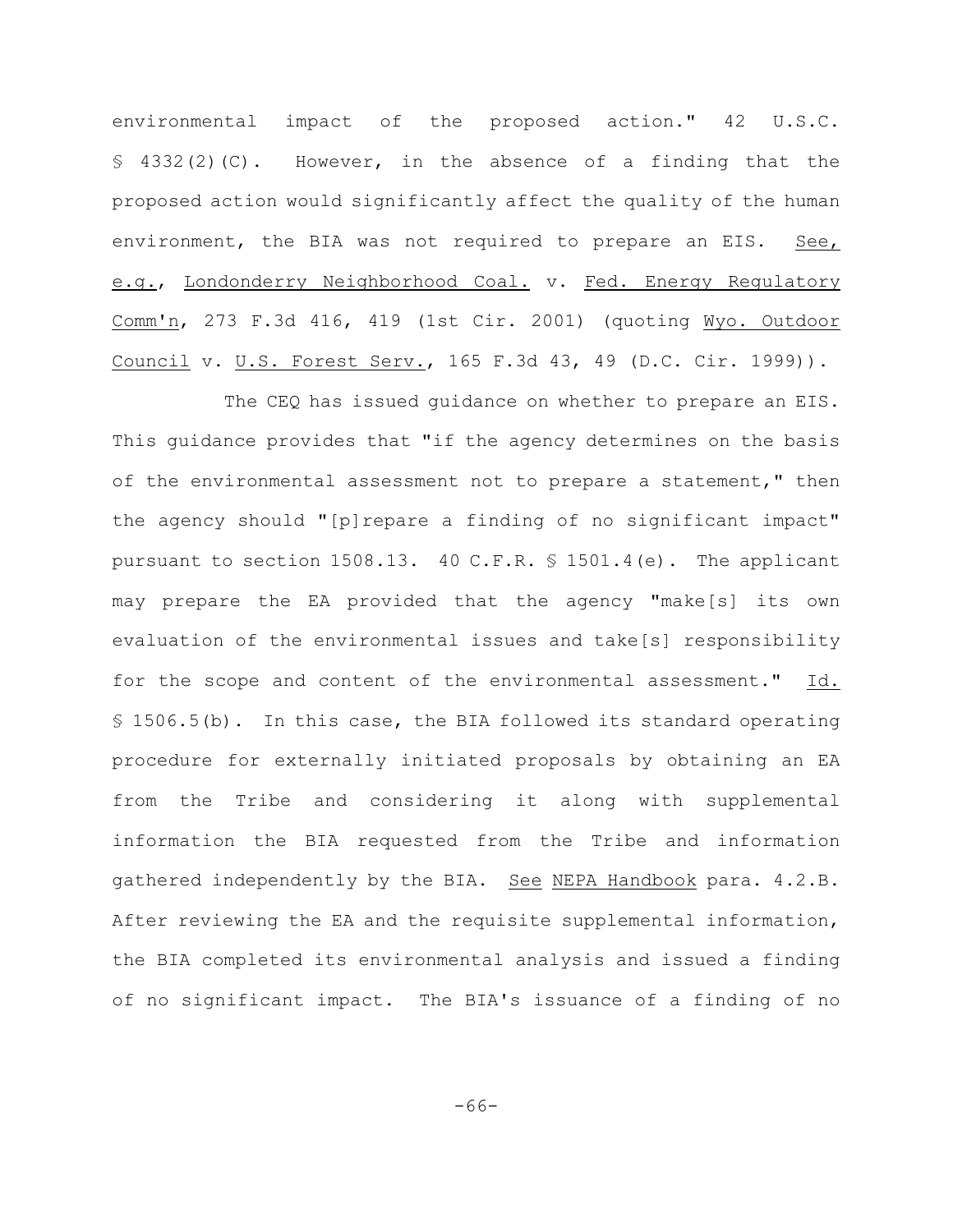significant impact satisfied its responsibilities under NEPA. See 40 C.F.R. § 1501.4(e).

Separately, the State contends that the BIA should have obtained a federal consistency review in accordance with the Coastal Zone Management Act (CZMA), 16 U.S.C. §§ 1451-1466, before making its trust determination. The CZMA requires state consultation on federally permitted coastal development activities. $24$  The State asserts that the BIA's failure to take

(1)(A) Each Federal agency activity within or outside the coastal zone that affects any land or water use or natural resource of the coastal zone shall be carried out in a manner which is consistent to the maximum extent practicable with the enforceable policies of approved State management programs. A Federal agency activity shall be subject to this paragraph unless it is subject to paragraph (2) or (3).

. . . .

(C) Each Federal agency carrying out an activity subject to paragraph (1) shall provide a consistency determination to the relevant State agency . . . .

(2) Any Federal agency which shall undertake any development project in the coastal zone of a state shall insure that the project is, to the maximum extent practicable, consistent with the enforceable policies of approved State management programs.

 $24$  Specifically, 16 U.S.C. § 1456(c) provides, in relevant part: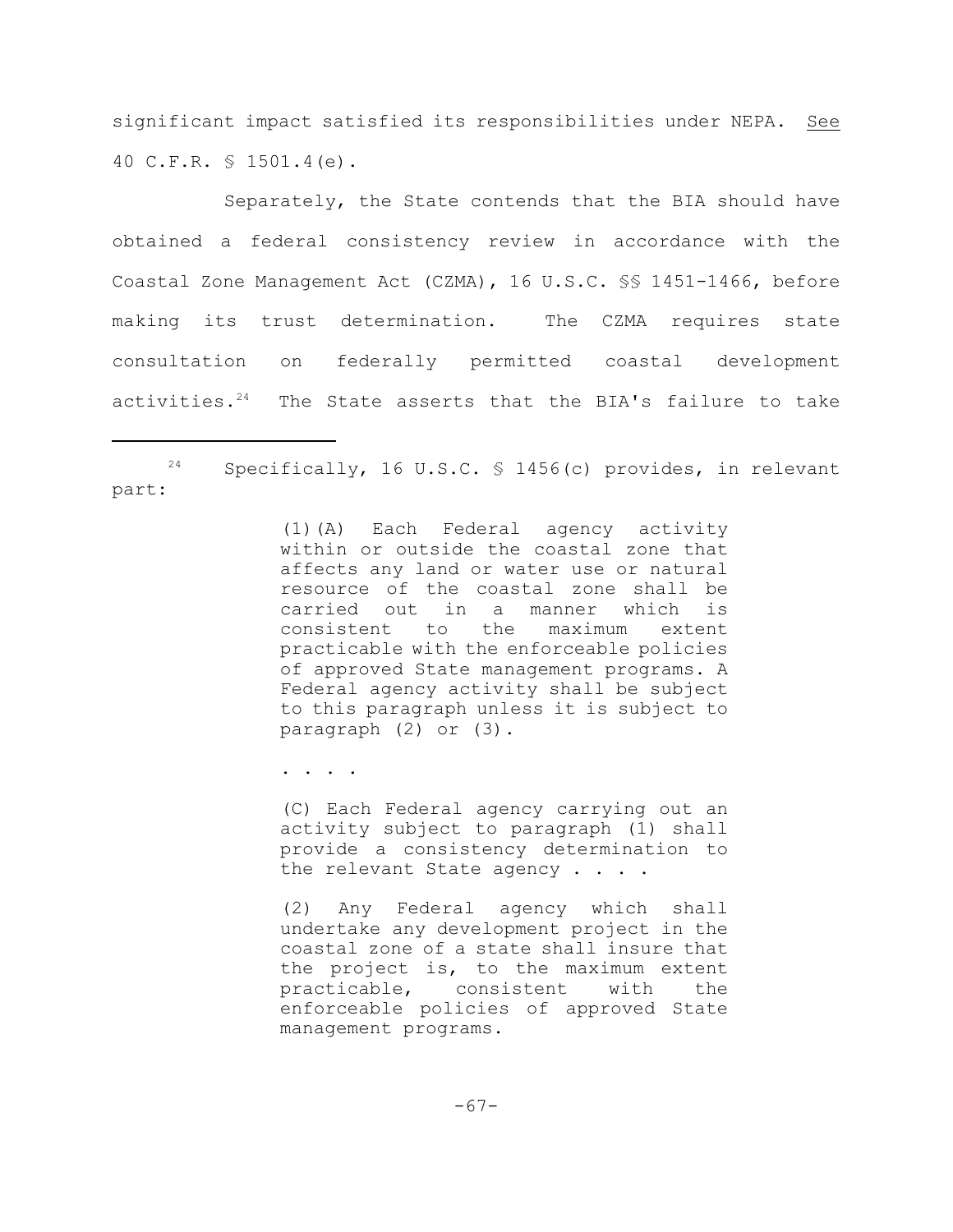direct action to ensure that the housing project was consistent with the Rhode Island Coastal Zone Management Program (RICZMP) before making its trust determination was a violation of the CZMA. We disagree.

The State has failed to demonstrate that a consistency review of the Tribe's housing development was necessary at the trust acquisition stage. The development of the Parcel is a project that was commenced by the Tribe, in conjunction with HUD, prior to the Tribe's application for trust acquisition. The Rhode Island Coastal Resources Management Council correctly recognized that the development of the Parcel, which required its own federal consistency determination, was a separate matter from the trust acquisition, and properly found that the Tribe's application for trust status was consistent with the RICZMP.

#### 5. The Indian Gaming Regulatory Act

Finally, the State contends that the true purpose of the Tribe's application for trust acquisition is the development of gambling facilities on the Parcel –- rather than development of tribal housing as the BIA found in its evaluation pursuant to 25 C.F.R.  $\text{\$ }151.10\,\text{(c)}$  -- and that the BIA's failure to consider the Indian Gaming Regulatory Act, 25 U.S.C. §§ 2701-2721, in its decision was an abuse of discretion. We reject the State's argument that the Secretary's decision to acquire the Parcel in

-68-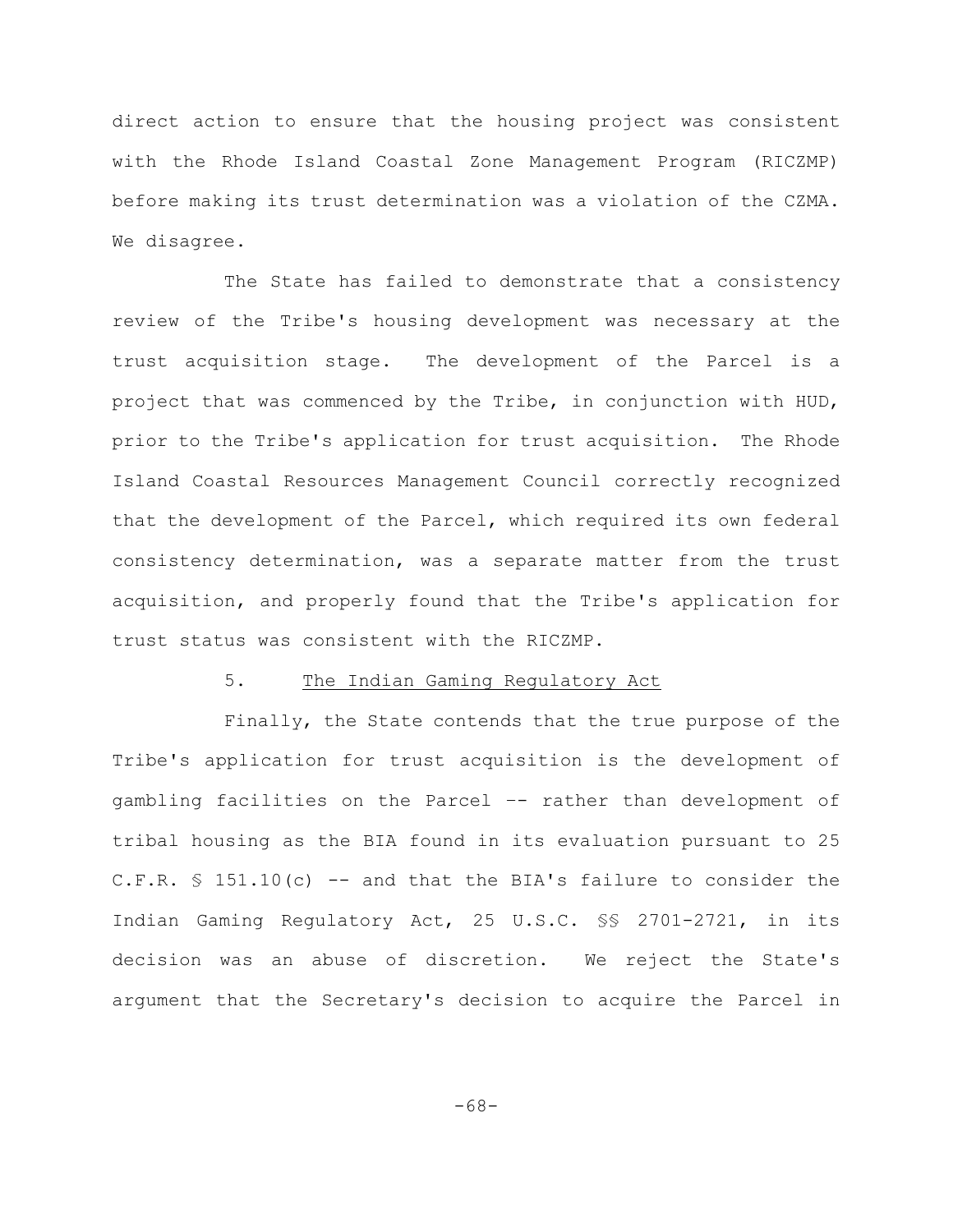trust should be reversed and that further inquiry into whether the Parcel would be used for gaming purposes is now required.

No evidence that the Tribe intends to use the Parcel for anything other than tribal housing, as determined by the BIA, was presented. "In fact, after the plaintiffs expressed concern over the potential for development of a gaming facility on the parcel, the tribe reaffirmed that it intended to use the parcel for a housing development and stated that it had 'no immediate plans for any further future development.'" Carcieri, 290 F. Supp. 2d at 178 (quoting II Admin. Rec., tab N).

As support for its position, the State points to an IBIA decision that reversed a trust acquisition decision due to the BIA's failure to consider the impact of a potential casino, even though the applicants denied any intention of using the property for a casino. See Vill. of Ruidoso, N.M. v. Albuquerque Area Dir., Bureau of Indian Affairs, 32 I.B.I.A. 130 (1998). However, in Village of Ruidoso, the IBIA determined that, despite the tribe's denial that the application for trust acquisition was for gaming purposes, it was clear from the planned gaming-related uses of the property and the fact that the property had been given to the tribe by a company that the BIA "apparently understood to have some gaming connection with the Tribe" that the application might well have been for gaming purposes. Id. at 136. In that situation, the

-69-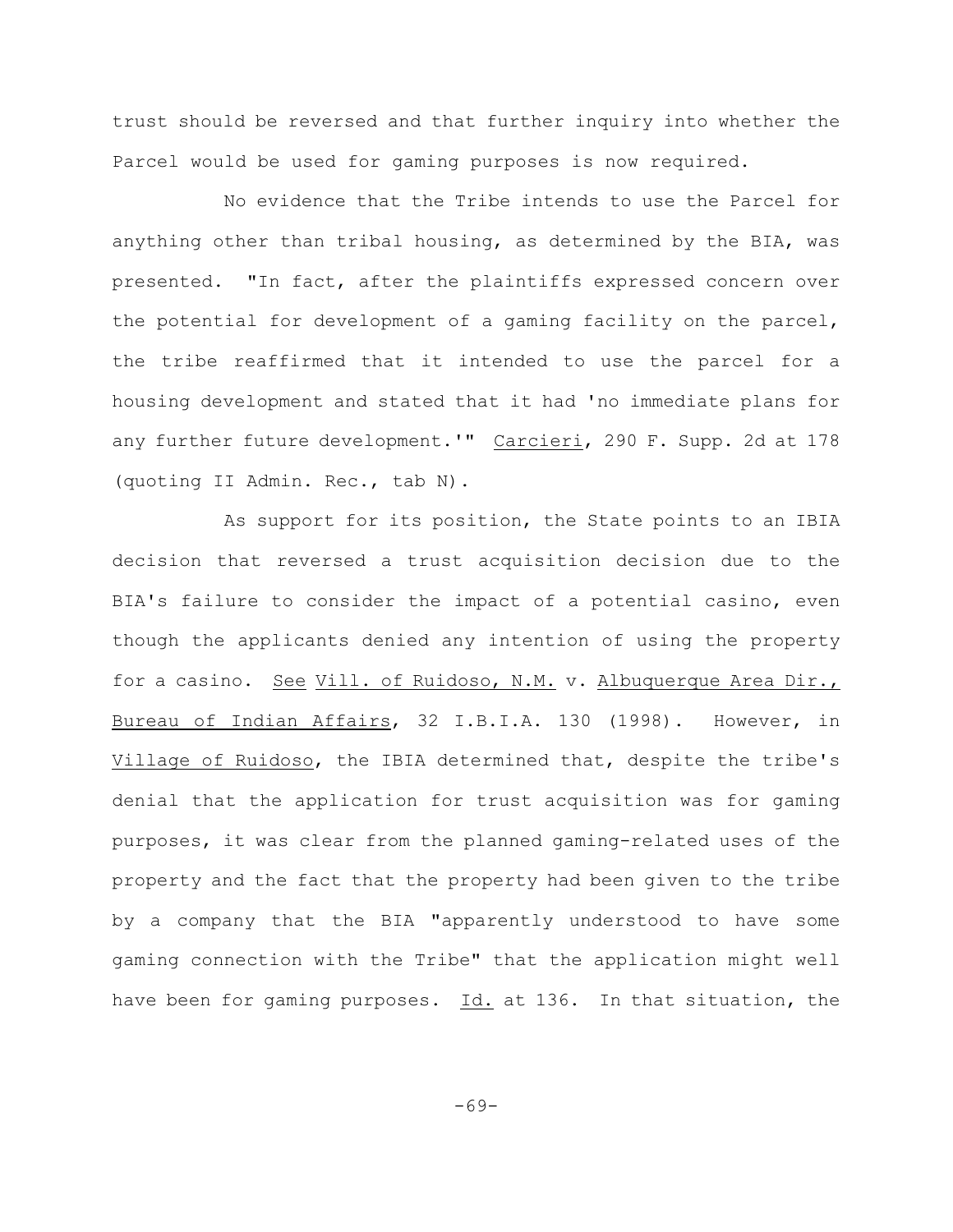BIA should have further analyzed the possibility of gaming. Id. at

140.

We agree with the district court that

although the possibility that the parcel might be used for gaming activities was raised before the BIA, the bureau's determination that the parcel would be used to provide housing was amply supported by the record. In view of the deferential standard of review afforded to agency decisions under the APA, the bureau's determination in this regard must be sustained.

Carcieri, 290 F. Supp. 2d at 178.

III.

The decision of the district court is affirmed. Costs

are awarded to the Secretary.

# **-Dissenting opinion follows-**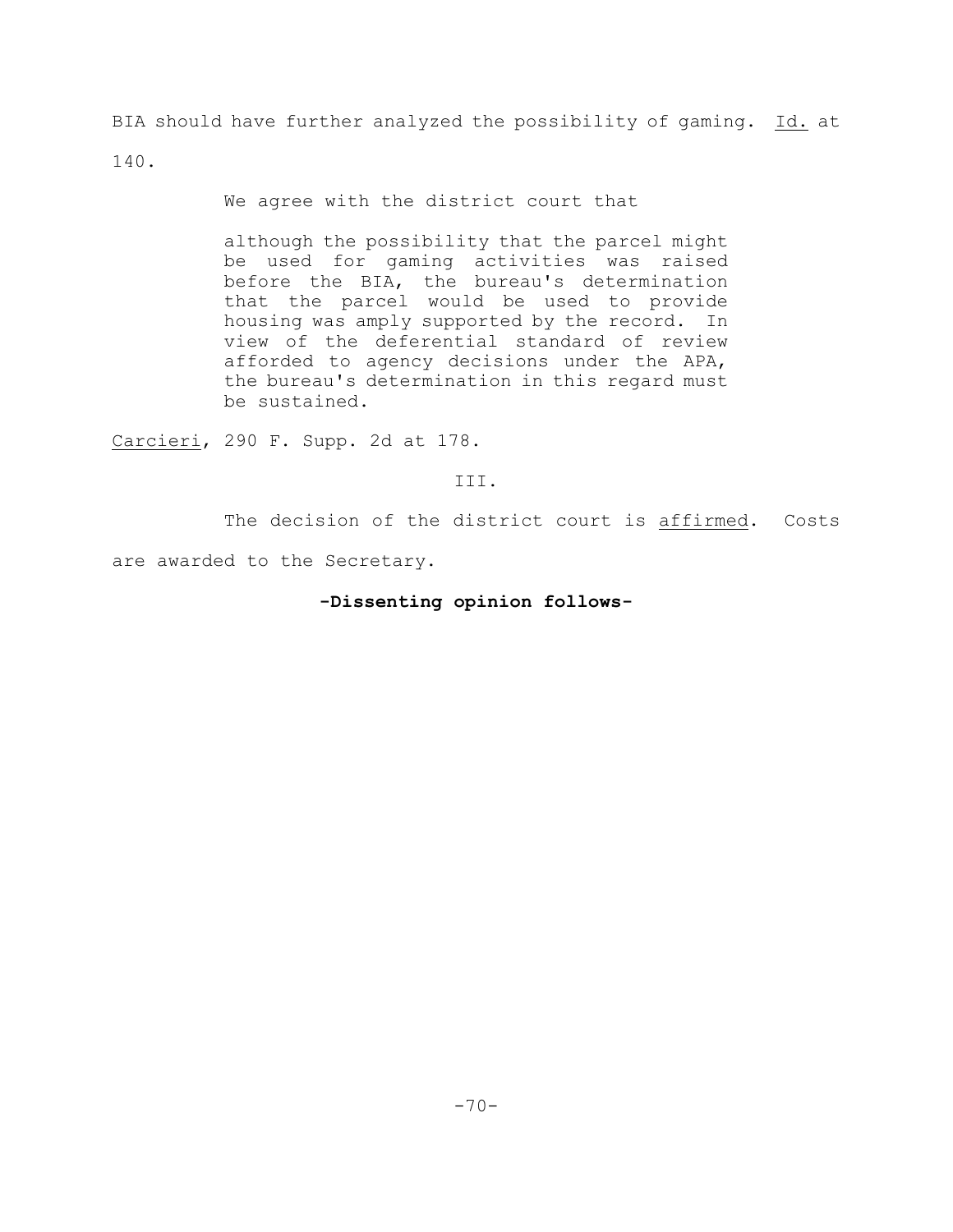**HOWARD, Circuit Judge**, **dissenting**. Respectfully, I disagree with the majority's analysis of the Settlement Act. In my view, the majority opinion disregards Congress's (and the parties') purpose in passing the Settlement Act and is inconsistent with our own recent interpretation of the Settlement Act. See Narragansett Indian Tribe v. Rhode Island, 449 F.3d 16 (1st Cir. 2006) (en banc). At bottom, under the Settlement Act, the Secretary may only take the Parcel into a restricted trust<sup>25</sup> that provides for Rhode Island's continued criminal and civil jurisdiction over the Parcel. The State makes this argument in two forms. First, by arguing that the Settlement Act effectuates a partial implied repeal of the IRA as to state jurisdiction on land taken into trust by the BIA. Second, by arguing that the statutes can be harmonized by reading the IRA narrowly and subject to the Settlement Act's provisions. Either approach gets to the same conclusion. Significantly, the generous rules of "Indian construction" do not apply in analyzing an implied repeal. See Passamaquoddy Tribe v. State of Maine, 75 F.3d 784, 790 (1st Cir. 1996) (the normal principles of implied repeal are applied in the Indian law context).

 $15$  I do not challenge the majority's conclusion that the BIA may take the Parcel into trust, as the State previously permitted the Narragansetts to take the Settlement Lands into trust in 1988. But any new trust lands must also be explicitly made subject to the State's criminal and civil laws.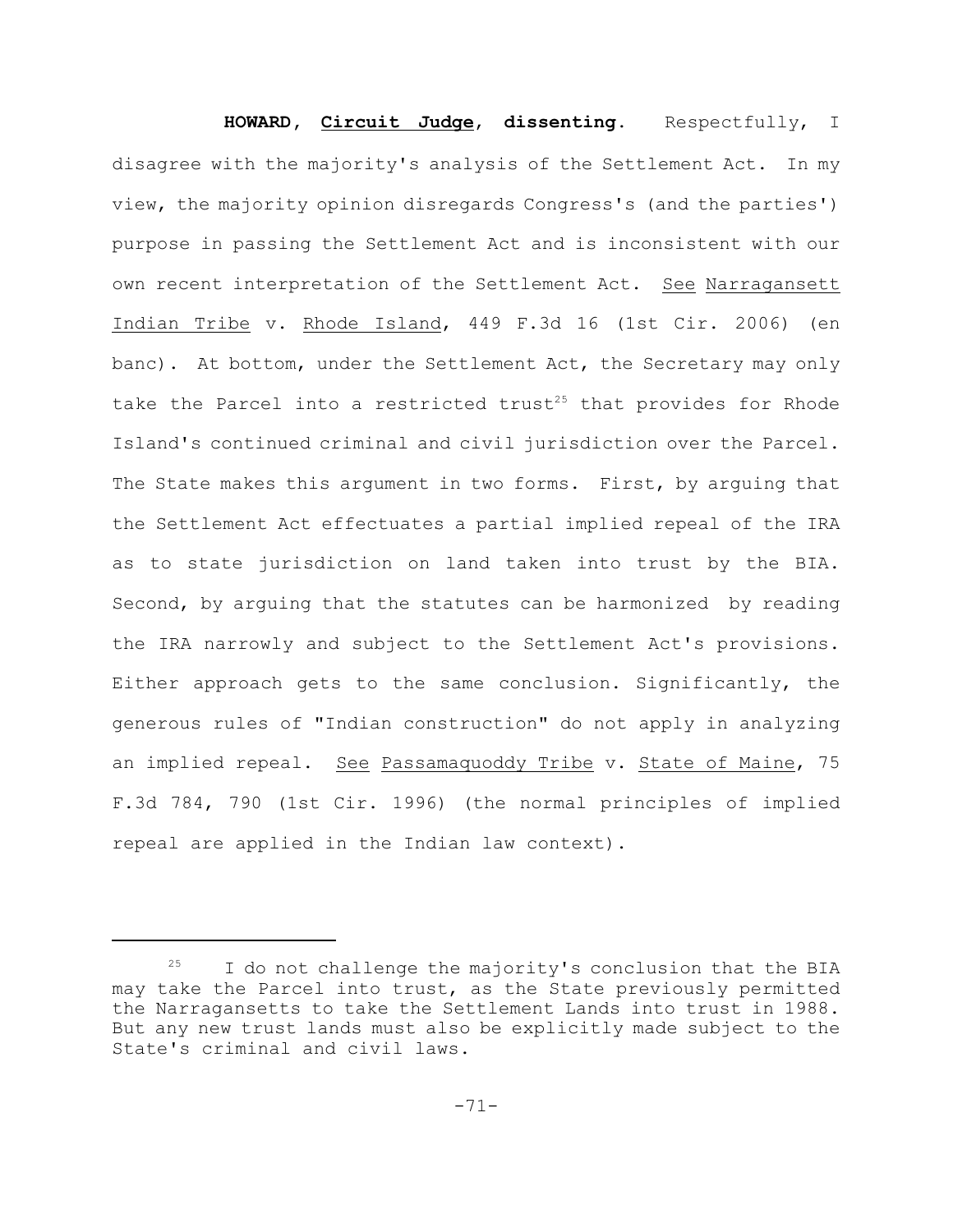The parties and amici do an excellent job in acquainting the court with the many complexities of both the case and the issues inherent in "Indian law." However, the ultimate resolution of the case comes down to a very narrow question: In the specific context of the Tribe and State, what did Congress intend the Settlement Act to do?

The key provision is Section 1705, which is written far more broadly than the majority concludes.<sup>26</sup> In its first two provisions that section retroactively ratifies all the Tribe's prior land transfers anywhere in the United States and extinguishes the Tribe's aboriginal title in all such lands. See 25 U.S.C. § 1705(a)(1) & (2). More significantly, Section 1705 goes on to extinguish future land claims:

> (3)by virtue of the approval of a transfer of land or natural resources effected by this section, or an extinguishment of aboriginal title effected thereby, all claims against the United States, any State or subdivision thereof, or any other person or entity, by the Indian Corporation or any other entity presently or at any time in the past known as the Narragansett Tribe of Indians, or any predecessor or successor in interest, member of stockholder thereof, or any other Indian, Indian nation, or tribe of Indians, arising subsequent to the transfer and based upon any interest in or right involving such land or natural resources (including but not limited to claims for trespass damages or claims for

 $26$  Indeed, the very breadth of the language indicates more was contemplated by the parties than merely resolving an immediate dispute over title.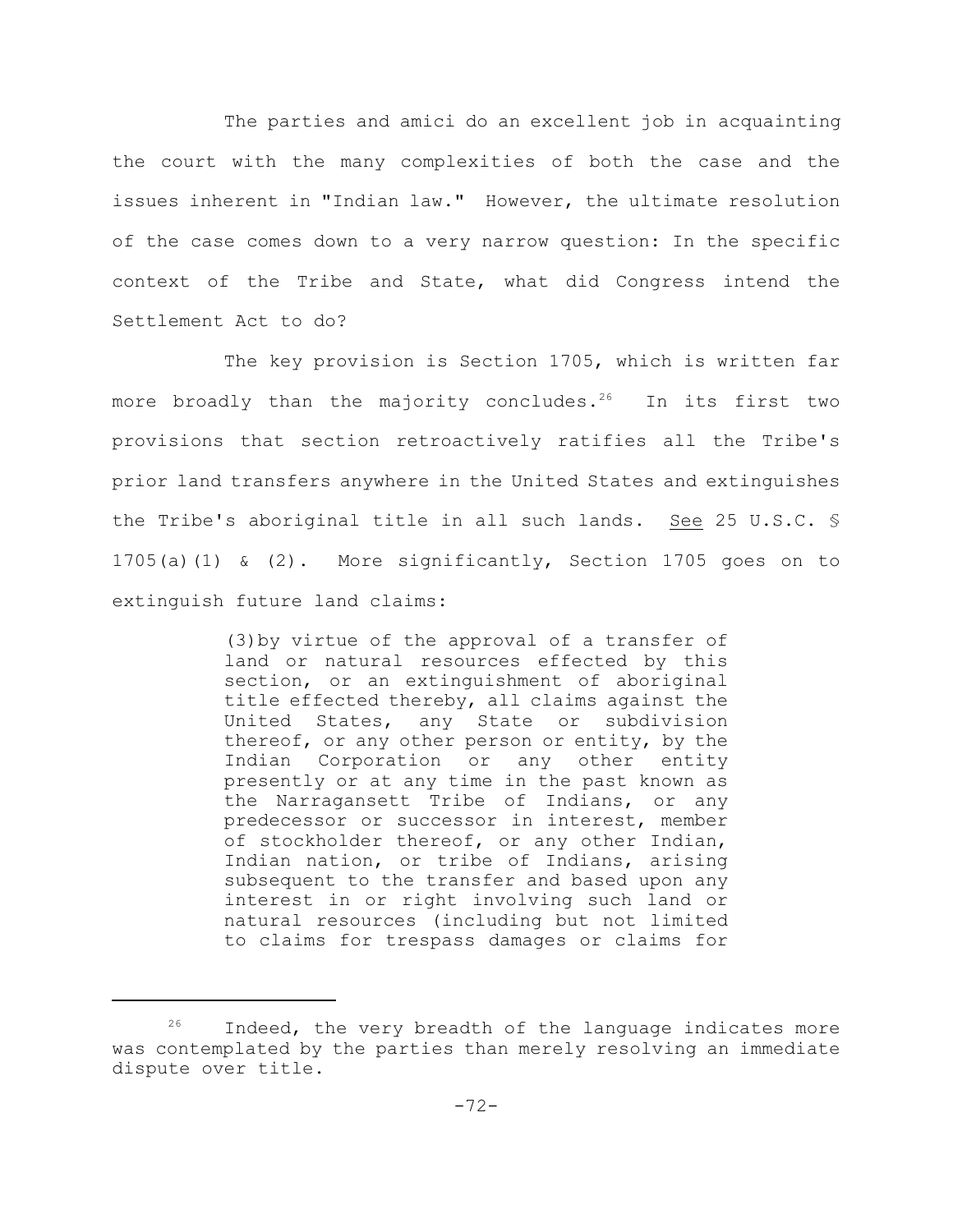use and occupancy) shall be regarded as extinguished as of the date of the transfer.

Id. § 1705(a)(3). This provision obviously goes well beyond merely extinguishing aboriginal title (and claims based thereon), which was accomplished in the prior subsection. See id.  $\Im$  1705(a)(2). This language forecloses any future "Indian" land claim of any type by the Tribe regarding land in Rhode Island (or anywhere in the United States, for that matter). Thus, Congress (and the parties) intended to resolve all the Tribe's land claims in the state once and for all.

The majority argues that Section 1705(a)(3) cannot be read so broadly; otherwise, the Tribe would be barred from asserting any land claims. See ante, at 42-43. But the majority disregards a significant factor -- the nature of the land claims that were barred. The legislative history of the Settlement Act specifically states that the "extinguishment of Indian land claims is limited to those claims raised by **Indians qua Indians**." H.R. Rep. 95-1453, at 1955 (1978) (emphasis added). As we recently stated, through the Settlement Act "the Tribe abandoned any right to an autonomous enclave, submitting itself to state law as a quid pro quo for obtaining the land that it cherished." Narragansett Tribe, 449 F.3d at 22. Thus, the Tribe would be free to assert any claim that any other landowner in Rhode Island could make under state law, but would be foreclosed from making claims based entirely on the Tribe's status as an Indian tribe. It is beyond

-73-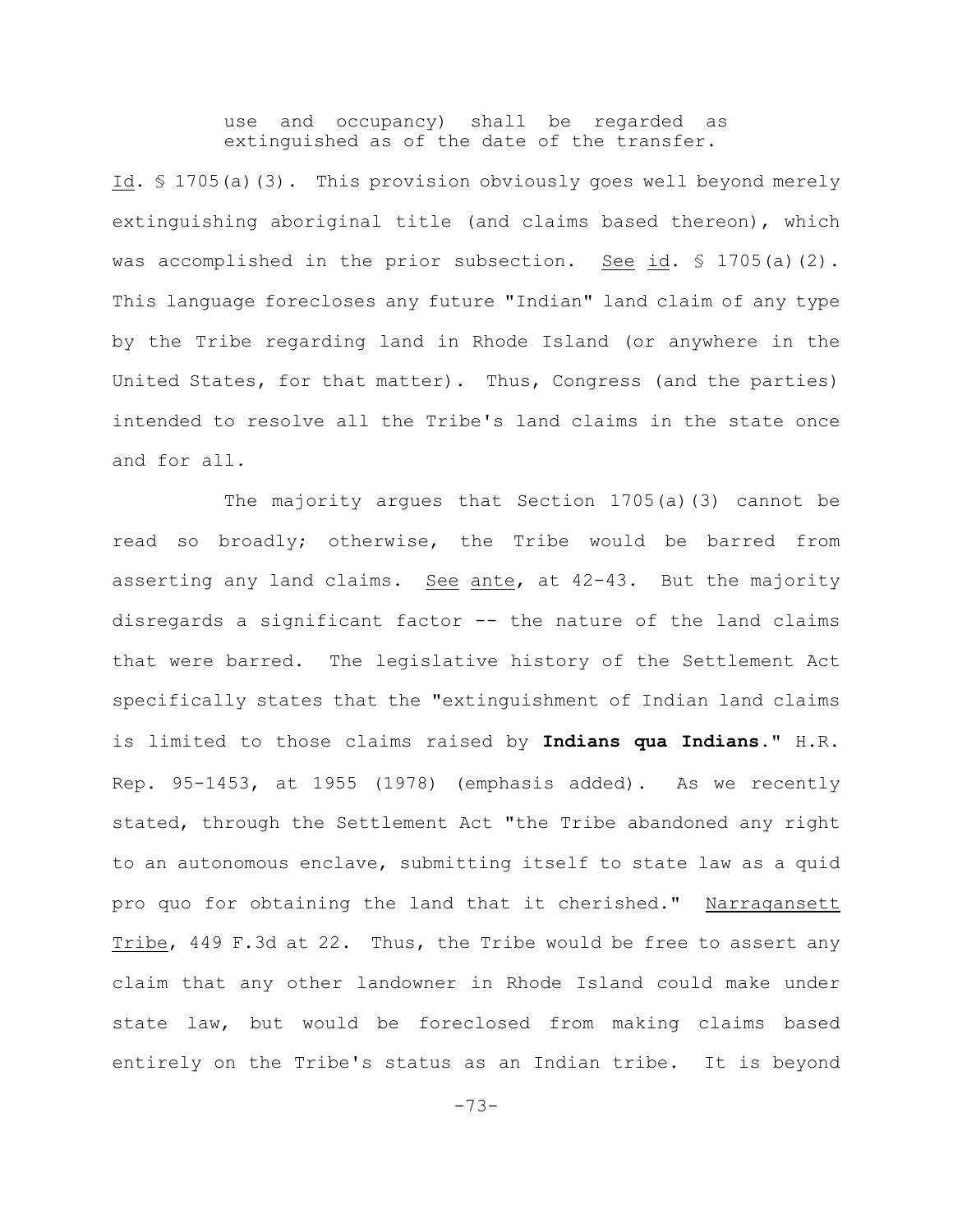peradventure that asking to have land taken into trust by the BIA under the IRA to effect an ouster of state jurisdiction is a quintessential "Indian" land claim.<sup>27</sup>

Moreover, "Congress does not legislate in a vacuum," and among the matters that a court must consider in assessing a statute are general policies and pre-existing statutory provisions. Passamaquoddy Tribe, 75 F.3d at 789. The Settlement Act was enacted over 40 years after Section 465 of the IRA and, given the explicit acknowledgment of possible future recognition for the Tribe, $28$  Congress was well aware of the IRA when enacting the Settlement Act. It is neither logical nor necessary to find that Congress enacted legislation effectuating this carefully calibrated compromise between three sovereigns, which required significant expenditures by both the federal government and the State, which provided a significant amount of land to the Tribe, and which provided for a delicate balancing of the parties' interests, only to permit the legislation to be completely subverted by subsequent agency action.

 $27$  The Tribe would still have the option of obtaining the State's consent to make certain Indian land claims -- such as the 1988 placement of the settlement lands in trust (subject to Rhode Island law) with the BIA.

 $28$  The Tribe's recognition by the BIA changed little, as this court has held that the jurisdictional grant to the State in the Settlement Act survived such recognition. See Narragansett Indian Tribe, 19 F.3d at 694-95.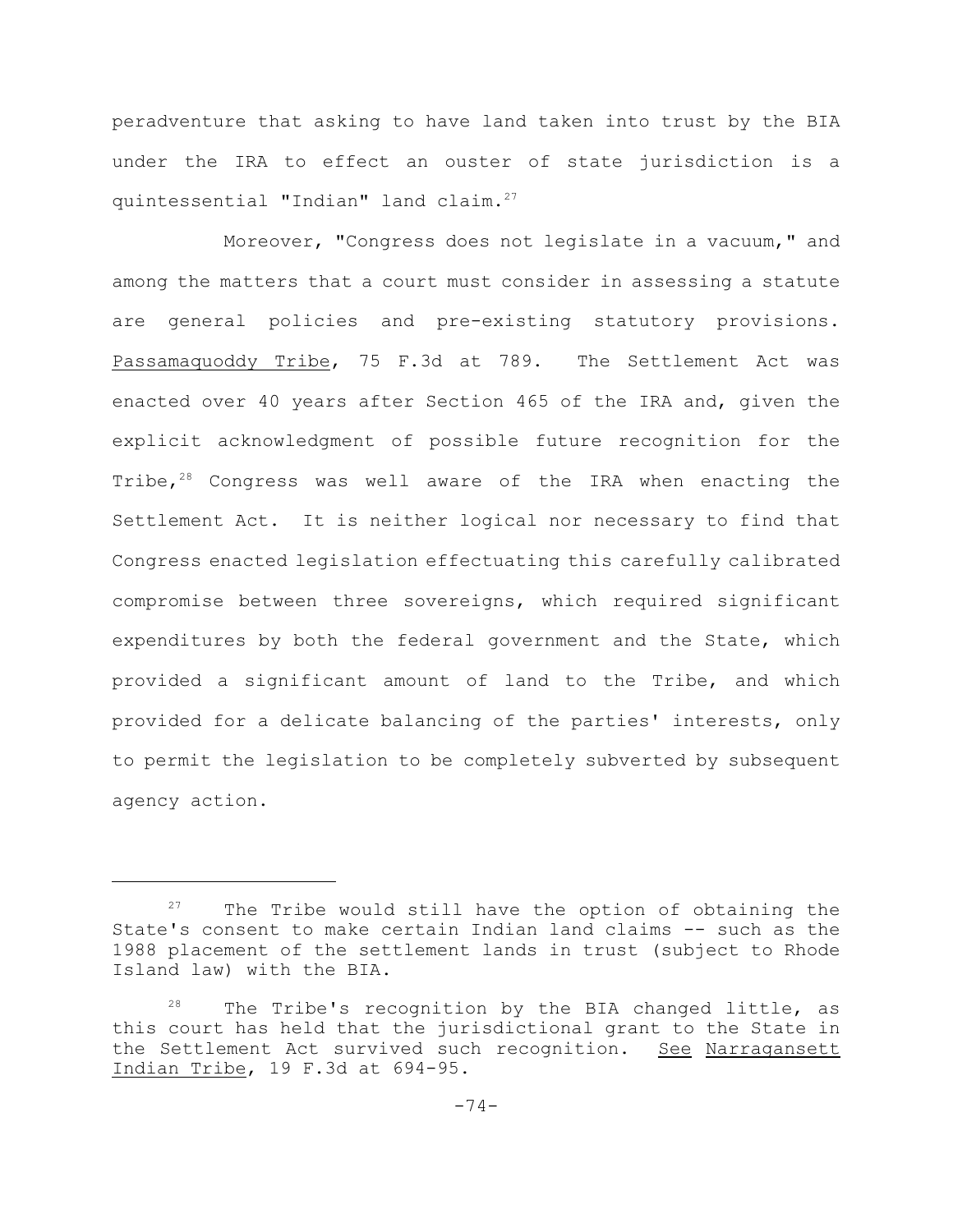On this score, the majority misses the exquisite irony that the Parcel was part of the lands originally claimed by the Tribe. It would be antithetical to Congress' intent to allow the Tribe to purchase a portion of the originally disputed lands that were the subject of the earlier lawsuits that ultimately led to the JMOU and Settlement Act, place it in trust with the BIA, and thereby create "Indian country" in direct contravention of the Settlement Act's prohibitions. For this same reason, the majority's attempt to distinguish our recent Narragansett Tribe opinion as pertaining only to the "Settlement Lands" is unpersuasive. See ante, at 37 n.11. By that reasoning, the Tribe could swap the Settlement Lands for adjacent land and undo any limitations contained in the Settlement Act. The Settlement Act cannot be reasonably construed to allow such absurd results.

Further, the Settlement Act was novel; it was the first statute resolving Indian land claims, premised upon the Nonintercourse Act, growing out of an out-of-court settlement negotiated by a tribe and the state/landowners. See H.R. 95-1453, at 1951 (1978). Indeed, it was expected to serve as a template for the resolution of other Eastern tribes' land claims under the Nonintercourse Act. See id.; see also Oneida Indian Nation, 125 S. Ct. at 1483-85 (discussing Nonintercourse Act and original 13 states' "pre-emptive right to purchase from the Indians"). In light of the fact that the Settlement Act was the first statute of

-75-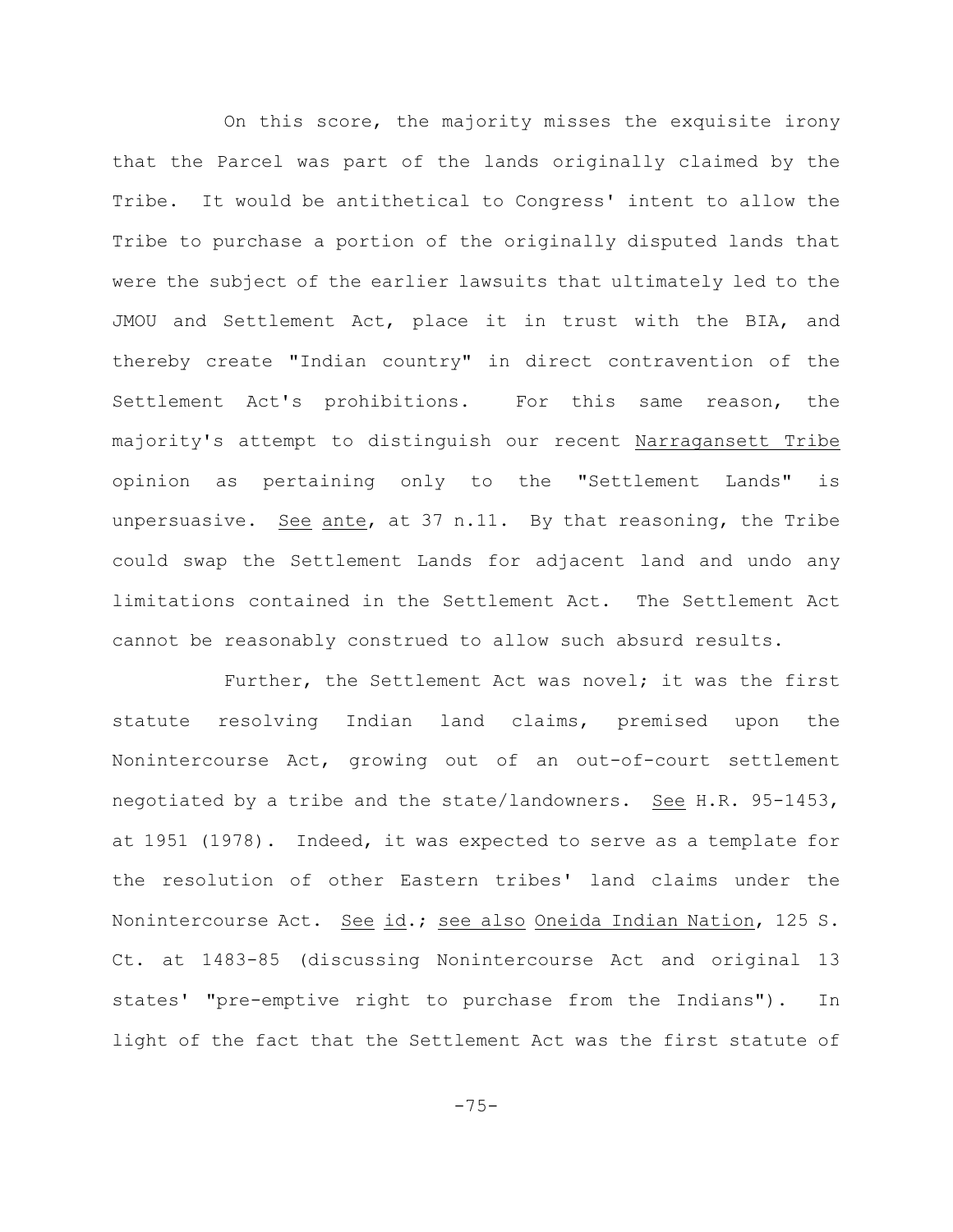its kind, the majority's observation that subsequent statutes were more explicit in limiting certain aspects of the Secretary's power proves nothing. Elaborate statements regarding the Tribe's relationship with the BIA would have been unwarranted in the Settlement Act, given that the Tribe had not yet been recognized.

Moreover, that subsequent acts dealing with Eastern tribes made specific provision for the Secretary's ability to take land in trust for a tribe,  $see$ ,  $e.g.,$  25 U.S.C.  $\frac{1771d(c)}{c}$  (d) (Massachusetts Indian Claims Settlement); id. § 1724(d) (Maine Indian Claims Settlement); id. § 1754(b) (Connecticut Indian Claims Settlement), supports the conclusion that Congress anticipated no such result under the Settlement Act. Given that the State had full criminal and civil jurisdiction over its territory, that any potential jurisdictional issue concerning the Settlement Lands was specifically addressed, and that all future Indian land claims were barred, there would be no future land scenarios that Congress would need to address more specifically (as it did in the other acts).<sup>29</sup> As we have noted, "the Settlement Act, properly read, ensures that the State may demand the Tribe's compliance with state laws of general application." Narragansett Tribe, 449 F.3d at 26.

 $29$  In extinguishing the Tribe's aboriginal title in the Settlement Act, Congress was inspired by the Alaska Native Claims Settlement Act ("ANCSA"). See H.R. Rep. 95-1453, at 1951. As noted by the Supreme Court, the ANCSA sought to accomplish this goal "without creating a reservation system or lengthy wardship or trusteeship." Alaska v. Native Village of Venetie Tribal Govt., 522 U.S. 520, 524 (1998) (internal citation and quotation omitted).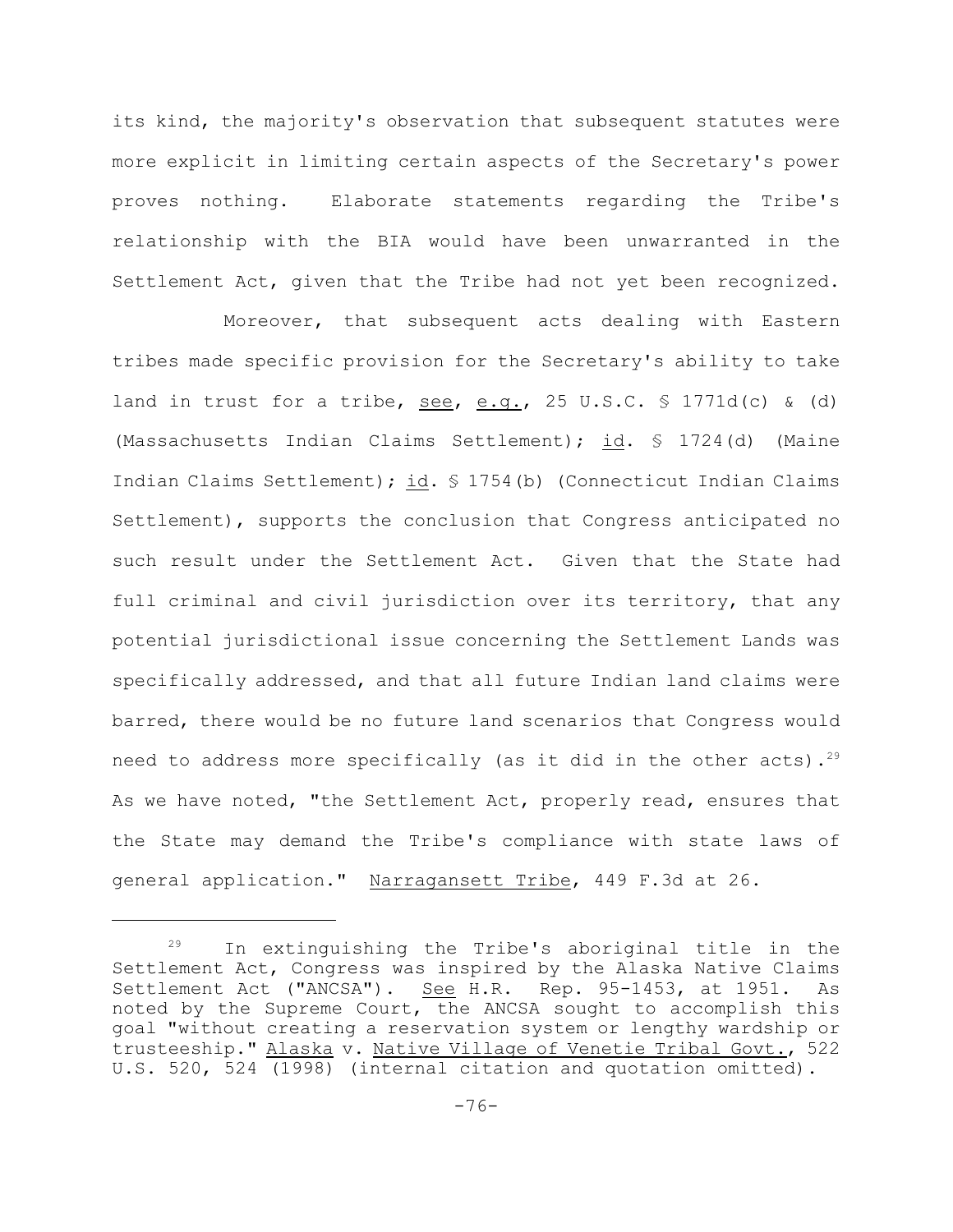There is also nothing novel about requiring the BIA to accept the Parcel into trust with restrictions. The BIA is authorized to take restricted interests in land into trust, see 25 U.S.C. § 465, and, in dealing with other tribes, Congress has specifically directed the BIA to take land into trust subject to a settlement act's provisions, see, e.g., id. § 1771d(d); id. § 1773b.

It is also worth noting that Congress acted promptly to preserve the State's jurisdiction over the Tribe's lands the last time this court challenged it. When this court held that the Tribe exercised sufficient jurisdiction and governmental authority over the Settlement Lands to invoke the Indian Regulatory Gaming Act, see Narragansett Tribe, 19 F.3d at 703, Congress promptly amended the Settlement Act to provide explicitly that the Settlement Lands are not "Indian lands" for purposes of that Act, see 25 U.S.C. § 1708(b).

I respectfully dissent.

**-Dissenting opinion follows-**

-77-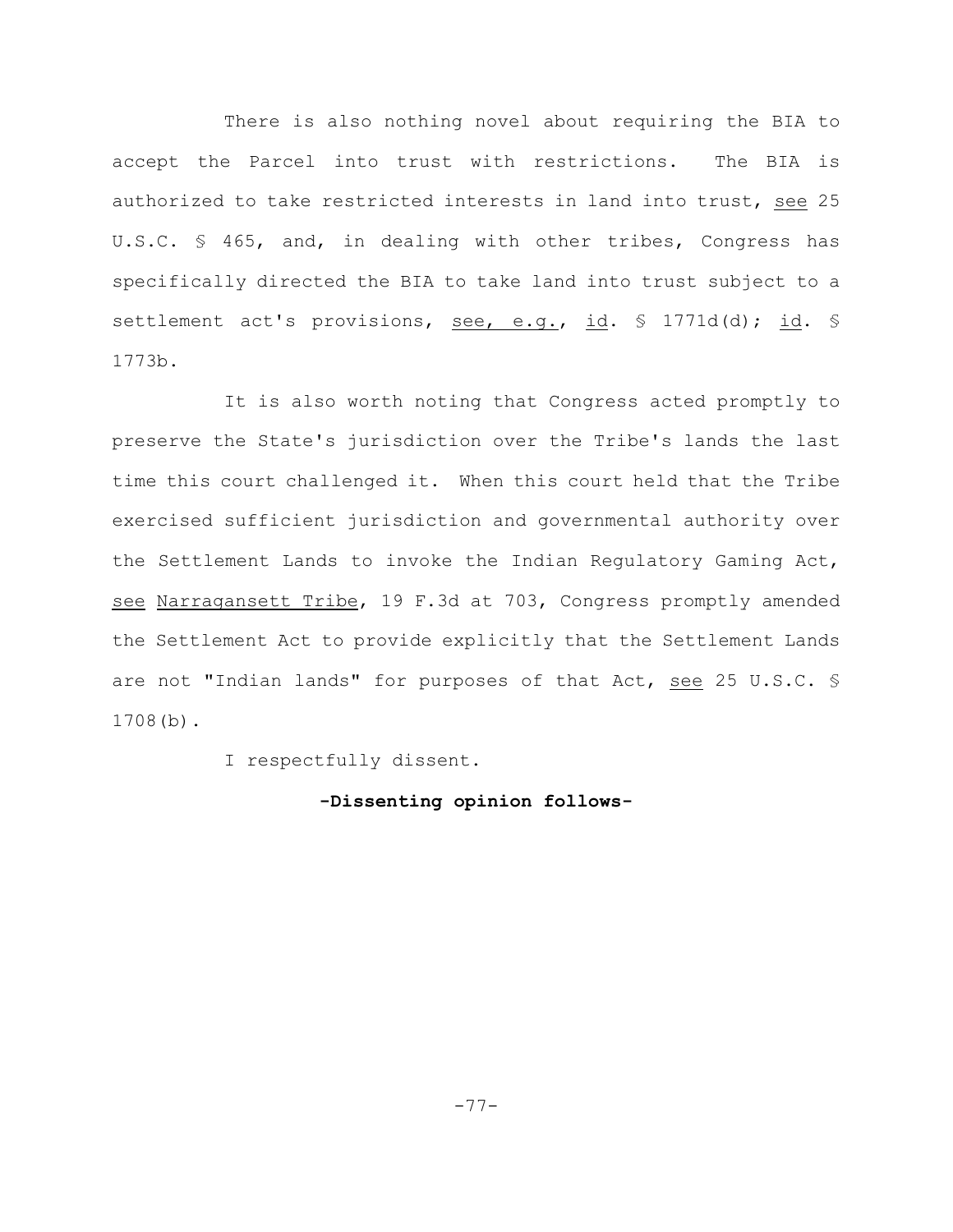**SELYA, Senior Circuit Judge, dissenting.** I am in complete agreement with Judge Howard's cogent and articulate dissent, and I join it unreservedly. Nevertheless, I write separately to express my regret that, in taking far too narrow a view of the Settlement Act, the majority gives short shrift not only to the interests of the State of Rhode Island but also to the carefully calibrated arrangements crafted between the State and the Tribe.

We previously have made clear that the touchstone in resolving jurisdictional disputes between the State and the Tribe is the full effectuation of the parties' intent. See Narrangansett Indian Tribe v. Rhode Island, 449 F.3d 16, 22, 25 (1st Cir. 2006) (en banc). Yet, today, the majority sets aside the parties' intent in favor of a wooden reading of one subsection of the Settlement Act. See ante at 37 ("By its terms, section 1708(a) applies state law only to the 1800 acres of 'settlement lands.' The Parcel is not part of the settlement lands.").

Despite the artful draftmanship of the majority opinion, the provision on which it relies cannot be wrested from its historical context and read in a vacuum. The Settlement Act, when taken together with the extinguishment of all Indian claims referable to lands in Rhode Island, the Tribe's surrender of its right to an autonomous enclave, and the waiver of much of its sovereign immunity, see Narrangansett Indian Tribe, 449 F.3d at 22,

-78-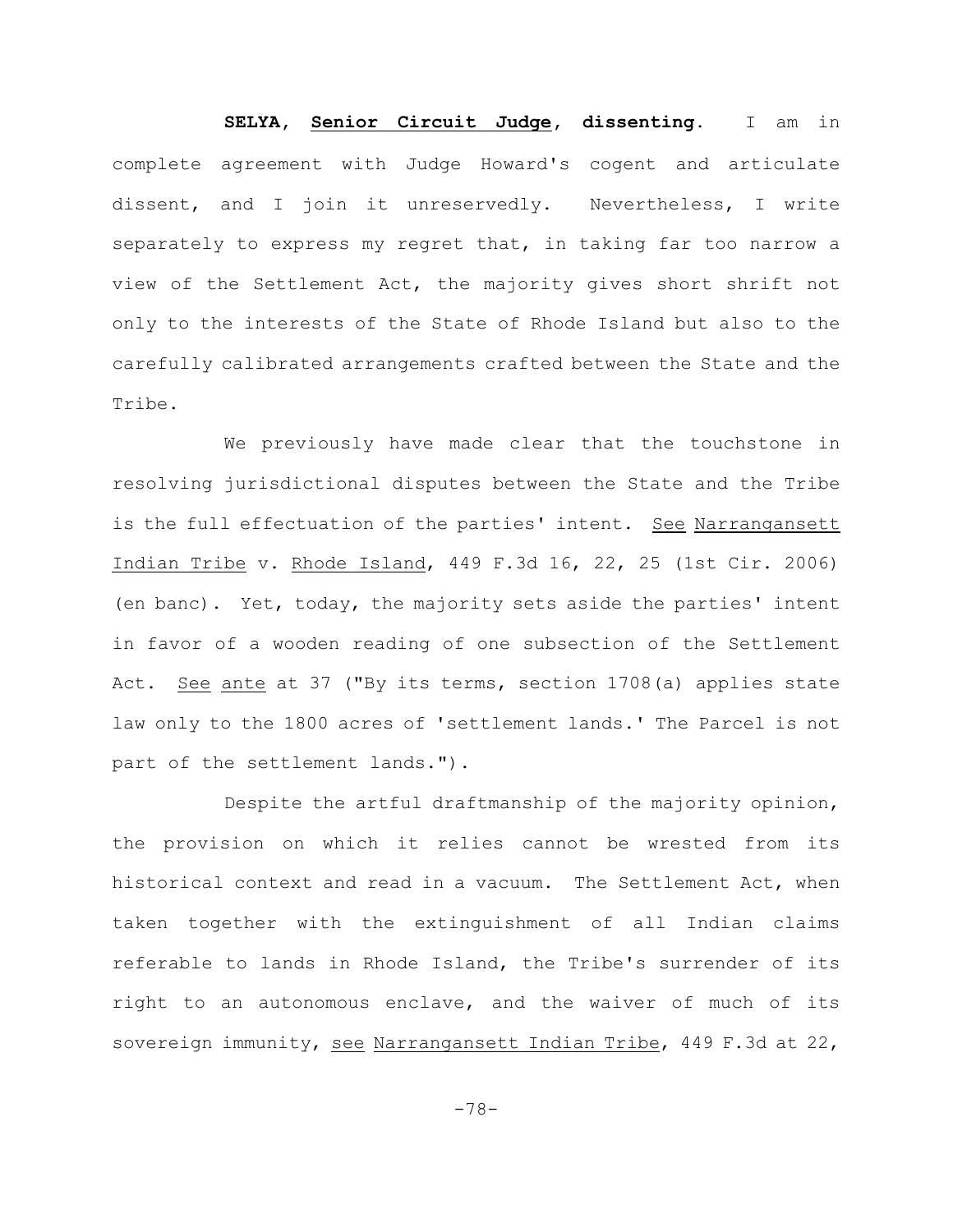24-25, suggests with unmistakable clarity that the parties intended to fashion a broad arrangement that preserved the State's civil, criminal, and regulatory jurisdiction over any and all lands within its borders. Therefore, the Settlement Act logically and equitably should be read to prohibit any unilateral action that would upset this hard-bargained and delicate jurisdictional balance.

The Secretary's taking of an after-acquired parcel into an unrestricted trust is just such an event. It strains credulity to surmise, as does the majority, that the State would have made such substantial concessions — including the transfer, free and clear, of 1800 acres of its land — while leaving open the gaping loophole that today's decision creates.

The majority admits that this case is "in many ways a proxy for the State's larger concerns about its sovereignty," ante at 4, including the State's understandable worry that the Tribe will use this parcel (or future parcels that might be acquired and placed into trust) for activities that would be forbidden under State law and anathema to a majority of the State's citizens. At oral argument, the Secretary of the Interior and the Bureau of Indian Affairs appeared to disclaim any vestige of responsibility for the State's concerns. Despite this disclaimer and "the genuineness of the State's sense that its bargain has been upset," ante at 47, the majority turns its back on the State.

-79-